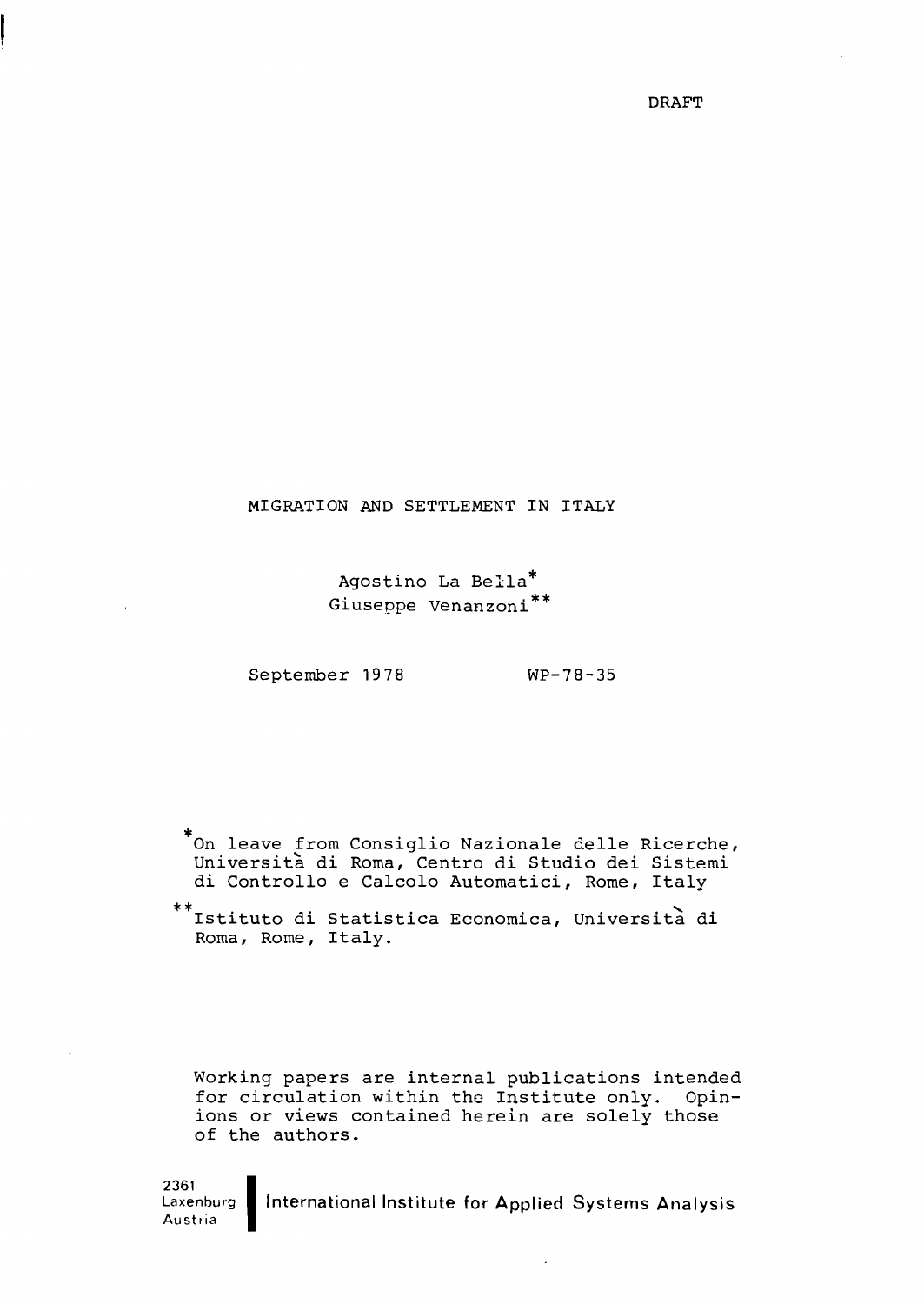# Preface

To promote international scientific cooperation and to disseminate research results, the Migration and Settlement Task of the Human Settlements and Services Area at IIASA initiated <sup>a</sup> comparative analysis of patterns of interregional migration and spatial population growth.in National Member Organization Countries. To carry out the study, a network of national scholars was established, an integrated methodology for multiregional demographic analysis was developed and a package of computer programs to implement this methodology was written. The contri- 'butors were invited to prepare reports on migration and settlement in their respective countries. An outline was provided and computer analysis was done by IIASA. The results of the various case studies will be discussed at <sup>a</sup> Conference to be held at IIASA in September, 1978.

This is <sup>a</sup> preliminary report on migration and settlement in Italy, examining synthetically the demographic evolution of the country from 1900 to 1975. The lack of official data about the age profile of migrants has made impossible up to now the application of the multi-regional demographic techniques for studying the spatial population dynamics; however, <sup>a</sup> technique for estimating that profile using census data, life tables and mathematical programming methods has been developed by the authors of this paper, and is currently being applied to the Italian case. The Italian case study will therefore be completed in the near future, as soon as the estimated age profile becomes available.

> Frans Willekens Leader Migration and Settlement Task July 1978

*iii*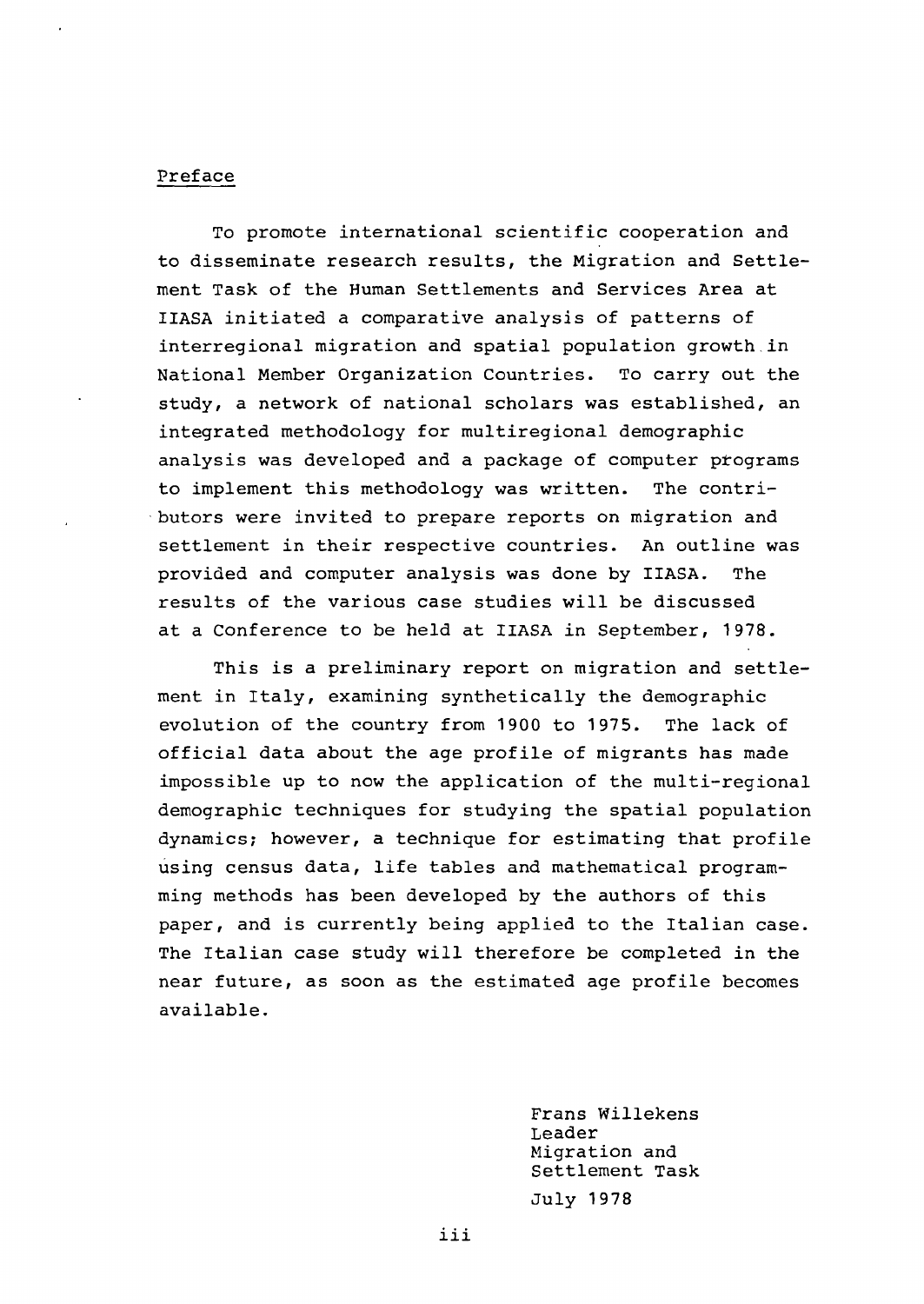## Abstract

This paper examines synthetically the demographic evolution of Italy from <sup>1900</sup> until 1975. It is concerned with the analysis of fertility, mortality and internal migration patterns in the twenty regions which constitute the territorial administrative disaggregation of the Italian Republic. The paper is part of IIASA's comparative study of migration and settlement patterns in its member nations.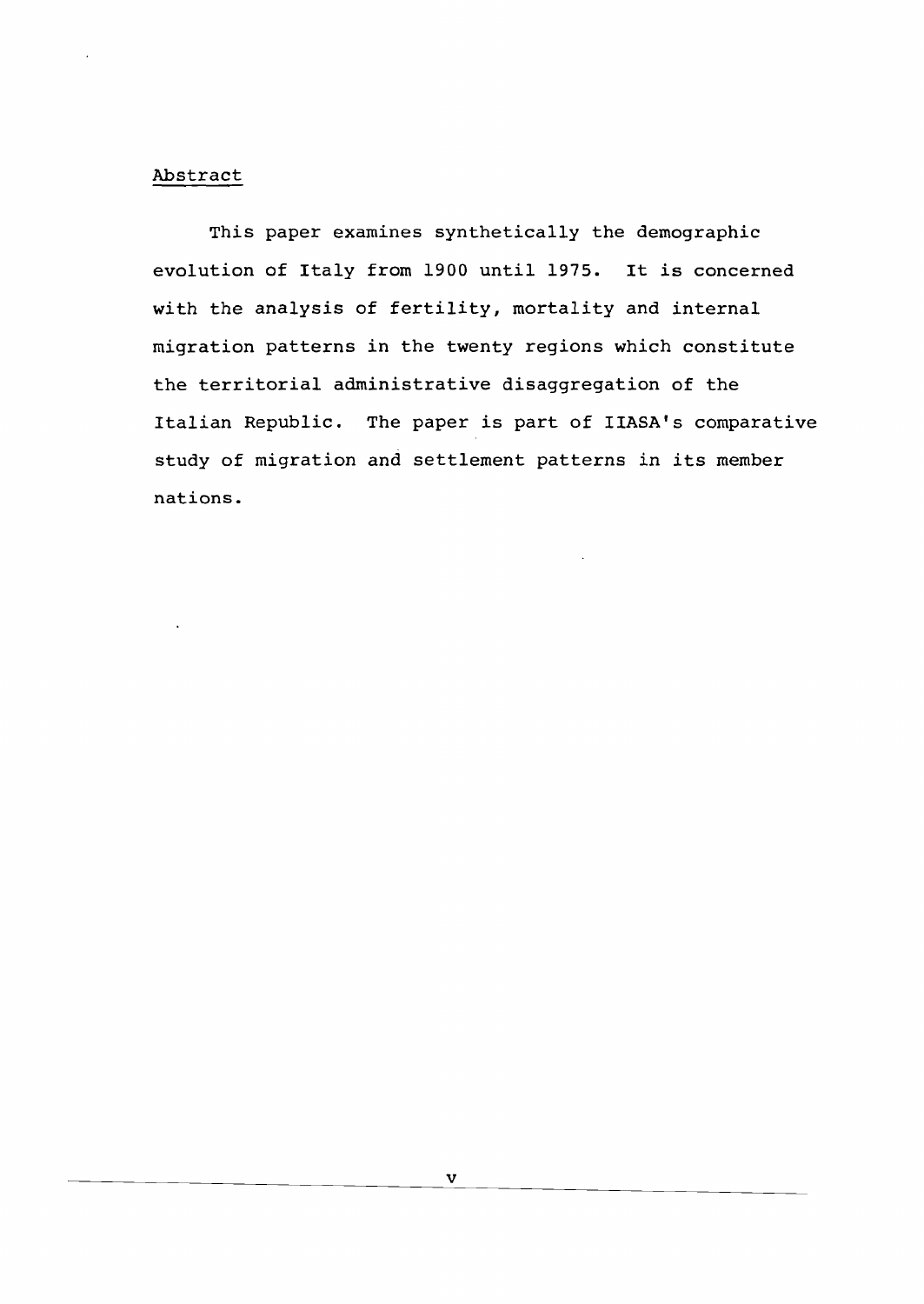# Table of Contents

 $\bar{\mathcal{A}}$ 

 $\ddot{\phantom{a}}$ 

 $\mathcal{A}$ 

| 1. | Introduction.                 | . <b>.</b> . |  |  |  |  |  |  | $\mathbf{1}$ |
|----|-------------------------------|--------------|--|--|--|--|--|--|--------------|
| 2. |                               |              |  |  |  |  |  |  |              |
| 3. | Territorial Disaggregation 11 |              |  |  |  |  |  |  |              |
| 4. |                               |              |  |  |  |  |  |  |              |
|    |                               |              |  |  |  |  |  |  |              |
|    |                               |              |  |  |  |  |  |  |              |
|    |                               |              |  |  |  |  |  |  |              |
| 5. | Territorial Structure 27      |              |  |  |  |  |  |  |              |
| 6. | Population Policies 35        |              |  |  |  |  |  |  |              |
|    | 6.1. Direct Policies 35       |              |  |  |  |  |  |  |              |
|    | In direct Policies 36<br>6.2. |              |  |  |  |  |  |  |              |
| 7. |                               |              |  |  |  |  |  |  |              |
|    |                               |              |  |  |  |  |  |  |              |

 $\bar{\mathcal{A}}$ 

 $\sim 10^{11}$ 

 $\sim$ 

 $\sim$   $\sim$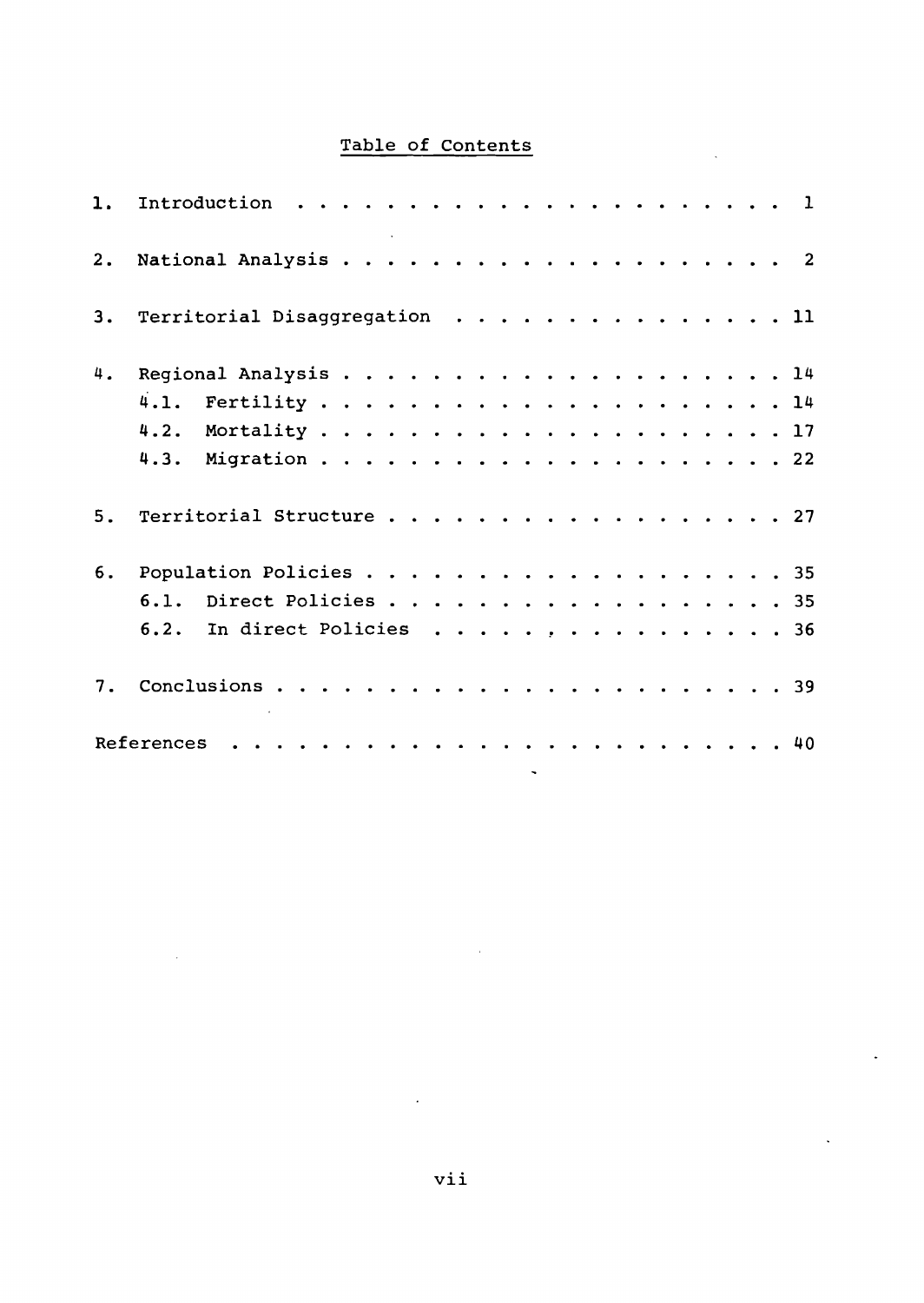### MIGRATION AND SETTLEMENT IN ITALY

### 1. INTRODUCTION

In this paper a short review of the evolution of the population in Italy during the period of 1900-1975 is presented as an introduction to the more detailed analysis of the regional demographic dynamics, which will be performed using the models and programs developed at IIASA in the framework of the comparative study of migration and settlement patterns in its member nations.

In the following section we present a synthetic overview of the demographic national history. In section 3, we introduce the regional administrative disaggregation of the Italian Republic. In section 4, we show the regional patterns of fertility, mortality and migration. In section 5, the resulting demographic structure at the regional level is analyzed, and in section 6, the population policies which have been implemented during the period under consideration are shortly described.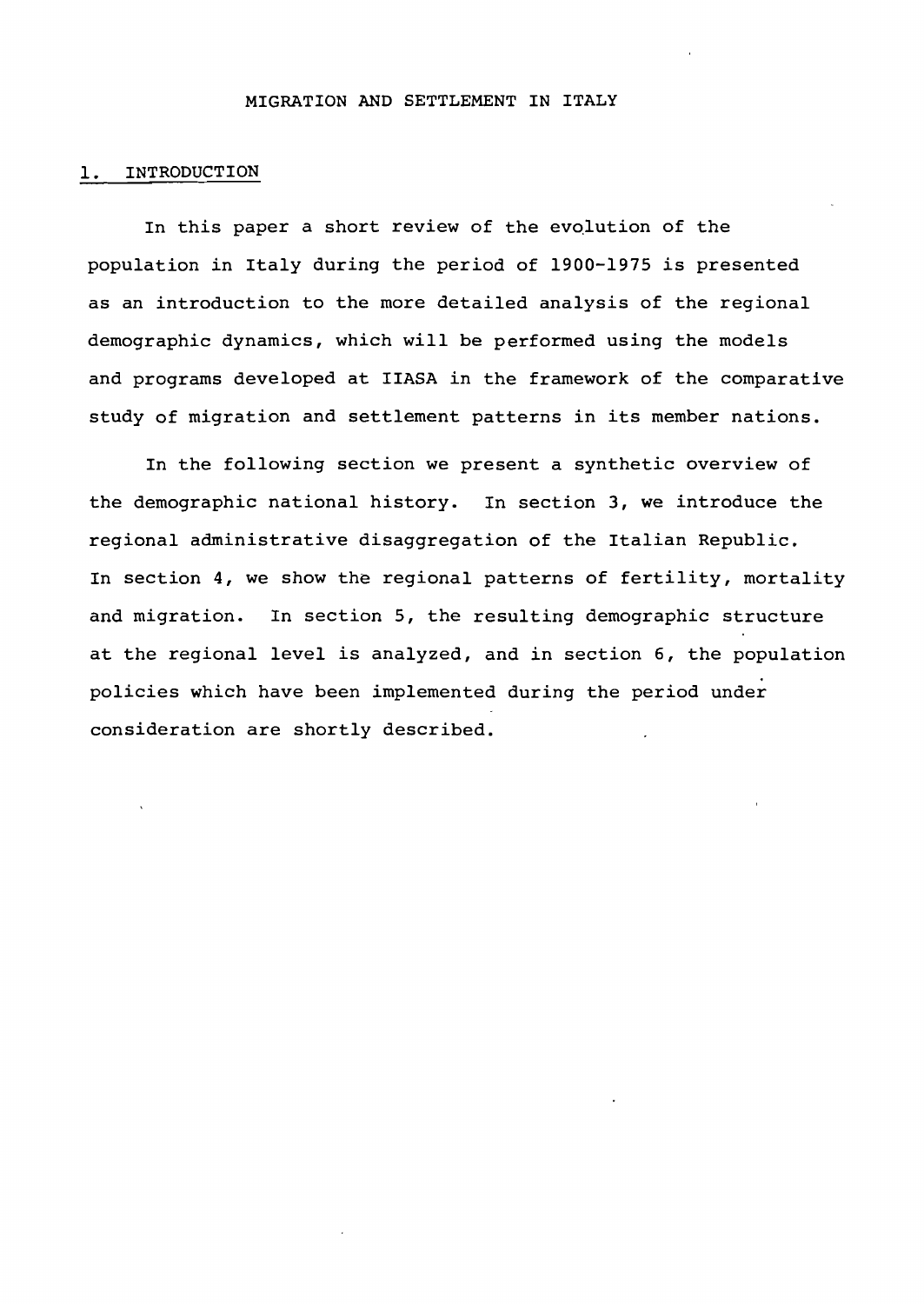#### 2. NATIONAL ANALYSIS

Historical series of crude birth and death rates from 1900- 1975 are shown in Table 1 and Figure 1 respectively.

It is common practice in demography (Federici, 1965; Keyfitz and Flieger, 1971) to characterize populations in three classes according to their level of natural movement:

- 1. high fertility and mortality
- 2. high fertility and low mortality
- 3. low fertility and mortality.

According to the above classification, we can see from Table <sup>1</sup> and Figure <sup>1</sup> that at the beginning of this century, Italy was in the middle of <sup>a</sup> demographic transition from the first to the second type of population. In fact, it was characterized by <sup>a</sup> high level of fertility, and by <sup>a</sup> lower and decreasing level of mortality (even if still relatively high) .

During the century, with the exception of the two world-war periods, both crude birth and death rates regularly decreased to the levels which are characteristic of the third type of population.

The periods of 1915-1918 and 1940-1945, were characterized by <sup>a</sup> strongly anomalous behavior, with low fertility and high \_ mortality, as the other European countries involved in the two world-wars. Those drastic reductions in mortality have given rise to limited but persistent consequences on the age structure of the population; in fact, the age pyramid for the census years show accentuated indentations for the groups born during the conflict years.

 $- 2 -$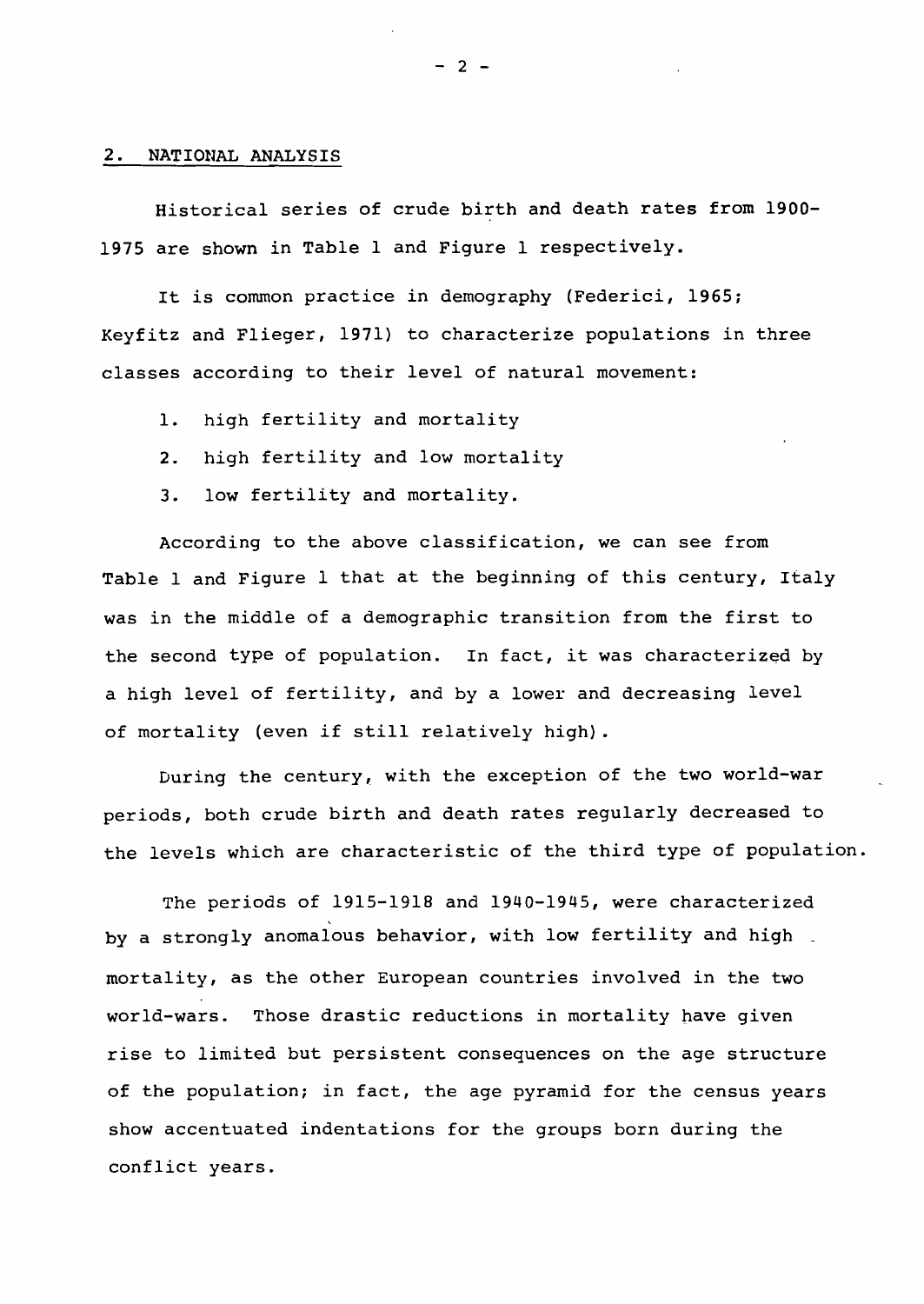| ,av.c   | (per thousand) |       |                                                                                                |              |            |
|---------|----------------|-------|------------------------------------------------------------------------------------------------|--------------|------------|
| Source: |                |       | Historical Statistics Outline for Italy, 1958<br>Historical Statistics Outline for Italy, 1976 |              |            |
| Year    | CBR            | CDR   | Year .                                                                                         | CBR          | CDR.       |
| 1900    | 33.0           | .23.8 | 1938                                                                                           | 23.8         | 14.0       |
| 1901    | 32.5           | 22.0  | 1939                                                                                           | 23.6         | 13.4       |
| 1902    | 33.4           | 22.2  | 1940                                                                                           | 23.5         | 13.6       |
| 1903    | 31.7           | 22.4  | 1941                                                                                           | 20.9         | 13.9       |
| 1904    | 32.9           | 21.2  | 1942                                                                                           | 20.5         | 14.3       |
| 1905    | 32.7           | 22.0  | 1943<br>$\bar{\mathbf{I}}$                                                                     | 19.9         | 15.2       |
| 1906    | 32.1           | 20.9  | 1944                                                                                           | 18.3         | 15.3       |
| 1907    | 31.7           | 20.9  | 1945                                                                                           | 18.3         | 13.6       |
| 1908    | 33.7           | 22.8  | 1946                                                                                           | 23.0         | 12.1       |
| 1909    | 32.8           | 21.7  | 1947                                                                                           | 22.3         | 11.5       |
| 1910    | 33.3           | 19.9  | 1948                                                                                           | 22.0         | 10.6       |
| 1911    | 31.5           | 21.4  | 1949                                                                                           | 20.4         | 10.5       |
| 1912    | 32.4           | 18.2  | 1950                                                                                           | 19.6         | 9. U       |
| 1913    | 31.7           | 18.7  | 1951                                                                                           | 18.4         | 10.3       |
| 1914    | 31.0           | 17.9  | 1952                                                                                           | 17.8         | 10.0       |
| 1915    | 30.5           | 22.3  | 1953                                                                                           | 17.6         | 9.9        |
| 1916    | 24.1           | 23.3  | 1954                                                                                           | 18.0         | 9.1        |
| 1917    | 19.5           | 26.0  | 1955                                                                                           | 17.7         | 9.1        |
| 1918    | 18.2           | 35.1  | 1956                                                                                           | 17.7         | 10.1       |
| 1919    | 21.5           | 18.9  | 1957                                                                                           | 17.7         | 9.7        |
| 1920    | 32.2           | 19.0  | 1958                                                                                           | 17.4         | 9.1        |
| 1921    | 30.7           | 17.7  | 1959                                                                                           | 17.8         | 9.0        |
| 1922    | 30.8           | 18.1  | 1960                                                                                           | 17.9         | 9.4        |
| 1923    | 30.0           | 17.0  | 1961                                                                                           | 18.4         | 9.3        |
| 1924    | 29.0           | 17.1  | 1962                                                                                           | 18.4         | 10.0       |
| 1925    | 28.4           | 17.1  | 1963                                                                                           | 18.6         | 10.0       |
| 1926    | 27.7           | 17.2  | 1964                                                                                           | 19.5<br>18.6 | 9.4<br>9.8 |
| 1927    | 27.5           | 16.1  | 1965<br>1966                                                                                   | 18.4         | 9.3        |
| 1928    | 26.7           | 16.1  | 1967                                                                                           | 17.7         | 9.5        |
| 1929    | 25.6           | 16.5  | 1968                                                                                           | 17.3         | 9.9        |
| 1930    | 26.7           | 14.1  | 1969                                                                                           | 17.2         | 10.0       |
| 1931    | 24.9           | 14.8  | 1970                                                                                           | 16.5         | 9.6        |
| 1932    | 23.8           | 14.7  | 1971                                                                                           | 16.8         | 9.7        |
| 1933    | 23.8           | 13.7  | 1972                                                                                           | 16.3         | 9.6        |
| 1934    | 23.5           | 13.3  | 1973                                                                                           | 15.9         | 9.9        |
| 1935    | 23.4           | 13.9  | 1974                                                                                           | 15.7         | 9.5        |
| 1936    | 22.4           | 13.7  | 1975                                                                                           | 14.8         | 9.9        |
| 1937    | 22.9           | 14.2  |                                                                                                |              |            |

Table 1. Crude Birth and Death Rates by Year in Italy: 1900-1950 (per thousand)

 $\sim 10^7$ 

 $\sim$ 

 $- 3 -$ 

 $\sim 80\,$  km  $^{-1}$ 

 $\sim$ 

 $\mathcal{A}$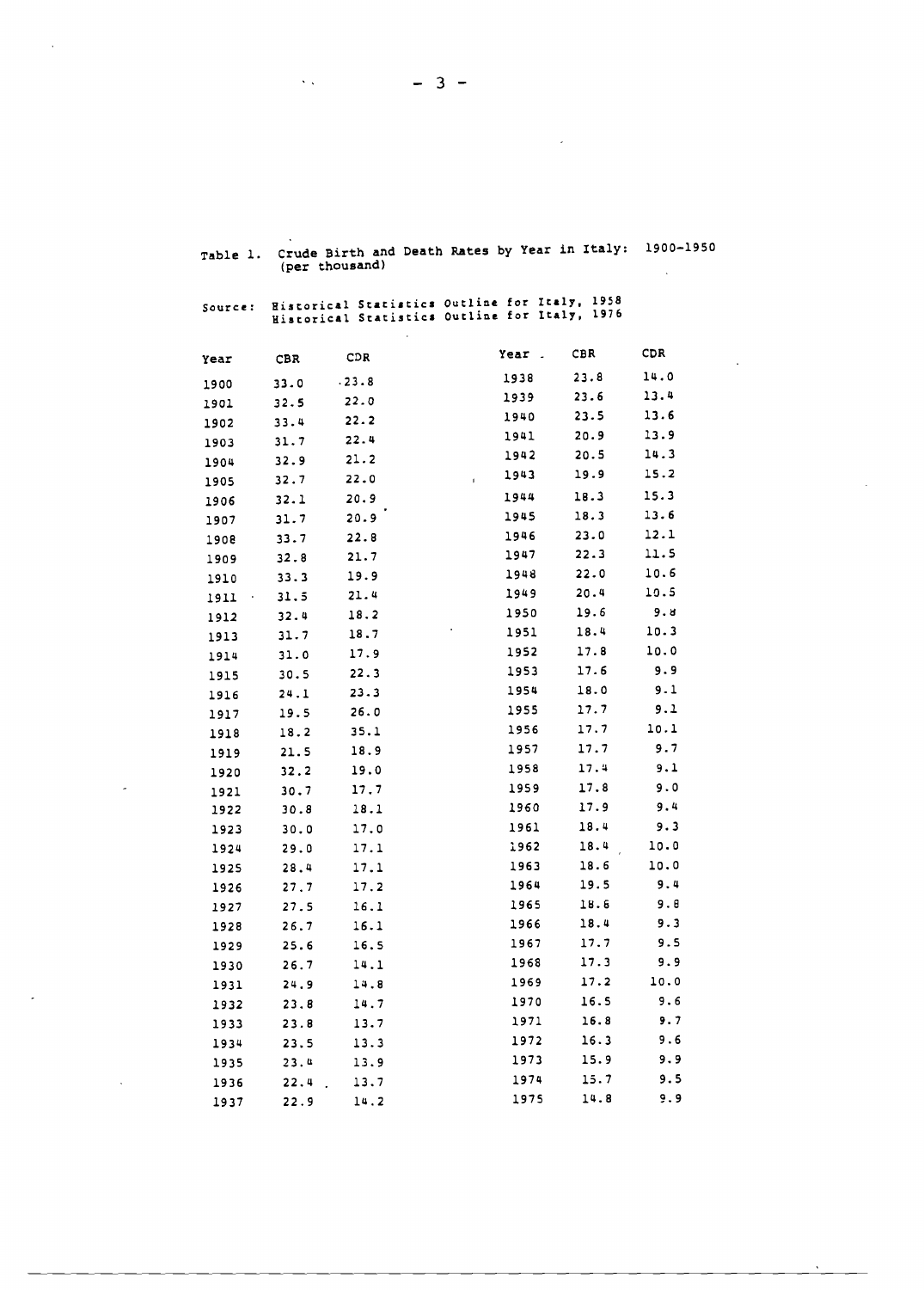

 $\overline{a}$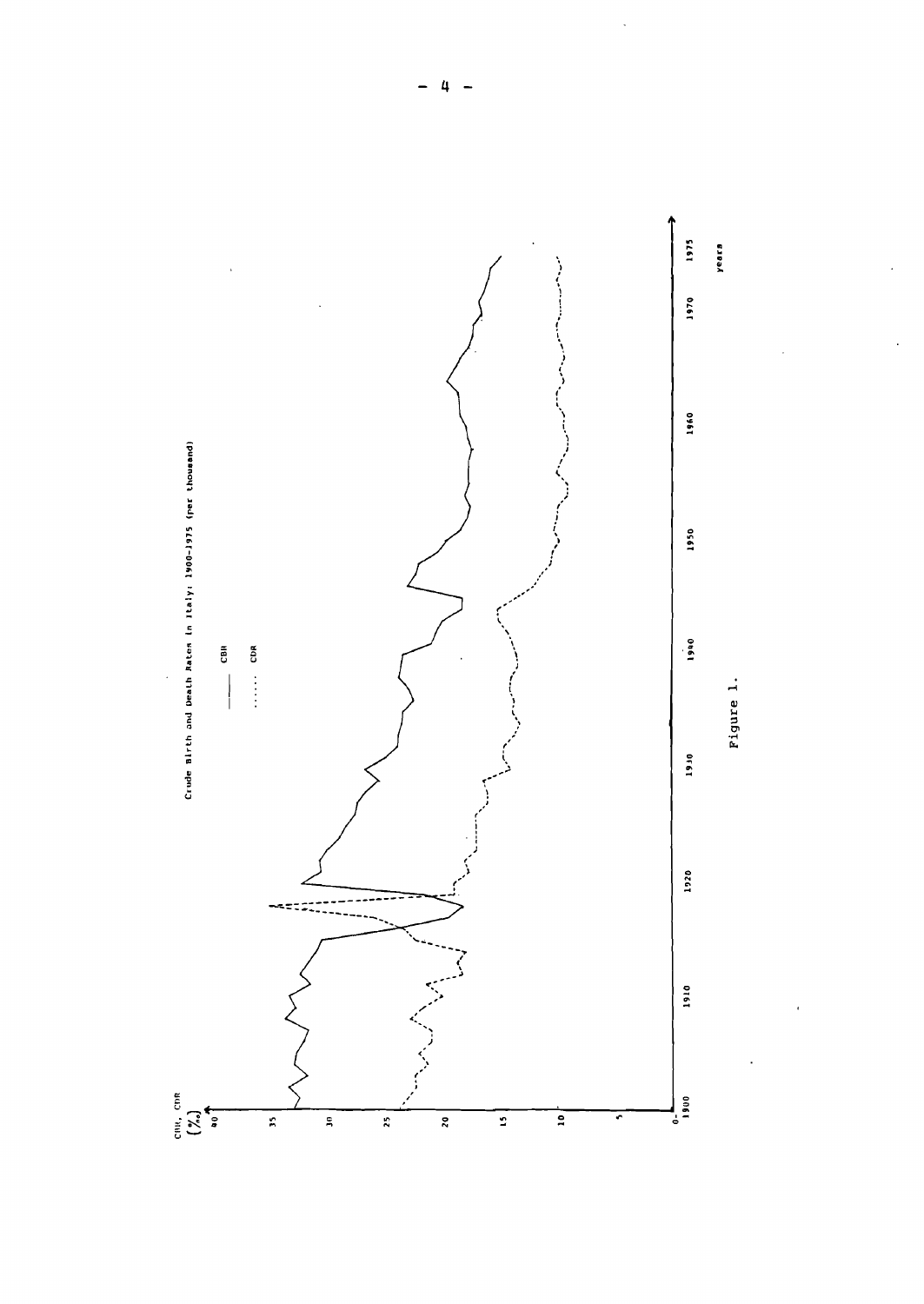After 1950, the crude death rate has been relatively constant at a level between  $9\%$  and  $10\%$  , with some cyclical functions. Obviously the ageing process of the population has been partially compensated by the continous decrease in age specific mortality rates, induced by the improvement of the health care system and the spreading of social and economic welfare. Figure 1 shows that in the same period the crude birth rate had two different behaviors: the first was an increase between <sup>1952</sup> and 1964, and <sup>a</sup> subsequent decrease from <sup>1965</sup> on. The first increase was probably <sup>a</sup> consequence of the remarkable expansion of the Italian economy in those years, and particularly of the improvements in employment opportunities which caused an increase in the number of marriages.

The comparison of the age structure of the population at the census years of 1901 and 1971 (Table 2 and Figure 2) synthetically shows the demographic transition which took place between those two years. The age pyramid for 1901 shows the large base and the regular slope characteristic of the first and second types of population. The pyramid for 1971 shows, the large contrary, <sup>a</sup> reduced base and <sup>a</sup> stronger and irregular slop characteristic of the third type of population (Keyfitz and Flieger, 1971).

Table <sup>3</sup> and Figure <sup>3</sup> illustrate the series of internal migration rate, defined as the ratio between the number of persons changing their residence and the mid-year population. Also in this case, the behavior is strongly disturbed during the two world-war periods, which had a clear depressive influence on population mobility. For the remaining periods, we can see a noticeable change from the migration level during 1902-1914 to

 $-5 -$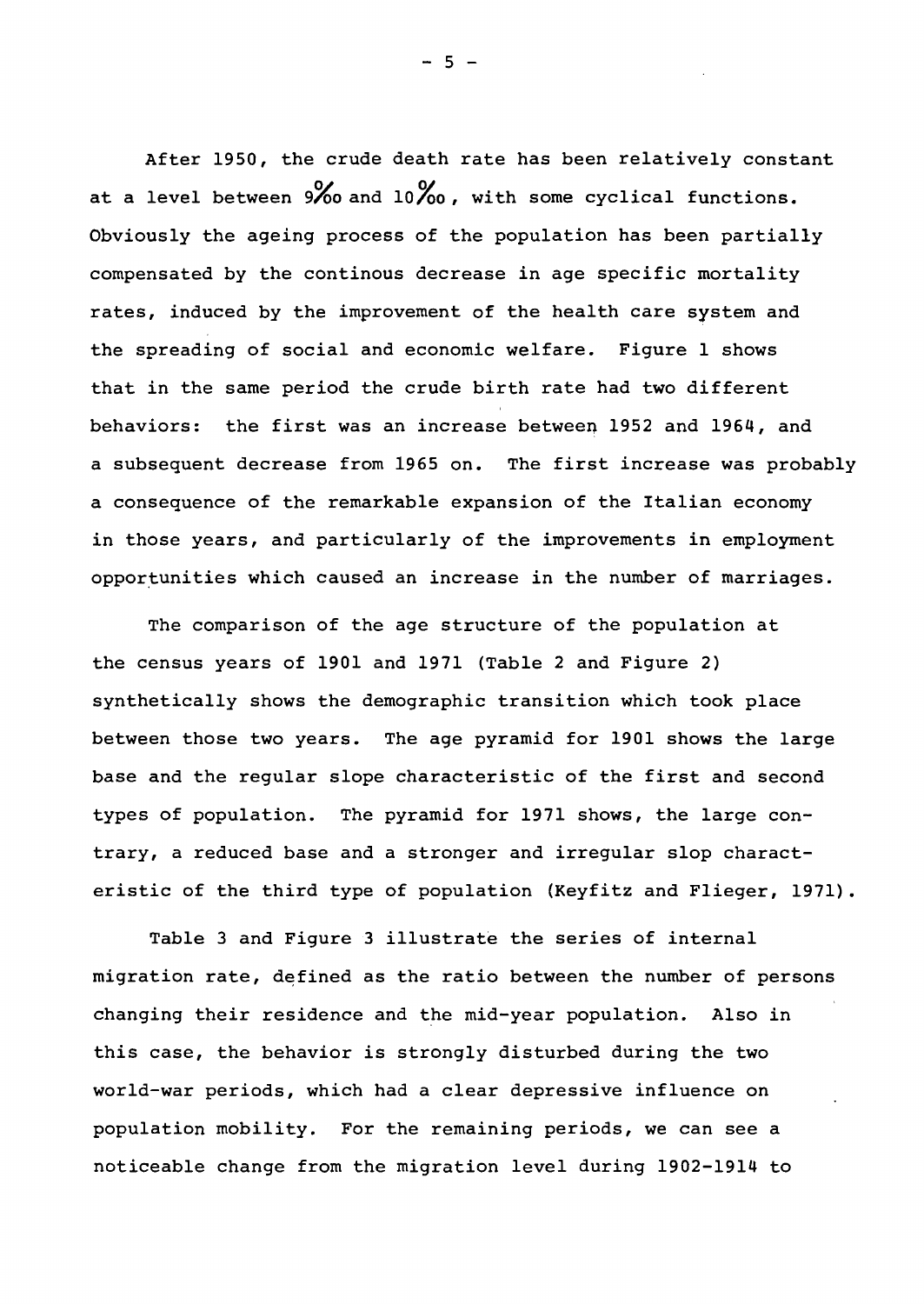| Age-Group   | 1901  | 1931  | 1951  | 1961  | 1971  |
|-------------|-------|-------|-------|-------|-------|
| $0 - 4$     | 13.0  | 11.1  | 7.2   | 6.7   | 8.2   |
| $5 - 9$     | 11.0  | 10.9  | 8.4   | 7.9   | 8.5   |
| $10 - 14$   | 10.4  | 7.7   | 8.8   | 8.2   | 7.7   |
| $15 - 19$   | 9.3   | 9.8   | 8.5   | 7.7   | 7.1   |
| $20 - 24$   | 8.1   | 9.3   | 8.6   | 8.0   | 7.6   |
| $25 - 29$   | 6.8   | 7.8   | 8.4   | 7.5   | 6.5   |
| $30 - 34$   | 6.3   | 7.0   | 6.8   | 7.6   | 7.1   |
| $35 - 39$   | 6.0   | 6.1   | 6.7   | 7.5   | 6.7   |
| $40 - 44$   | 5.6   | 5.7   | 7.3   | 6.1   | 6.9   |
| $45 - 49$   | 5.0   | $5.2$ | 6.2   | 6.0   | 6.7   |
| $50 - 54$   | 4.8   | 4.6   | 5.4   | 6.5   | 4.8   |
| $55 - 59$   | 4.1   | 4.0   | 4.6   | 5.4   | 5.5   |
| $60 - 64$   | 3.5   | 3.5   | 4.1   | 4.6   | 5.4   |
| $65 - 69$   | 2.6   | 3.0   | 3.5   | 3.7   | 4.3   |
| $70 - 74$   | 1.8   | 2.2   | 2.5   | 2.9   | 3.1   |
| $75 - 79$   | 1.1   | 1.3   | 1.7   | 2.0   | 2.1   |
| $80-\omega$ | 0.6   | 0.8   | 1.3   | 1.7   | 1.8   |
| Total       | 100.0 | 100.0 | 100.0 | 100.0 | 100.0 |

Table 2. Population by Age-Group in Italy: 1901-1971 (per cent)

Source: Social Yearbook for Italy, 1975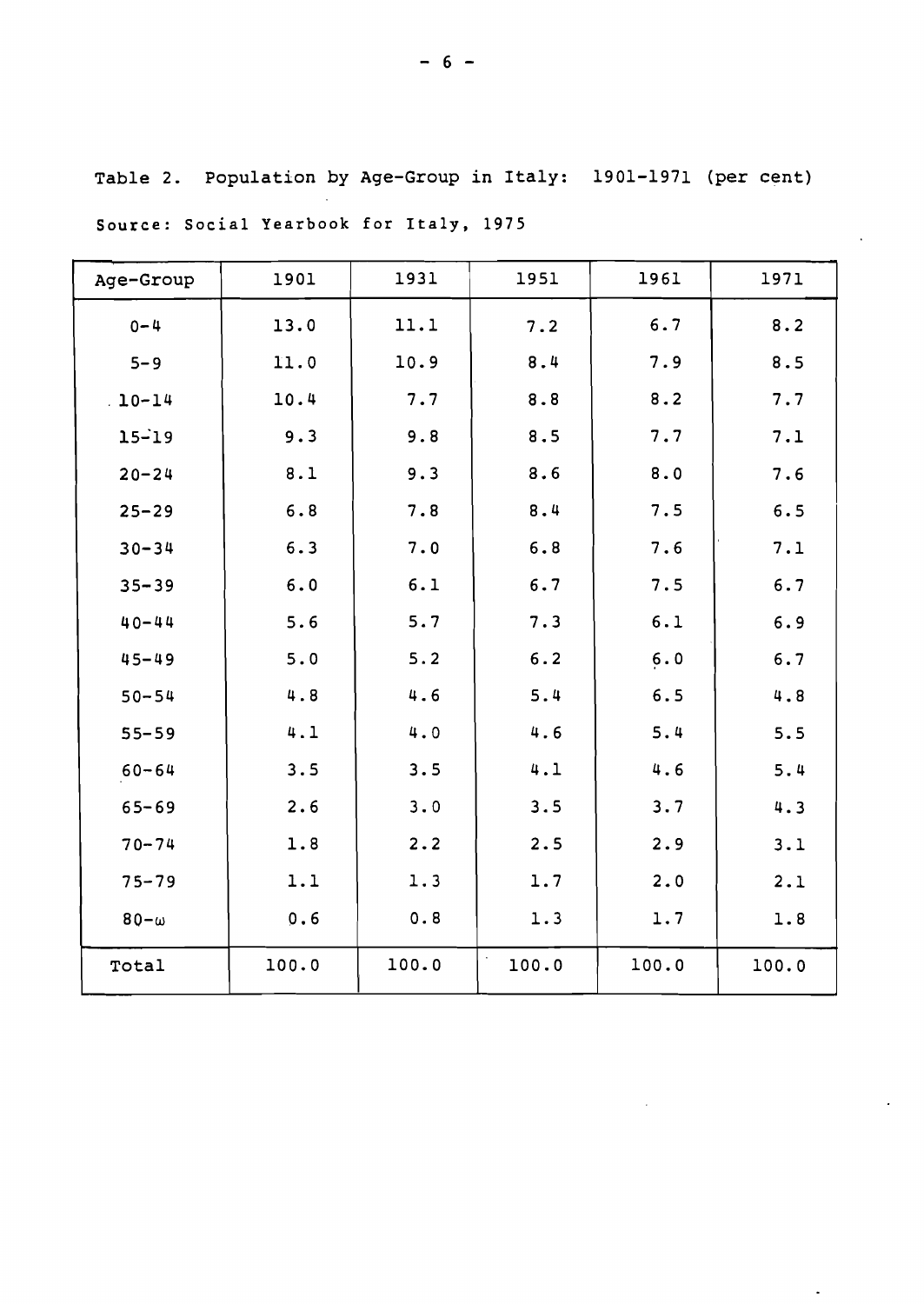

population by Age-Group and Sex in Italy: 1901-1971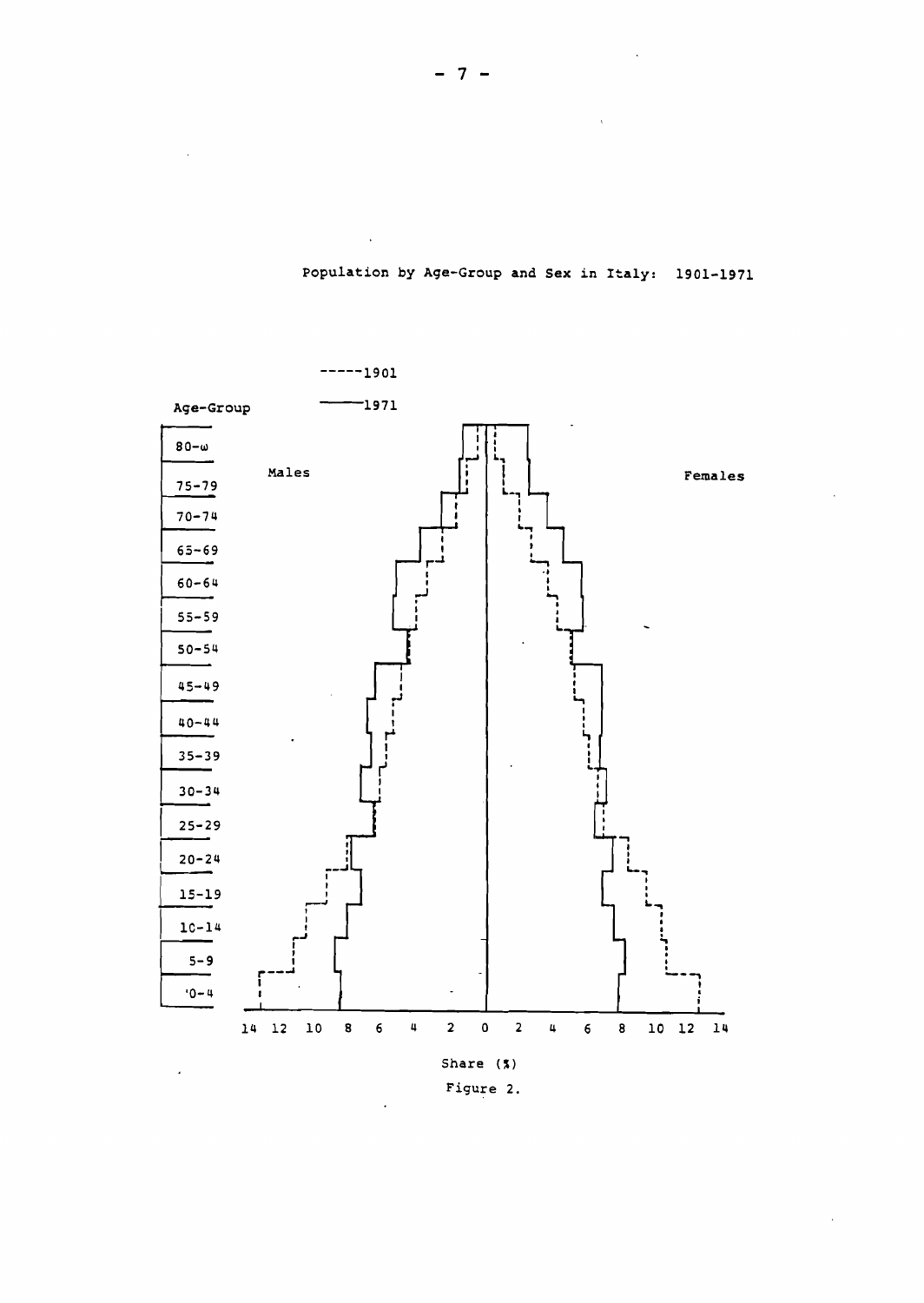| Table 3. |                                                                                                                           |       | Intensity of Internal Migration in Italy: Number of<br>Migrants per 1,000 persons at Mid-Year |      |           |  |  |  |  |  |  |
|----------|---------------------------------------------------------------------------------------------------------------------------|-------|-----------------------------------------------------------------------------------------------|------|-----------|--|--|--|--|--|--|
| Source:  | Treves $(1976)$ - for the period of 1902-1970<br>Statistical Yearbook for Italy, 1971/76 -<br>for the period of 1971-1975 |       |                                                                                               |      |           |  |  |  |  |  |  |
| Year     | Intensity                                                                                                                 | Year  | Intensity                                                                                     | Year | Intensity |  |  |  |  |  |  |
| 1902     | 14.3                                                                                                                      | 1928  | 24.4                                                                                          | 1954 | 25.5      |  |  |  |  |  |  |
| 1903     | 15.8                                                                                                                      | 1929  | 24.4                                                                                          | 1955 | 26.4      |  |  |  |  |  |  |
| 1904     | 15.2                                                                                                                      | 1930  | 27.1                                                                                          | 1956 | 27.4      |  |  |  |  |  |  |
| 1905     | 16.9                                                                                                                      | 1931  | 25.2                                                                                          | 1957 | 28.1      |  |  |  |  |  |  |
| 1906     | 17.1                                                                                                                      | 1932  | 27.1                                                                                          | 1958 | 28.4      |  |  |  |  |  |  |
| 1907     | 17.7                                                                                                                      | 1933. | 29.3                                                                                          | 1959 | 29.3      |  |  |  |  |  |  |
| 1908     | 17.1                                                                                                                      | 1934  | 30.3                                                                                          | 1960 | 30.4      |  |  |  |  |  |  |
| 1909     | 17.8                                                                                                                      | 1935  | 32.3                                                                                          | 1961 | 35.2      |  |  |  |  |  |  |
| 1910     | 17.1                                                                                                                      | 1936  | 23.2                                                                                          | 1962 | 43.6      |  |  |  |  |  |  |
| 1911     | 18.2                                                                                                                      | 1937  | 34.2                                                                                          | 1963 | 36.1      |  |  |  |  |  |  |
| 1912     | 18.2                                                                                                                      | 1938  | 32.2                                                                                          | 1964 | 32.4      |  |  |  |  |  |  |
| 1913     | 19.3                                                                                                                      | 1939  | 30.2                                                                                          | 1965 | 29.6      |  |  |  |  |  |  |
| 1914     | 18.2                                                                                                                      | 1940  | 30.8                                                                                          | 1966 | 26.5      |  |  |  |  |  |  |
| 1915     | 16.4                                                                                                                      | 1941  | 24.3                                                                                          | 1967 | 29.5      |  |  |  |  |  |  |
| 1916     | 14.5                                                                                                                      | 1942  | 25.3                                                                                          | 1968 | 30.2      |  |  |  |  |  |  |
| 1917     | 14.2                                                                                                                      | 1943  | 17.3                                                                                          | 1969 | 30.2      |  |  |  |  |  |  |
| 1918     | 10.2                                                                                                                      | 1944  | 15.1                                                                                          | 1970 | 30.3      |  |  |  |  |  |  |
| 1919     | 14.3                                                                                                                      | 1945  | 20.2                                                                                          | 1971 | 28.4      |  |  |  |  |  |  |
| 1920     | 16.3                                                                                                                      | 1946  | 27.3                                                                                          | 1972 | 30.2      |  |  |  |  |  |  |
| 1921     | 15.9                                                                                                                      | 1947  | 22.4                                                                                          | 1973 | 27.7      |  |  |  |  |  |  |
| 1922     | 14.9                                                                                                                      | 1948  | 21.6                                                                                          | 1974 | 24.9      |  |  |  |  |  |  |
| 1923     | 17.3                                                                                                                      | 1949  | 20.1                                                                                          | 1975 | 21.9      |  |  |  |  |  |  |
| 1924     | 19.4                                                                                                                      | 1950  | 19.4                                                                                          |      |           |  |  |  |  |  |  |
| 1925     | 21.2                                                                                                                      | 1951  | 20.4                                                                                          |      |           |  |  |  |  |  |  |
| 1926     | 24.2                                                                                                                      | 1952  | 23.1                                                                                          |      |           |  |  |  |  |  |  |
| 1927     | 25.3                                                                                                                      | 1953  | 24.2                                                                                          |      |           |  |  |  |  |  |  |

 $\mathcal{L}(\mathcal{L}^{\mathcal{L}})$  . The  $\mathcal{L}(\mathcal{L}^{\mathcal{L}})$ 

 $\mathcal{A}^{\text{max}}$  , where  $\mathcal{A}^{\text{max}}$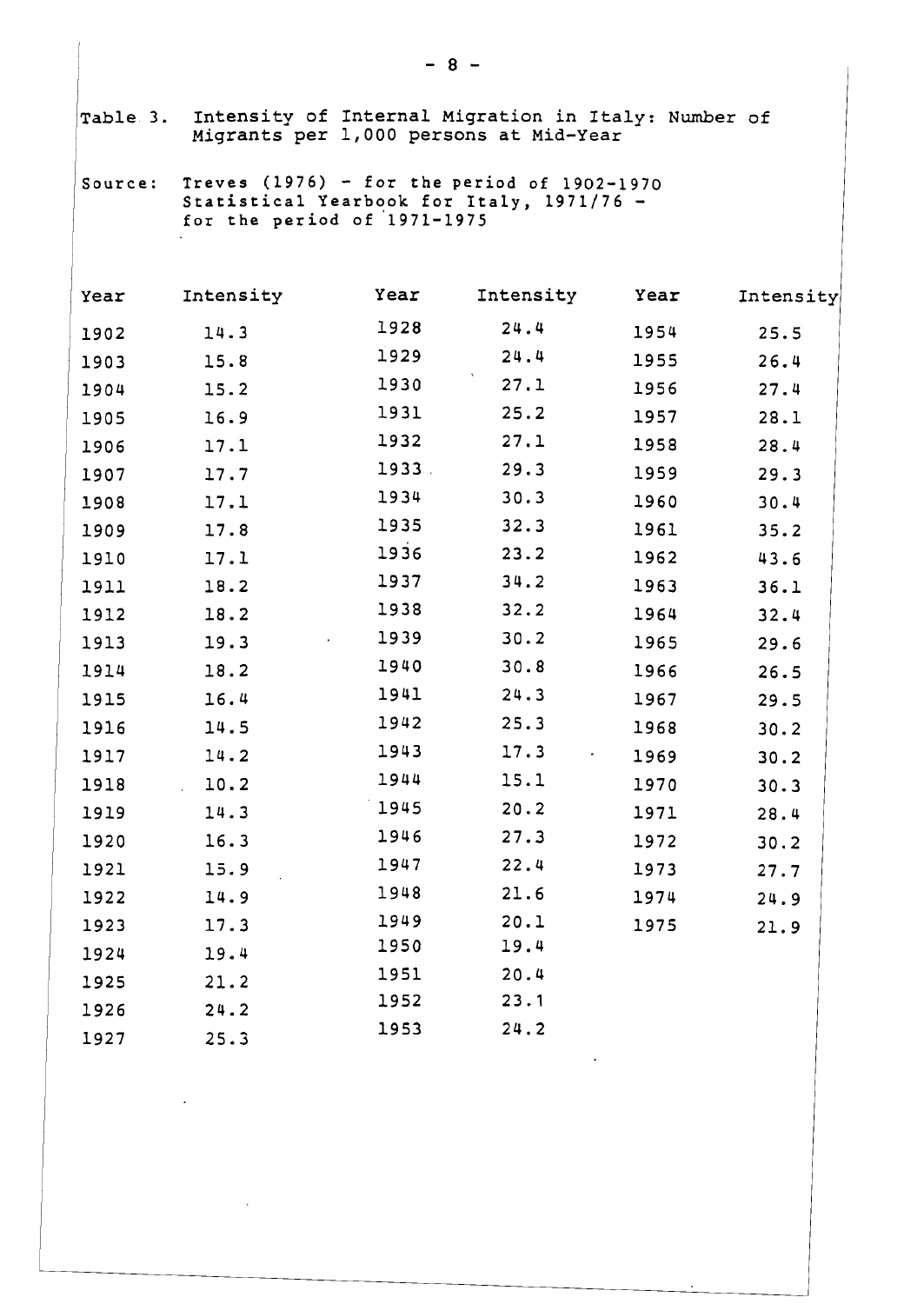

J. Figure 3.

 $\hat{t}$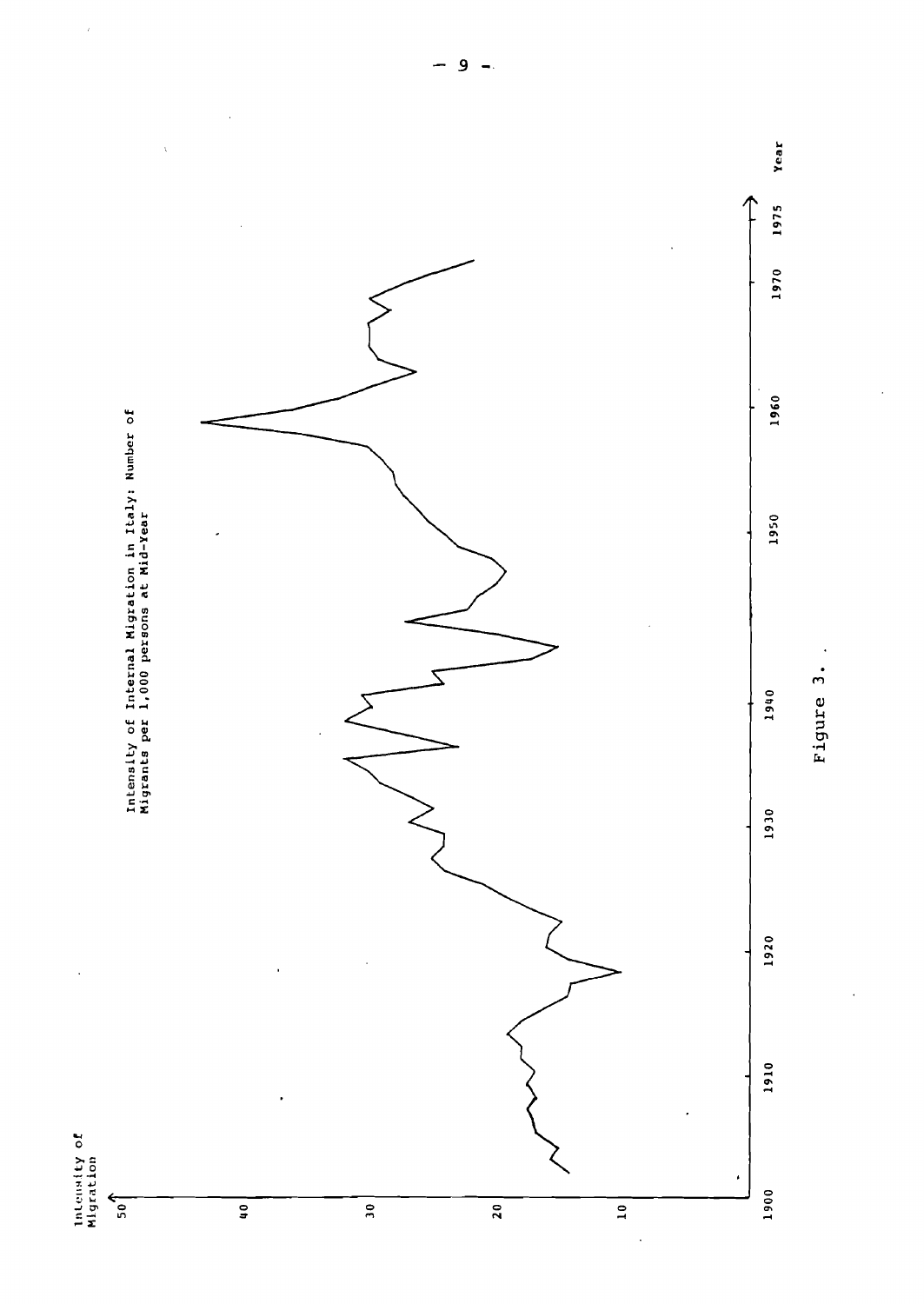the migration level during 1920-1940. In fact in the latter period there was <sup>a</sup> very strong increase of the migration rate usually explained (Treves, 1976) with the simultaneous drastic reduction of migration out of the national boundries. This drastic reduction is due to the barriers imposed on in-migration by traditional destination countries of Italian emigrants (i.e., U.S.A. and South American Countries) •

After World War II and until 1960, we note <sup>a</sup> fast growth of the internal migration rate. This is caused by the different economic evolution of the various parts of the country: in fact, territorial differences in growth rates and mainly in the patterns of socio-economic development gave rise to strong disparities in income and in employment opportunities, to which migration flows are deeply related. The growth period ends in the years 1962-1964 with a very high peak, due in addition to the intensification of economic stimuli, to the repeal of some preworld-war laws essentially aimed to reduce migration flows within Italy.

Starting from 1965, the internal mobility was at <sup>a</sup> constant level (with some cyclical fluctuations) until the last few years, in which it began to decrease sharply. That decrease is due to the worsening of the economic situation: in fact in Italy, like in many other western countries, the growing unemployment rate in all the regions appears to have restrained the process of territorial redistribution of the population.

 $- 10 -$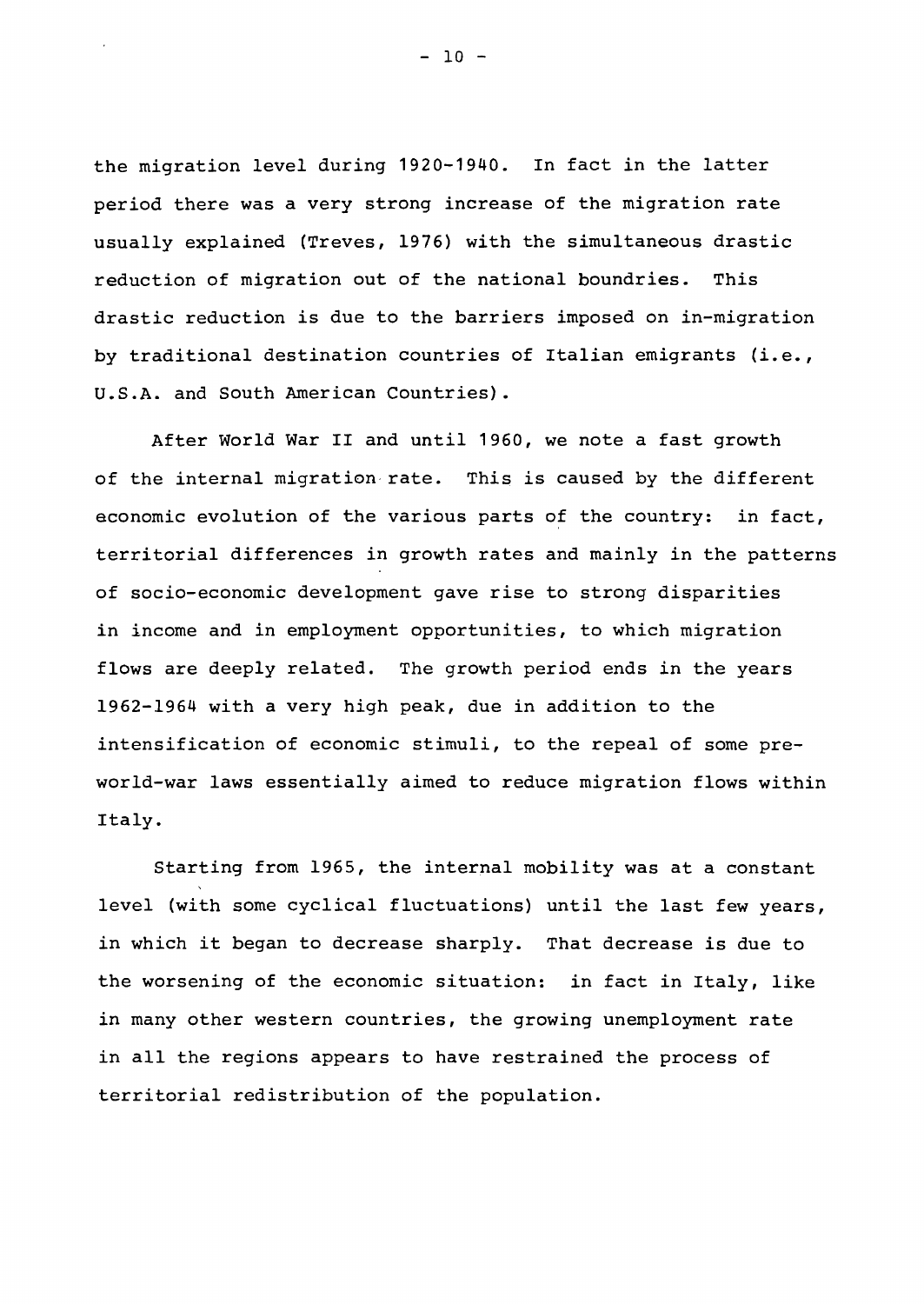### 3. TERRITORIAL DISAGGREGATION

The Italian Republic is divided into twenty administrative regions; the regional administrations have noticeable fiscal and financial resources, and a wide autonomy in the matter of territorial policies.

In geographical order, from North to South and from West to East, the regions are the following (Map 1): Piemonte, Valle d'Aosta, Lombardia, Trentino Alto Adige, Veneto, Friuli Venezia Guilia, Liguria, Emilia-Romagna, Toscana, Umbria, Marche, Lazio, Abruzzi, Molise, Campania, Puglia, Basilicata, Calabria, Sicilia, Sardegna.

The regions are divided in "Provincie"--whose number is about lOO--and these are in turn divided into more than BOOO "Comuni".

The Provincie, which are based on the model of the french "departements", have very narrow political and administrative autonomy, since they constitute only territorial articulation of highly centralized governing bodies.

The Comuni are the lower administrative level; they are in close contact with citizens, and are in charge of providing a number of administrative and social services.

The Central Statistical Office, ISTAT (Istituto Centrale di Statistica), is in charge of coordination and implementation of statistical surveys. It collects and publishes <sup>a</sup> noticeable amount of economic, demographic and social data for all the administrative units previously described. Obviously, the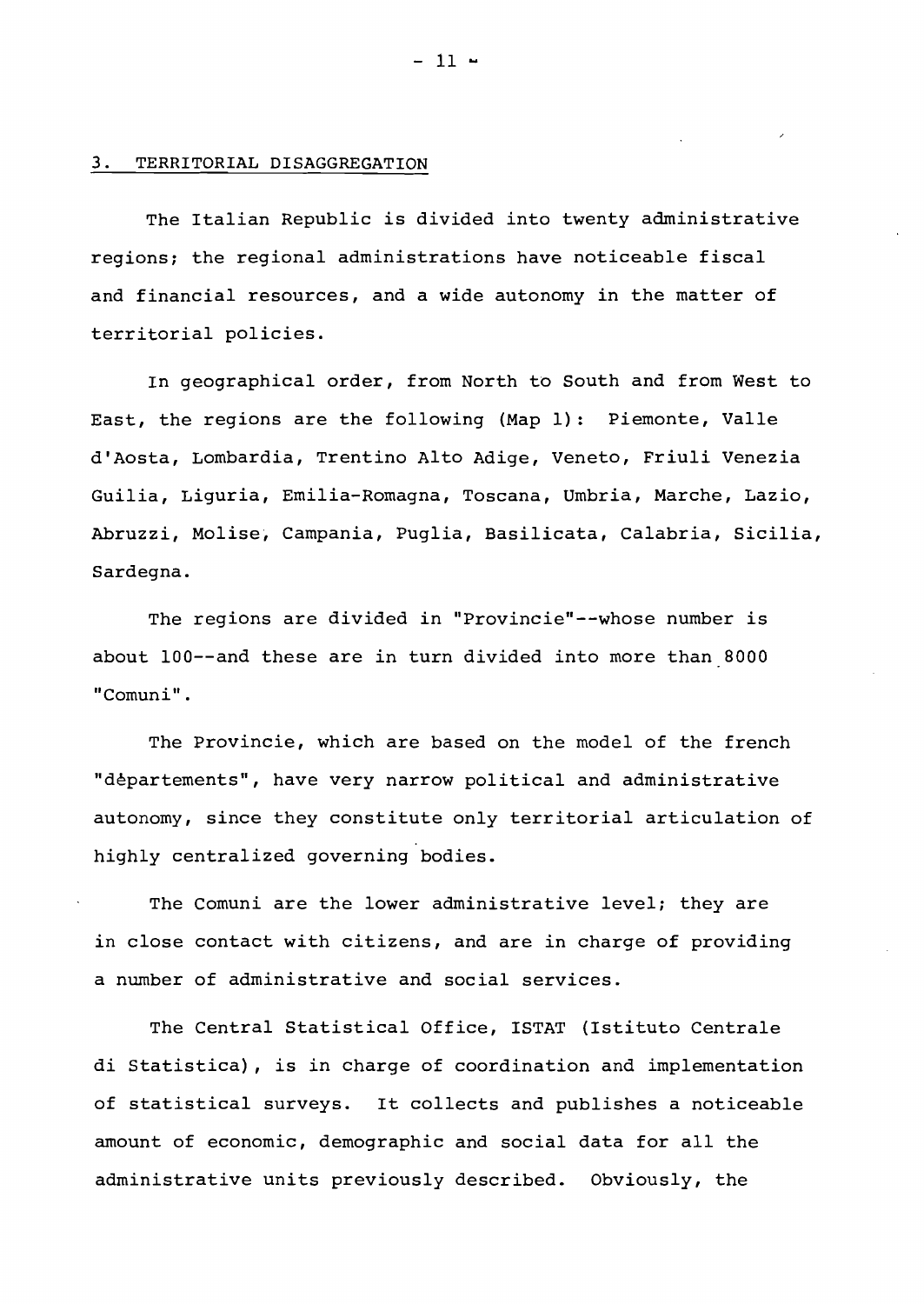availability of data, in terms of both their disaggregation and their frequency of publication, decreases from the national level to the lower levels.\*

In the sequel, the present paper will deal with data at the regional level. This disaggregation level has been chosen for the following reasons:

- 1. the regions offer <sup>a</sup> sufficient level of territorial disaggregation;
- 2. each region presents <sup>a</sup> fairly homogeneous internal structure;
- 3. they meet· the requirement of data availability both from the socio-economic and demographic points of view; and
- 4. they are politically active units, ruled by governments, directly elected by the population, which must design their own regional development policies.

\*It should be noted that starting from the 1950'5, the ISTAT provides <sup>a</sup> considerably complete data' base at <sup>a</sup> disaggreated level, intermediate between the national and regional ones, used only for statistical purposes. This fourth type of division of the national territory is obtained aggregating the regions, according to criteria of adjacency and socioeconomical homogeneity, in four "Riparzitioni".

| I.   |                   | Ripartizione: Piemonte, Valle d'Aosta, Lombardia, Liquria                     |
|------|-------------------|-------------------------------------------------------------------------------|
|      | II. Ripartizione: | Trentino Alto Adige, Veneto, Friuli-Venezia<br>Giulia, Emilia Romagna         |
|      |                   |                                                                               |
| III. | Ripartizione:     | Toscana, Umbria, Marche, Lazio                                                |
| IV.  | Ripartizione:     | Abruzzi, Molise, Campania, Puglia, Basilicata,<br>Calabria, Sicilia, Sardegna |
|      |                   | At the Ripartizione level, the data availability, particularly                |

from the economic point of view, is comparable with that at the national level.

 $- 12 -$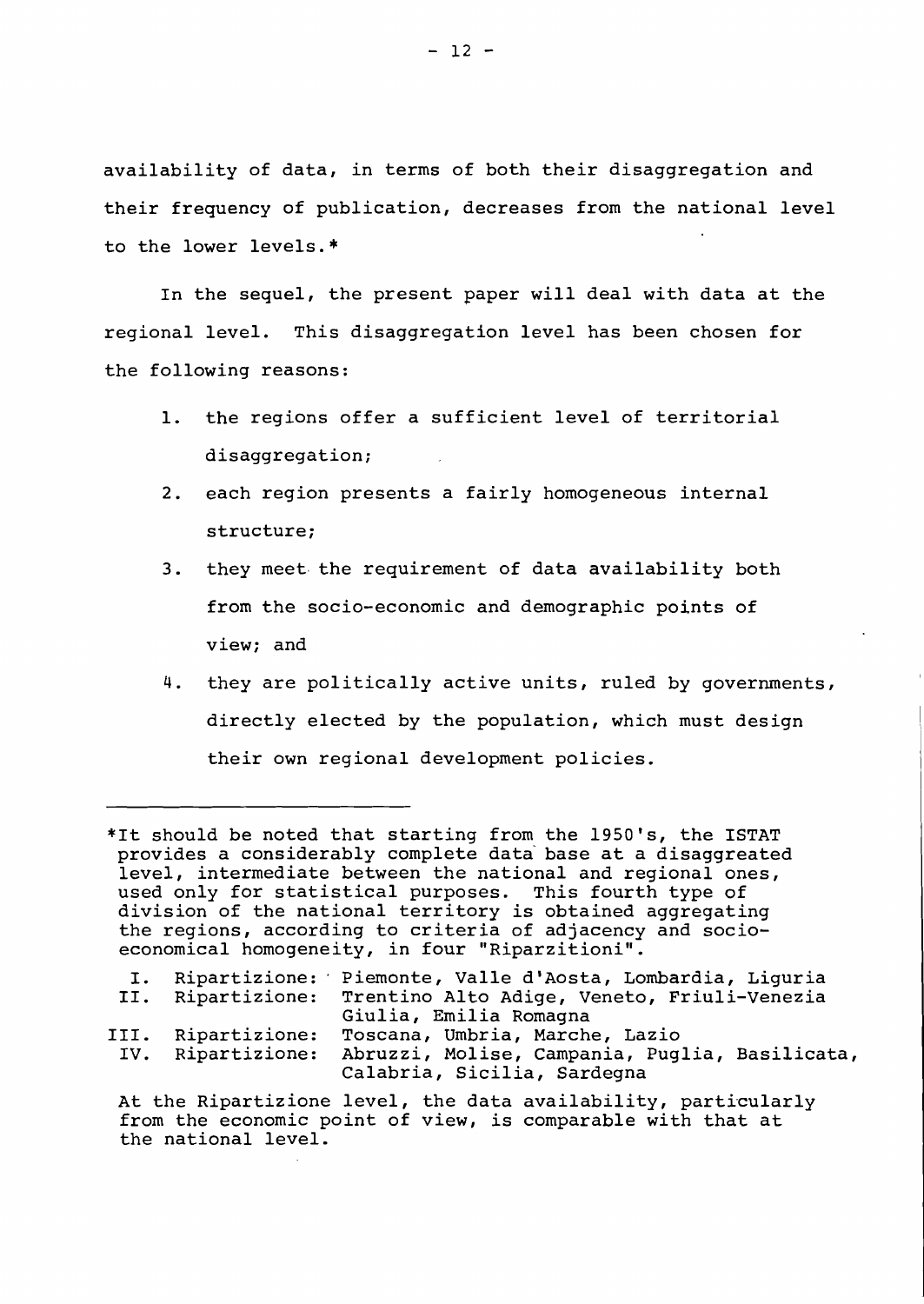

 $\mathcal{L}^{\mathcal{L}}$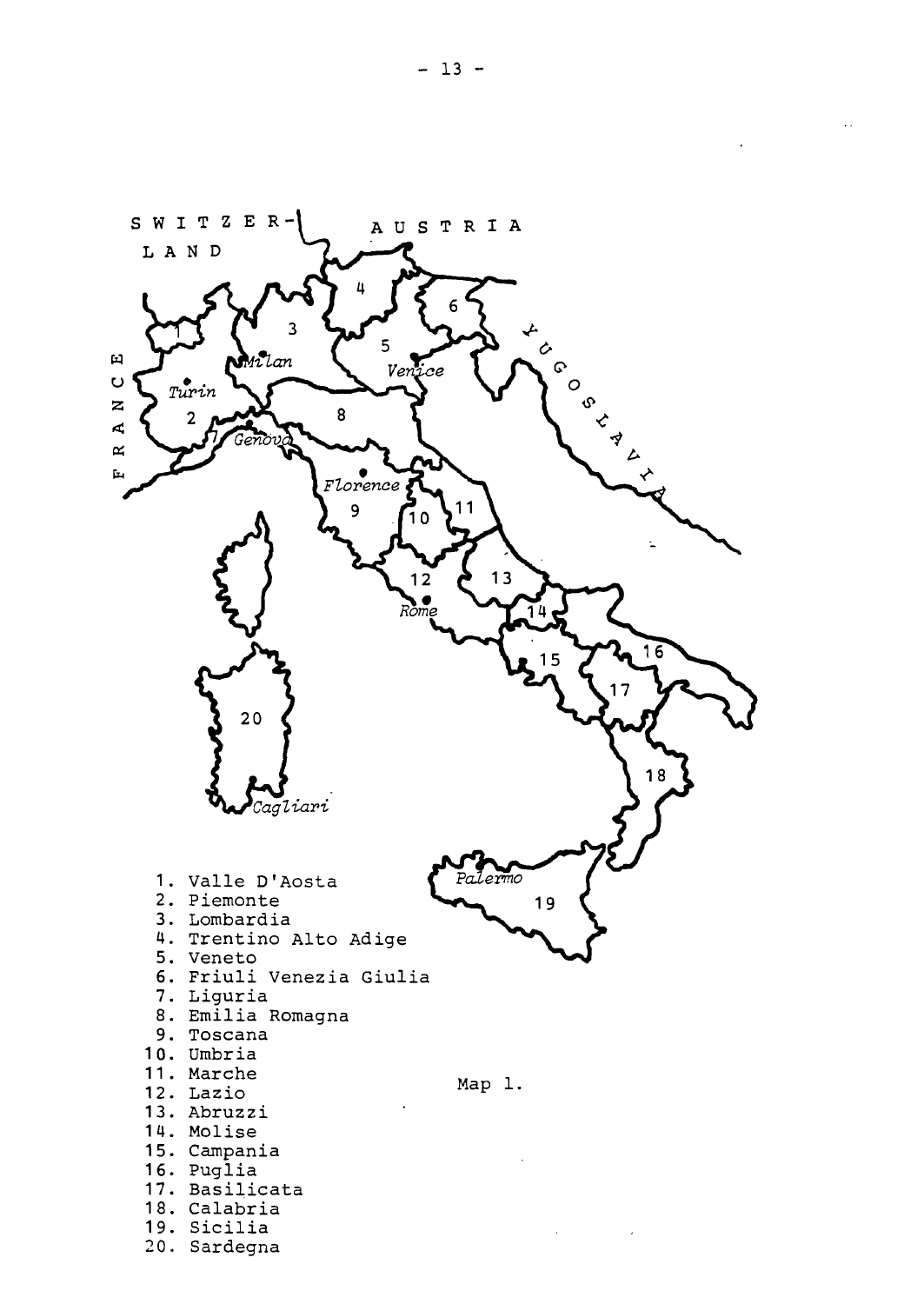### REGIONAL ANALYSIS

In the section we review the regional patterns of fertility, mortality and migration rates from the beginning of the century until 1975.

# 4.1. Fertility

The demographic transition process, described for the nation as a whole in section 2, has not been uniform over the region. It started earlier in the northern regions, more developed from the social and economical point of view, and then spread all over the country. The difference between the regional behaviors was particularly evident for the fertility of the population.

Table <sup>4</sup> and Figure <sup>4</sup> show the crude birth rates for the twenty regions. It is easy to see that from 1900-1902 to 1930- 1932 the national rate decreased from  $32.5\%$  to 24.9%. That decrease is usually due to the drastic reduction of the rates for the northern regions, which in some cases practically halved their initial values (i.e., Piemonte's rate decreased from 28.4 $\frac{0}{00}$ to 16.4  $\frac{\%}{\%}$ ; Liguria's rate from 27.6  $\frac{\%}{\%}$  to 16.1  $\frac{\%}{\%}$ ). In the central regions that reduction was by far less sensible, and in the southern ones practically absent (i.e., Basilicata's rate went from  $35.8\%$ to 35.3 $\frac{9}{60}$ ; the Campania's rate went from 31.7 $\frac{9}{60}$  to 31.8 $\frac{9}{60}$ ). Such <sup>a</sup> disparity is synthesized by the standard deviation of the regional rates, which increased from 2.5 $\%$  in 1900-1902 to 5.5 $\%$ in 1930-1932. Moreover, from Figure 4, we can observe the increase in the dispersion of the regional rates distribution.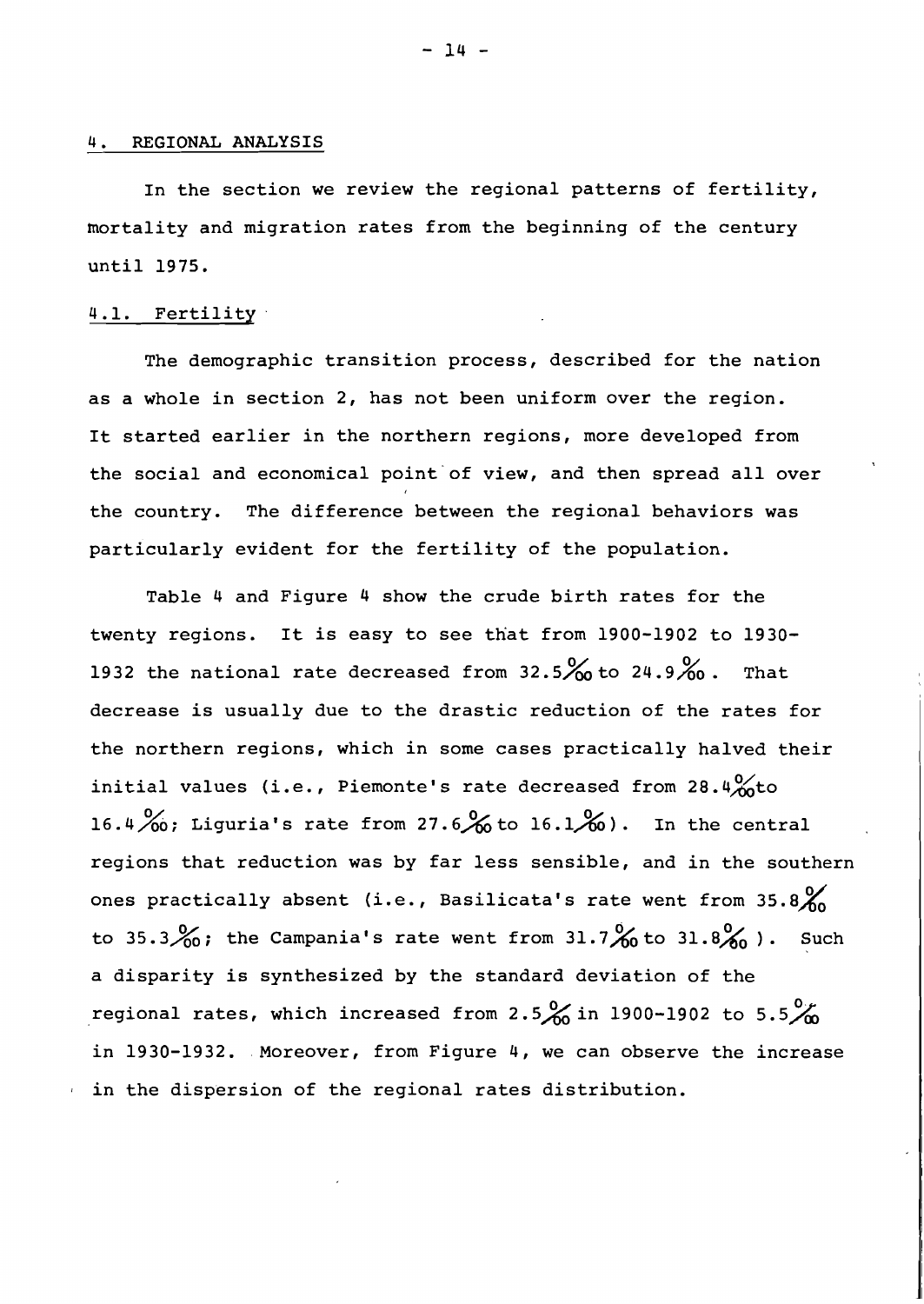$\ddot{\phantom{0}}$ 

 $\mathcal{A}$ 

 $\ddot{\phantom{a}}$ 

Table 4. Crude Birth Rates  $\binom{0}{100}$  by Region in Italy: 1900-1975

| Regions               | $1900 - 02$ | 1930-32 | 1950-52 | $1960 - 62$ | 1975 |
|-----------------------|-------------|---------|---------|-------------|------|
| Piemonte              | 28.4        | 16.4    | 11.2    | 13.1        | 12.5 |
| Valle D'Aosta         |             |         | 15.6    | 13.5        | 11.1 |
| Lombardia             | 34.3        | 22.5    | 15.2    | 16.1        | 14.1 |
| Trentino A.A.         | $\ddotsc$   | 22.2    | 18.8    | 19.2        | 14.2 |
| Veneto                | 36.2        | 25.2    | 18.2    | 18.2        | 14.1 |
| Friuli-V.G.           | $\ddotsc$   | 20.1    | 11.1    | .12.8       | 11.8 |
| Liguria               | 27.6        | 16.1    | 10.3    | 12.4        | 10.1 |
| Emilia-R.             | 32.8        | 21.3    | 13.8    | 14.0        | 11.5 |
| Toscana               | 30.3        | 19.2    | 13.1    | 13.5        | 11.9 |
| Umbria                | 30.1        | 24.3    | 15.8    | 14.6        | 12.3 |
| Marche                | 31.6        | 24.9    | 17.0    | 15.5        | 13.0 |
| Lazio                 | 30.9        | 26.0    | 18.2    | 19.2        | 15.2 |
| Abruzzi               | 31.9        | 28.9    | 19.6    | 16.6        | 12.9 |
| Molise                | 32.9        | 30.8    | 21.2    | 18.1        | 12.8 |
| Campania              | 31.7        | 31.8    | 24.5    | 24.6        | 19.8 |
| Puglia                | 36.6        | 32.9    | 25.4    | 23.7        | 19.3 |
| Basilicata            | 35.8        | 35.3    | 26.5    | 23.1        | 15.1 |
| Calabria              | 32.4        | 32.1    | 26.8    | 24.1        | 16.3 |
| Sicilia               | 33.8        | 28.3    | 22.8    | 22.3        | 17.1 |
| Sardegna              | 31.7        | 29.4    | 25.9    | 23.1        | 18.2 |
| <b>ITALY</b>          | 32.5        | 24.9    | 18.3    | 18.3        | 14.8 |
| Standard<br>Deviation | 2.5         | 5.5     | 5.3     | 4.2         | 2.7  |

 $\epsilon$ 

Source: Social Yearbook for Italy, 1975 Statistical Yearbook for Italy, 1976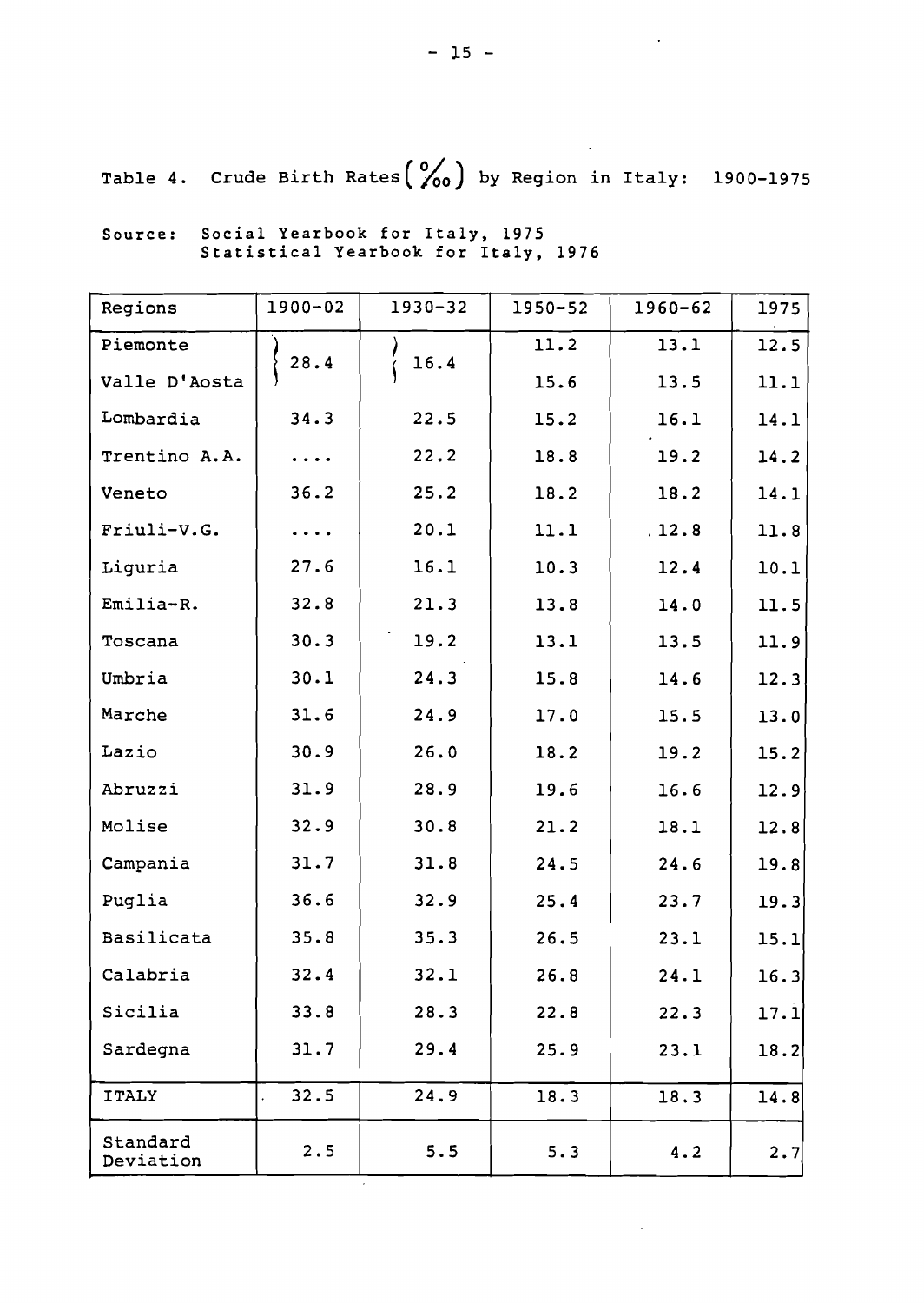Crude Birth Rates: Distribution of the 20\* Regions of Italy

 $- 16 -$ 



Figure 5.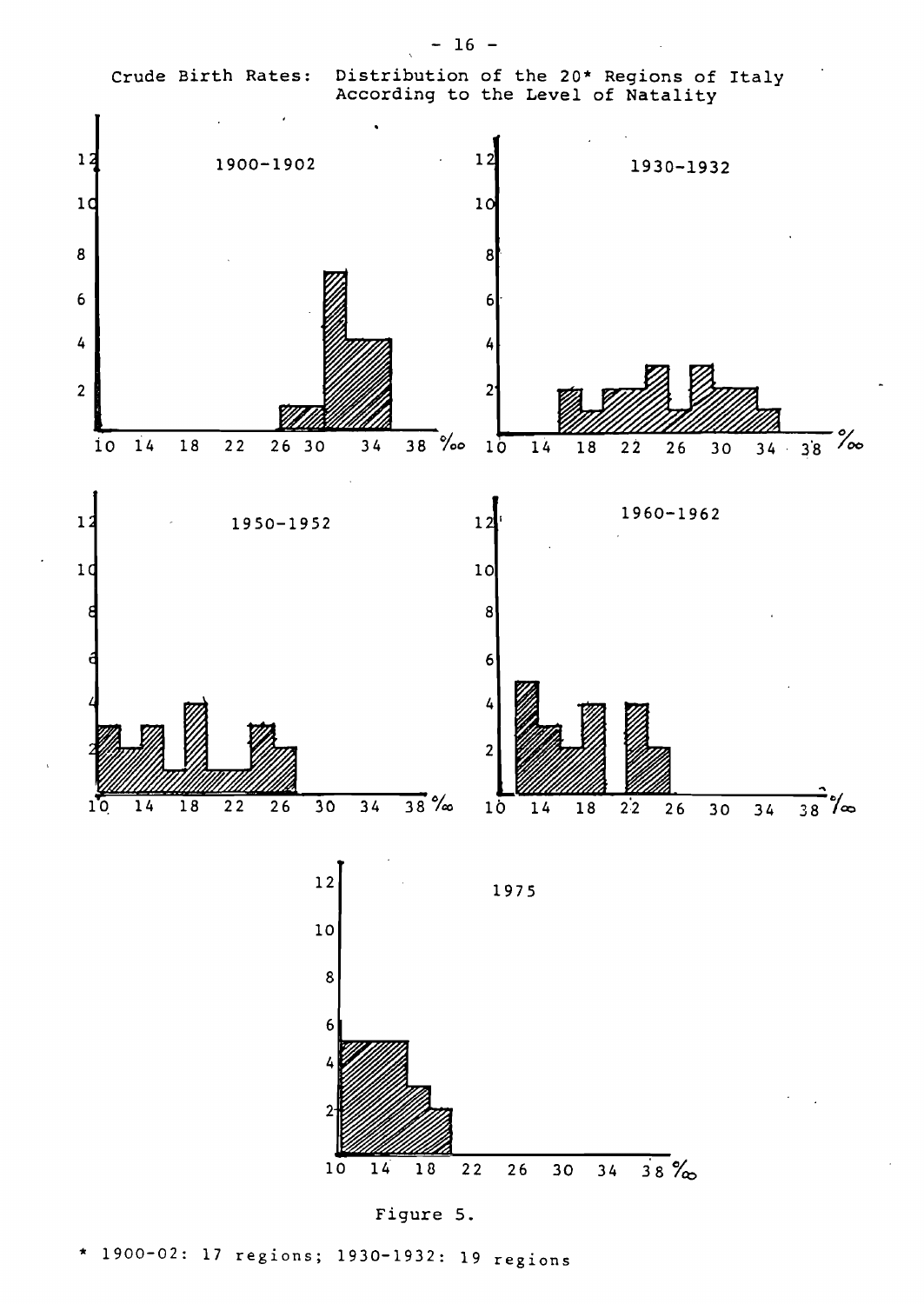During the period from 1930-1932 to 1950-1952 the fertility rates continued to decrease, but this time more uniformly all over the country: the standard deviation remains approximatively at the same values:  $(5.5\frac{6}{10})$  in 1930-1932, and 5.3% in 1950.1952). Figure 4 shows how the rates distribution shifts towards the origin, while maintaining its shape and dispersion constant. <sup>A</sup> greater uniformity of behavior is reached during the subsequent years, when the standard deviation falls to  $4.2\%$  in 1960-1962 and to  $2.7\%$  in 1975 still remaining, however, at <sup>a</sup> higher level than in 1900-1902. In the last years, the demographic transition process led to <sup>a</sup> strong decrease in fertility rates for the central and mainly for the southern regions: for instance, Basilicata passes from 26.5 $\frac{9}{10}$ in 1950-1952 to 15.1 $\frac{9}{10}$ in 1975; Calabria from 26.8 $\frac{9}{10}$ to  $16.3\%$ .

The northern regions seem to have reached their steady-state maintaining the values previously attained, with some fluctuations. In some cases, (i.e., Piemonte which passes from  $11.2\frac{9}{20}$ to  $12.5\frac{9}{10}$ ) there was <sup>a</sup> light increase in the fertility rate, probably due to the large in-migration flows from the south.

### 4.2 Mortality

The decrease in mortality rates in Italy has been more uniform over the region than that of fertility rates. Table <sup>5</sup> and Figure  $5 \cdot$  show the distribution of the crude death rate (CDR) over the twenty Italian regions.

In the first period, from 1900-1902 to 1930-1932, the death rate decreased remarkably for the nation as <sup>a</sup> whole. All the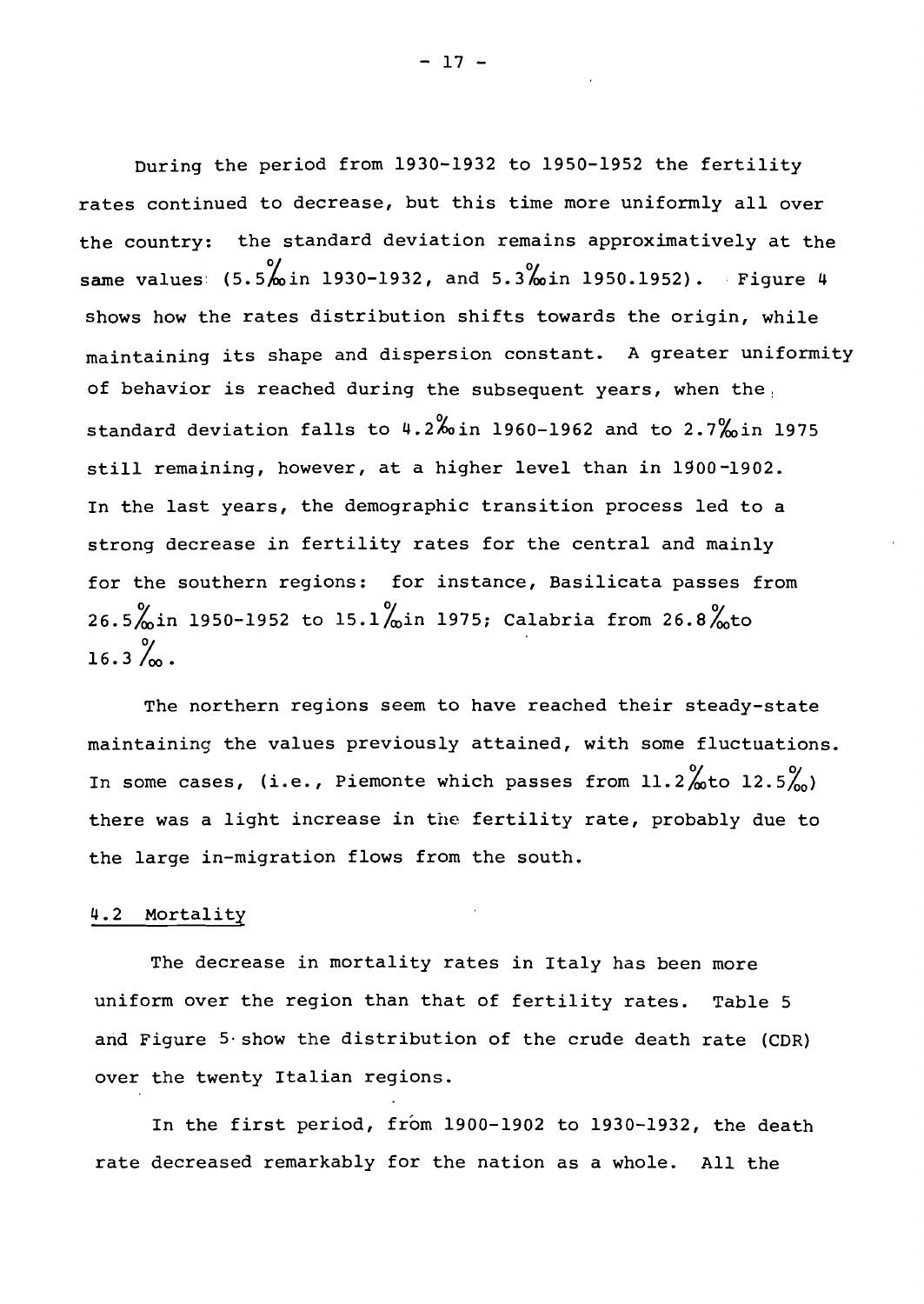Table 5. Crude Death Rates  $\binom{0}{00}$  by Region in Italy: 1900-1975

| Regions               | 1900-02                                                                                 | 1930-32 | 1950-52 | 1960-62    | 1975 |
|-----------------------|-----------------------------------------------------------------------------------------|---------|---------|------------|------|
| Piemonte              | $\{20.0$                                                                                | 13.6    | 12.2    | 12.1       | 11.9 |
| Valle D'Aosta         |                                                                                         |         | 11.8    | 11.2       | 10.7 |
| Lombardia             | 23.0                                                                                    | 14.4    | 10.5    | 10.3       | 10.0 |
| Trentino A.A.         | $\ddotsc$                                                                               | 14.5    | 11.2    | 10.3       | 9.8  |
| Veneto                | 19.6                                                                                    | 12.1    | 9.4     | .9.6       | 9.9  |
| Friuli V.G.           | $\begin{array}{cccccccccc} \bullet & \bullet & \bullet & \bullet & \bullet \end{array}$ | 13.6    | 7.8     | 11.3<br>ä, | 12.9 |
| Liguria               | 20.0                                                                                    | 12.2    | 10.6    | 11.1       | 13.2 |
| Emilia-R.             | 21.7                                                                                    | 12.7    | 9.4     | 9.8        | 11.0 |
| Toscana               | 20.8                                                                                    | 12.6    | 10.0    | 10.4       | 11.1 |
| Umbria                | 20.8                                                                                    | 13.5    | 9.1     | 9.2        | 10.2 |
| Marche                | 21.5                                                                                    | 13.3    | 9.1     | 8.9        | 9.8  |
| Lazio                 | 22.5                                                                                    | 13.4    | 8.5     | 8.2        | 8.5  |
| Abruzzi               | 21.0                                                                                    | 15.2    | 9.4     | 9.1        | 9.6  |
| Molise                | 24.8                                                                                    | .18.7   | 10.9    | 9.5        | 10.2 |
| Campania              | 24.0                                                                                    | 16.8    | 9.6     | 8.8        | 8.5  |
| Puglia                | 27.4                                                                                    | 17.9    | 9.8     | 8.6        | 8.2  |
| Basilicata            | 28.2                                                                                    | 20.7    | 10.8    | 8.1        | 8.1  |
| Calabria              | 23.3                                                                                    | 15.2    | 9.3     | 7.9        | 7.8  |
| Sicilia               | 23.8                                                                                    | 15.9    | 9.9     | 9.0        | 9.4  |
| Sardegna              | 22.6                                                                                    | 15.2    | 9.3     | 7.9        | 8.6  |
| Italy                 | 22.4                                                                                    | 14.4    | 9.9     | 9.6        | 9.9  |
| Standard<br>Deviation | 2.4                                                                                     | 2.3     | 1.0     | 1.2        | 1.5  |

Source: Social Yearbook for Italy, 1975 Statistical Yearbook for Italy, 1976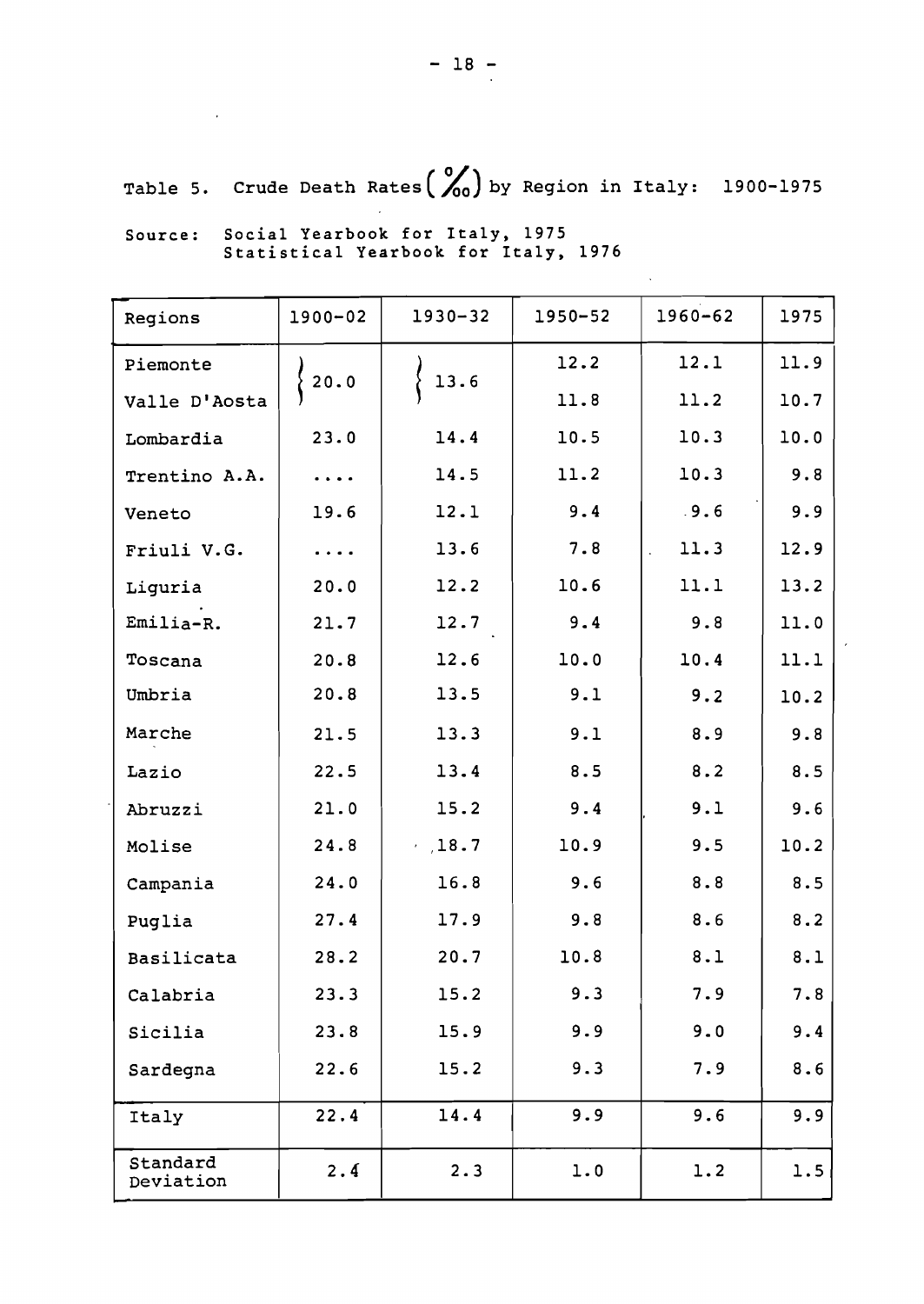Crude Death Rates: Distribution of the 20\* Regions of Italy According to the Level of Mortality



Figure 5.

\* 1900-1902: 17 regions; 1930-1932: 19 regions

- 19 -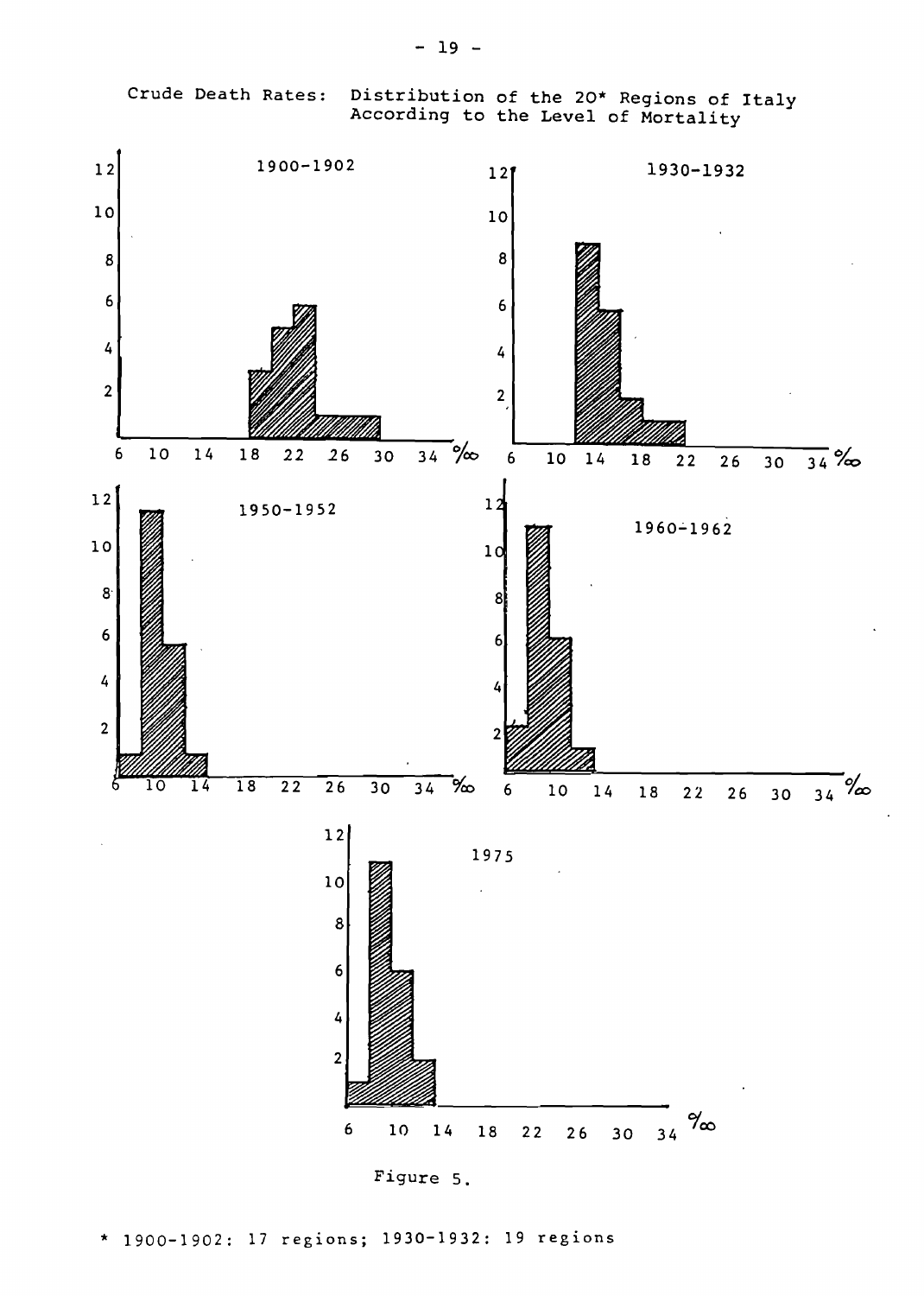regions contributed uniformly to that reduction: in fact the standard deviation of the regional distribution of CDR remained practically constant, passing from 2.4 % to 2.3 %.

During a second period the decreasing trend of CDR continued for the nation as a whole (from  $14.4\frac{\%}{\text{on}}$  in 1930-1932 to 9.9% in 1950-1952), but with noticeable differences from region to region. The greater changes took place in the central and southern regions, which had the highest rates at the beginning of the period. Smaller changes took place in the northern regions, which already had lower levels of CDR. Because of this behavior <sup>a</sup> greater uniformity of the regional distribution of CDR was reached in 1950-1952: the standard deviation at the time was  $1.0\%$ , the lowest value attained during the century.

The national mortality rate was quite stable in the next period, with some small fluctuation between  $9\%$  and  $10\%$ . This came as <sup>a</sup> result of two combined processes: the gradual reduction of age specific death rates, and the aging of the population. This combined effect is confirmed by the regional distribution of CDR. Starting from 1950-1952, we can note an inversion of the relative position of the regions according to their crude death rate: the CDR becomes lower in the southern regions than in the northern ones. We can also note an increase of the dispersion of the regional distribution of CDR: the standard deviation rises to 1.2  $\%$  in 1960-1962 and to 1.5% in 1975.

One of the main causes of that phenomenon was the faster aging of the population in the northern regions. It can be observed from Table 6, which shows the regional distribution of the aging ratio,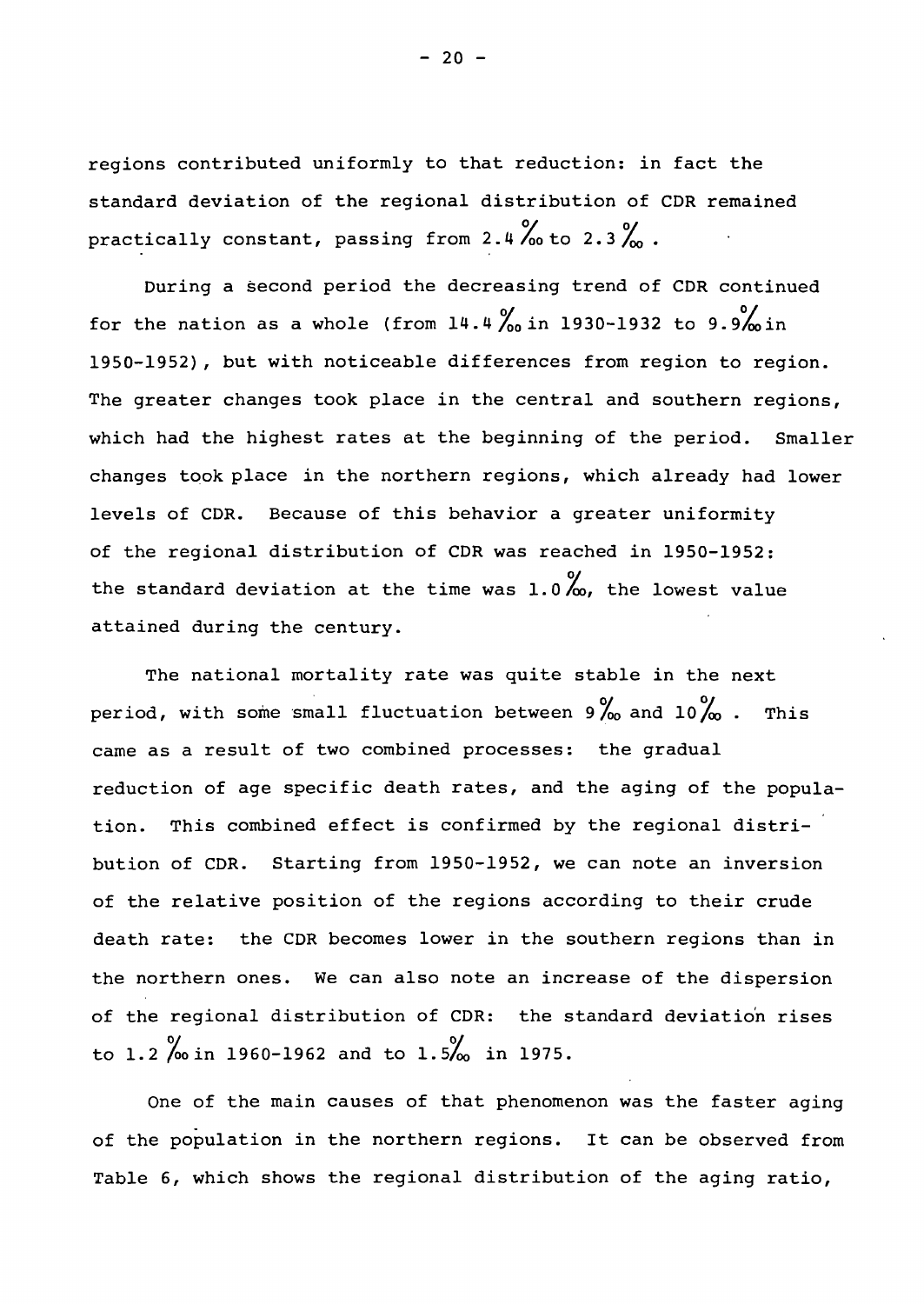Table 6. Aging Ratio (%) by Region in Italy (number of persons older than 60 years divided by the number of persons younger than 15)

Source: Social Yearbook for Italy, 1975

| Regions               | 1901      | 1931 | 1951<br>$\mathcal{L}$ | 1961  | 1971  |
|-----------------------|-----------|------|-----------------------|-------|-------|
| Piemonte              | 29.7      | 58.4 | 92.7                  | 102.1 | 97.7  |
| Valle D'Aosta         |           |      | 57.2                  | 69.6  | 83.3  |
| Lombardia             | 23.8      | 33.9 | 53.7                  | 65.6  | 69.8  |
| Trentino A.A.         | $\ddotsc$ | 38.4 | 44.6                  | 52.7  | 61.6  |
| Veneto                | 27.5      | 29.8 | 40.7                  | 54.9  | 64.3  |
| Friuli-V.G.           |           | 38.9 | 54.6                  | 87.5  | 106.3 |
| Liguria               | 32.7      | 51.0 | 86.9                  | 110.0 | 120.2 |
| Emilia-R.             | 29.0      | 36.8 | 57.4                  | 78.6  | 96.9  |
| Toscana               | 31.8      | 43.6 | 67.3                  | 88.9  | 106.2 |
| Umbria                | 32.8      | 35.8 | 49.4                  | 67.6  | 90.2  |
| Marche                | 34.3      | 36.2 | 47.7                  | 63.8  | 83.0  |
| Lazio                 | 23.6      | 32.0 | 40.0                  | 48.7  | 56.6  |
| Abruzzi               | 34.5      | 39.3 | 43.3                  | 56.8  | 75.4  |
| Molise                |           |      | 41.5                  | 54.0  | 79.3  |
| Campania              | 32.1      | 32.0 | 30.9                  | 35.0  | 42.8  |
| Puglia                | 24.5      | 31.1 | 31.9                  | 36.9  | 46.5  |
| Basilicata            | 30.7      | 31.6 | 30.5                  | 35.4  | 53.9  |
| Calabria              | 25.8      | 31.9 | 29.3                  | 34.7  | 50.0  |
| Sicilia               | 21.7      | 36.1 | 39.2                  | 44.1  | 57.5  |
| Sardegna              | 23.4      | 31.5 | 34.2                  | 39.2  | 49.8  |
| <b>ITALY</b>          | 27.8      | 36.3 | 46.4                  | 56.8  | 68.1  |
| Standard<br>Deviation | 4.2       | 7.2  | 17.0                  | 22.0  | 22.2  |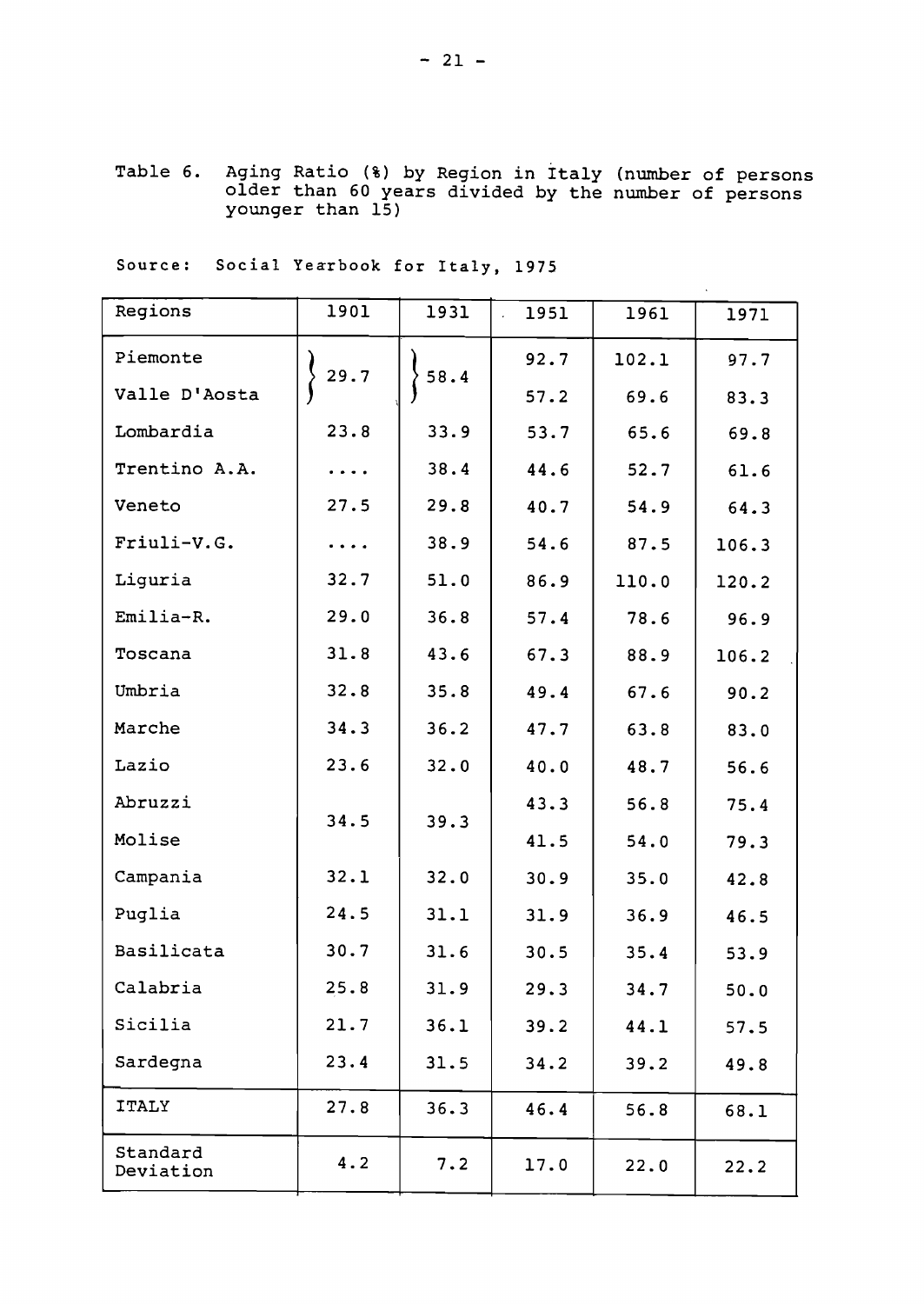defined as the ratio between the population over <sup>60</sup> and the population below 15. The increasing trend of that index at the national level is therefore combined with an increase 'in the regional dispersion: the standard deviation, in fact, rises from 4.2% in 1901 to 22.2% in 1971.

# 4.3. Migration

Table <sup>7</sup> shows the regional distribution of net migration rates, including the national and international components for the intercensus periods from 1901 to 1971. Table 7.a shows the regional distribution of the gross migration rates for four years from 1960 to 1975, not including the international component. Italy has always had a negative net migration with remarkable fluctuations: from  $-1.7\%$  during 1901-1911, to  $-4.2\%$  during 1911-1931, to  $-1.4%$  during 1931-1951. During the period of 1951-1971 the net migration rate was at the constant level of -2.1 $\%$  : it is necessary to make more explicit, however, that such constant rates obtained as ten-years average, hide wide fluctuations. Moreover, in the last years Italy has experienced <sup>a</sup> gradual reduction of the out-migration rate, reaching <sup>a</sup> positive net rate, due mainly to a phenomenon of return of previous out-migrants.

At the regional level there has been a substantial difference between the northern regions and the central and southern regions, with the exception of Lazio. The northern regions have always had positive or slightly negative net migrations rates, whereas the southern regions have always had negative rates, often very high.

 $- 22 -$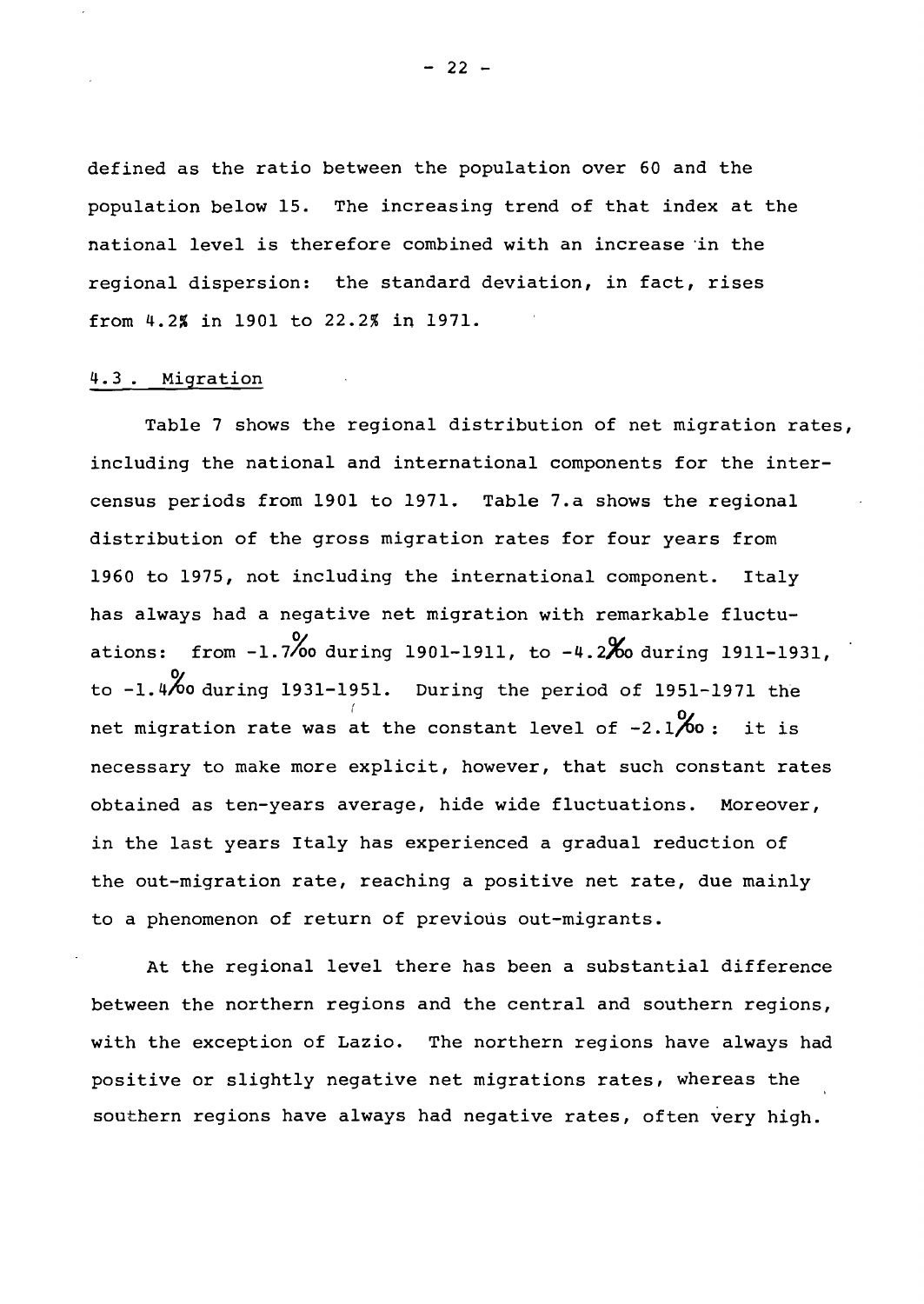| Regions               | 1901-11 | 1911-31 | 1931-51 | $1951 - 61$ | 1961-71 |
|-----------------------|---------|---------|---------|-------------|---------|
| Piemonte              | $-4.6$  | $-1.4$  | 0.7     | 10.9        | 9.8     |
| Valle D'Aosta         | $-4.9$  | $-1.2$  | 0.0     | 4.2         | 4.0     |
| Lombardia             | 1.0     | $-0.3$  | 2.5     | 7.6         | 7.6     |
| Trentino A.A.         | 2.3     | $-6.9$  | $-2.9$  | $-0.6$      | $-2.8$  |
| Veneto                | 3.5     | $-12.7$ | $-6.7$  | $-10.4$     | $-1.9$  |
| Friuli-V.G.           | 7.8     | $-2.4$  | $-4.6$  | $-3.8$      | $-1.2$  |
| Liguria               | 7.2     | 5.2     | 4.1     | 10.1        | 5.4     |
| Emilia-R.             | $-2.4$  | $-2.4$  | $-2.0$  | $-0.6$      | 0.8     |
| Toscana               | $-4.0$  | $-3.0$  | $-0.1$  | 1.2         | 2.1     |
| Umbria                | $-6.8$  | $-5.9$  | $-1.2$  | $-6.9$      | $-7.1$  |
| Marche                | $-5.7$  | $-7.3$  | $-4.4$  | $-8.2$      | $-5.1$  |
| Lazio                 | 3.7     | 6.1     | 7.9     | 6.9         | 6.2     |
| Abruzzi               |         |         | $-6.4$  | $-15.1$     | $-11.1$ |
| Molise                | $-7.2$  | $-9.0$  |         | $-22.9$     | $-18.8$ |
| Campania              | $-4.1$  | $-6.1$  | $-2.7$  | $-6.7$      | $-10.3$ |
| Puglia                | $-2.1$  | $-6.0$  | $-2.6$  | $-10.1$     | $-11.2$ |
| Basilicata            | $-11.3$ | $-8.5$  | $-4.8$  | $-14.2$     | $-21.1$ |
| Calabria              | $-5.8$  | $-8.0$  | $-8.4$  | $-18.4$     | $-18.1$ |
| Sicilia               | $-2.6$  | $-9.3$  | $-4.7$  | $-8.8$      | $-13.8$ |
| Sardegna              | $-2.9$  | $-3.9$  | $-1.3$  | $-6.2$      | $-11.0$ |
| <b>ITALY</b>          | $-1.7$  | $-4.2$  | $-1.4$  | $-2.1$      | $-2.1$  |
| Standard<br>Deviation | 4.9     | 4.7     | 3.9     | 9.3         | 9.1     |

 $\hat{\lambda}$ 

Table 7. Net Migration Rate by Region in Italy: 1901-1971 (per thousand)  $\sim$   $\sim$ 

Source: Social Yearbook for Italy, 1975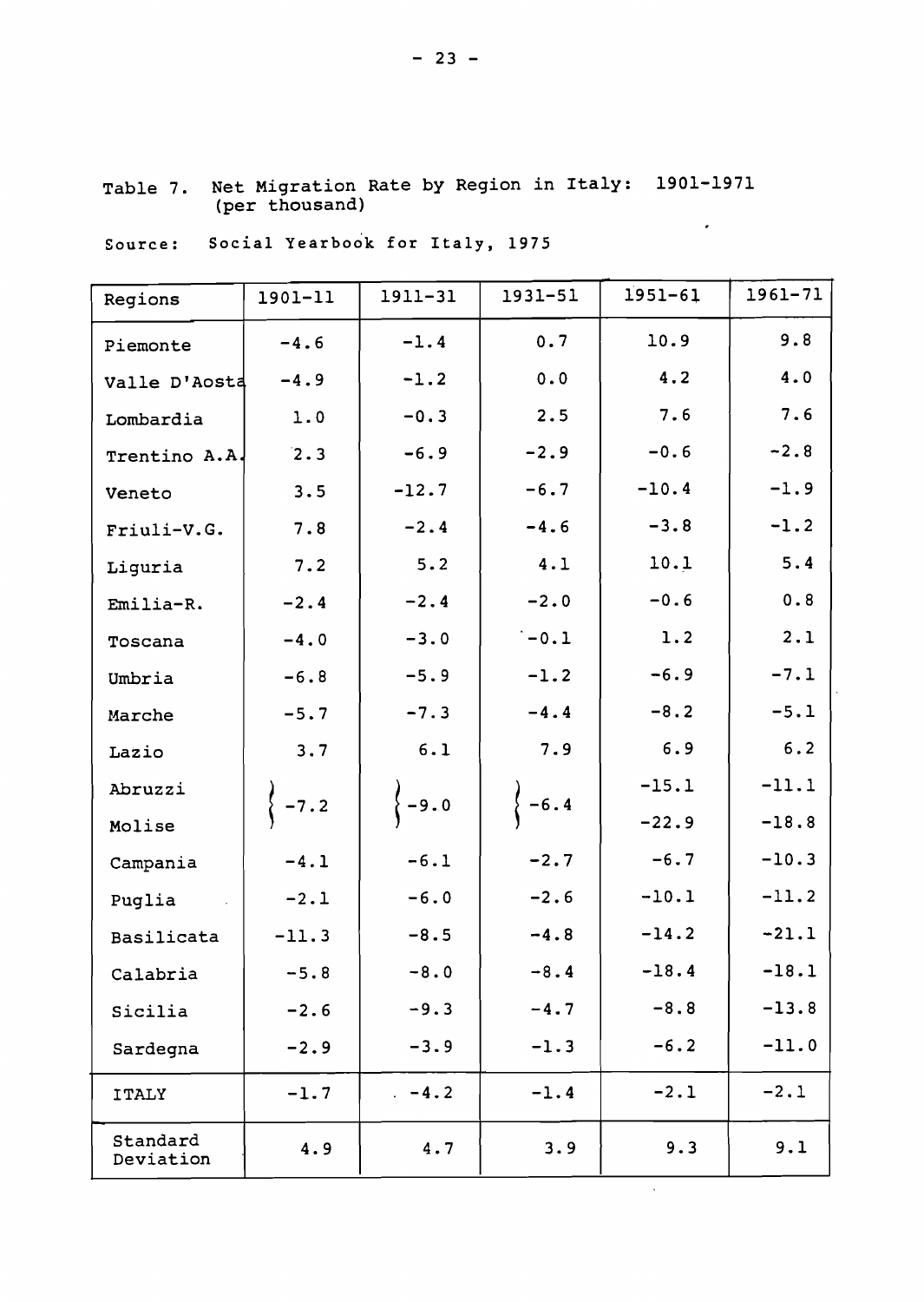Table 7.a. Gross Migration Rates by Region in Italy (per thousand)\*

Source: Statistical Yearbook for Italy, various years

 $\mathcal{L}^{\text{max}}$  and  $\mathcal{L}^{\text{max}}$ 

 $\sim 10$ 

 $\sim 10$ 

 $\sim 10^{-11}$ 

|               |           |       | In-Migration Rates |       |           |                   | Out-Migration Rates |       |
|---------------|-----------|-------|--------------------|-------|-----------|-------------------|---------------------|-------|
| Regions       | 1960      | 1965  | 1970               | 1975  | 1960.     | 1965              | 1970                | 1975  |
| Piemonte      | 51.48     | 42.69 | 45.46              | 29.52 | 34.47     | 41.89             | 36.42               | 29.36 |
| Valle D'Aosta | 28.70     | 31.26 | 38.84              | 28.83 | 23.02     | 27.61             | 33.04               | 24.32 |
| Liguria       | 33.72     | 28.94 | 29.13              | 21.87 | 22.33     | 24.41             | 24.53               | 19.77 |
| Lombardia     | 42.00     | 38.17 | 37.44              | 26.45 | 32.45     | 35.48             | 30.67               | 25.14 |
| Trentino A.A. | 24.76     | 26.01 | 25.93              | 20.58 | 25.07     | 27.17             | 26.77               | 20.09 |
| Veneto        | 28.61     | 26.95 | 28.55              | 22.18 | 38.08     | 27.99             | 28.25               | 20.85 |
| Friuli V.G.   | 25.03     | 27.19 | 28.33              | 23.66 | 26.19     | 27.02             | 26.58               | 21.29 |
| Emilia R.     | 42.46     | 29.03 | 31.12              | 22.26 | 42.84     | 29.62             | 28.13               | 19.60 |
| Marche        | 30.84     | 25.18 | 28.02              | 20.00 | 37.38     | 27.97             | 29.34               | 19.14 |
| Toscana       | 32.48     | 29.90 | 31.03              | 21.12 | 30.54     | 28.63             | 27.13               | 18.53 |
| Umbria        | 25.86     | 20.57 | 21.08              | 17.33 | 31.96     | 24.63             | 25.26               | 15.56 |
| Lazio         | 27.77     | 25.63 | 24.99              | 21.10 | 18.61     | 19.76             | 20.52               | 18.97 |
| Campania      | 20.94     | 23.26 | 24.18              | 22.81 | 24.53     | 25.25             | 31.01               | 25.13 |
| Abruzzi       |           | 24.74 | 24.27              | 23.07 |           | 27.27             | 27.79               | 22.81 |
| Molise        | ${20.93}$ | 19.81 | 21.52              | 21.14 | ${28.24}$ | 25.52             | 26.71               | 24.05 |
| Puglia        | 17.77     | 20.08 | 18.22              | 17.68 | 27.83     | 22.11             | 25.61               | 19.92 |
| Basilicata    | 17.54     | 20.38 | 19.22              | 19.22 | 30.79     | 28.37             | 36.83               | 25.11 |
| Calabria      | 16.93     | 21.10 | 18.63              | 21.25 | 27.59     | 26.38             | 31.36               | 25.04 |
| Sicilia       | 20.84     | 21.96 | 20.09              | 21.25 | 26.31     | 23.49             | 27.29               | 22.97 |
| Sardegna      | 27.74     | 27.88 | 25.20              | 23.76 | 34.13     | 30.08             | 31.14               | 23.97 |
| Italia        | 0.83      | 1.01  | 1.98               | 1.93  | 0.97      | 1.39 <sup>1</sup> | 2.35                | 0.84  |

\*The regional rates in this table do not include the international component. The gross international rates are given only for Italy as a whole.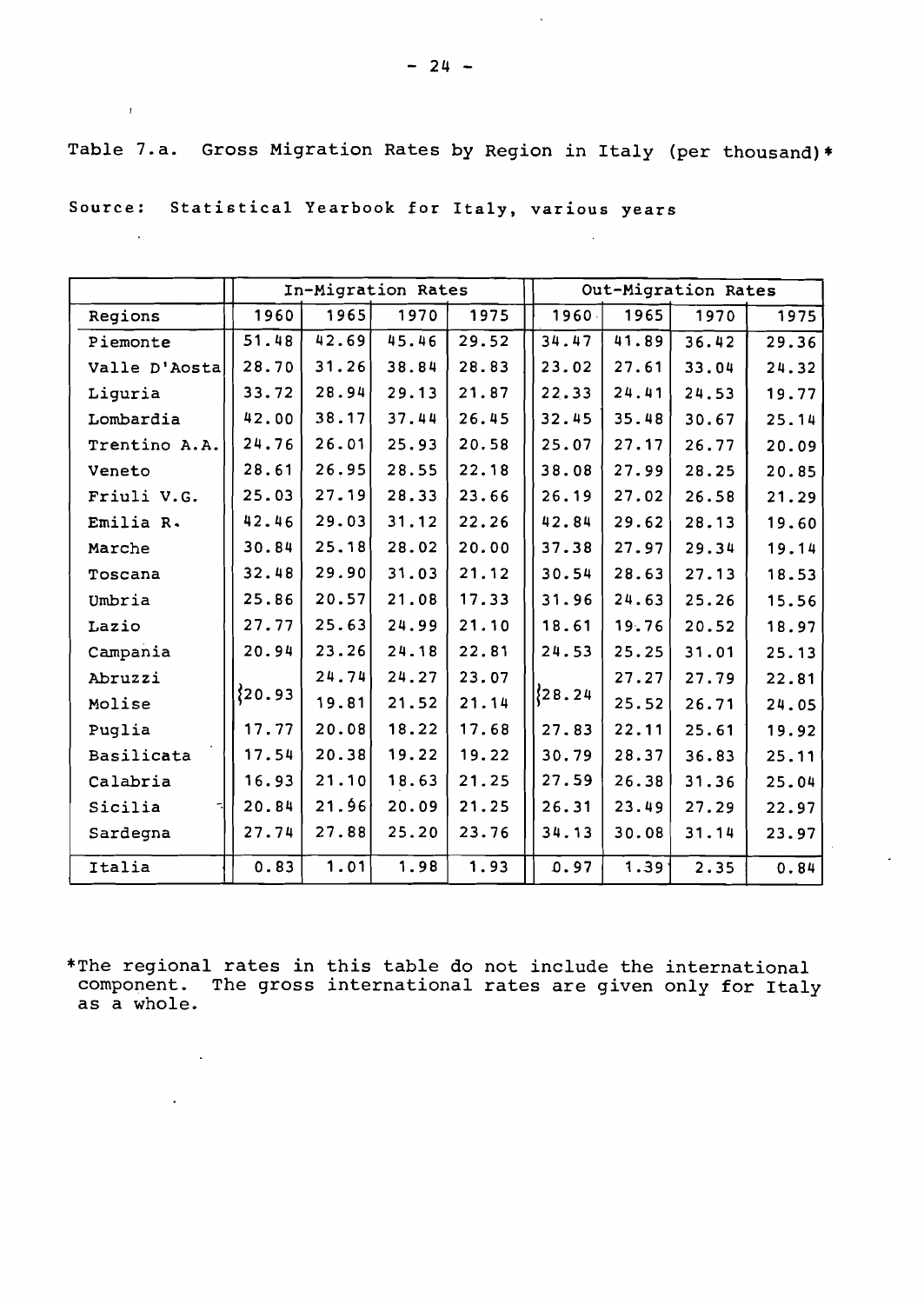During the whole period of 1901-1971 only Lazio and Liguria had throughout <sup>a</sup> positive net migration rate. In the case of Lazio this phenomenon is due to the presence of Rome, which, because of its role as administrative national center, went through a continous development of the employment in services and public administration. For this reason Rome attracted migrants both from the rural areas of its region and from the central and southern regions. In the case of Liguria the attraction can be explained with the high level of economic industrial development reached since the beginning of the century. In both cases the migration flows were combined with a strong urbanization process.

From the general point of view we can note that during the period of 1951~1971 there had been interregional migration flows of exceptional intensity never before reached. A large fraction of the population of Southern Italy moved to the northern regions which were experiencing <sup>a</sup> strong and fast industrialization process requiring <sup>a</sup> supply of labor force which was impossible to satisfy with the local natural growth of the population.

The measure of the dispersion of the regional distribution of migration rates synthesizes the situation described above: the standard deviation decreased from 4.9 % in 1901-1911, to 4.7% in 1911-1931, to 3.9% in 1931-1951, and then increased sharply to 9.3 % in 1951-1961 reaching a stable level of 9.1 % in 1961-1971.

Some southern regions experienced a real "escape" of the population: in Molise the net migration rate was  $-22.9~%$  during 1951-1961, and -18.4 % during 1961-1971; in Calabria -18.4 % oand  $-18.1\text{~}^{\circ}\!\!\!\!\!\!\!o$ ; in Basilicata  $-14.2\text{~}^{\circ}\!\!\!\!\!\!o$  and  $-21.1\text{~}^{\circ}\!\!\!\!\!o$ .

 $-25 -$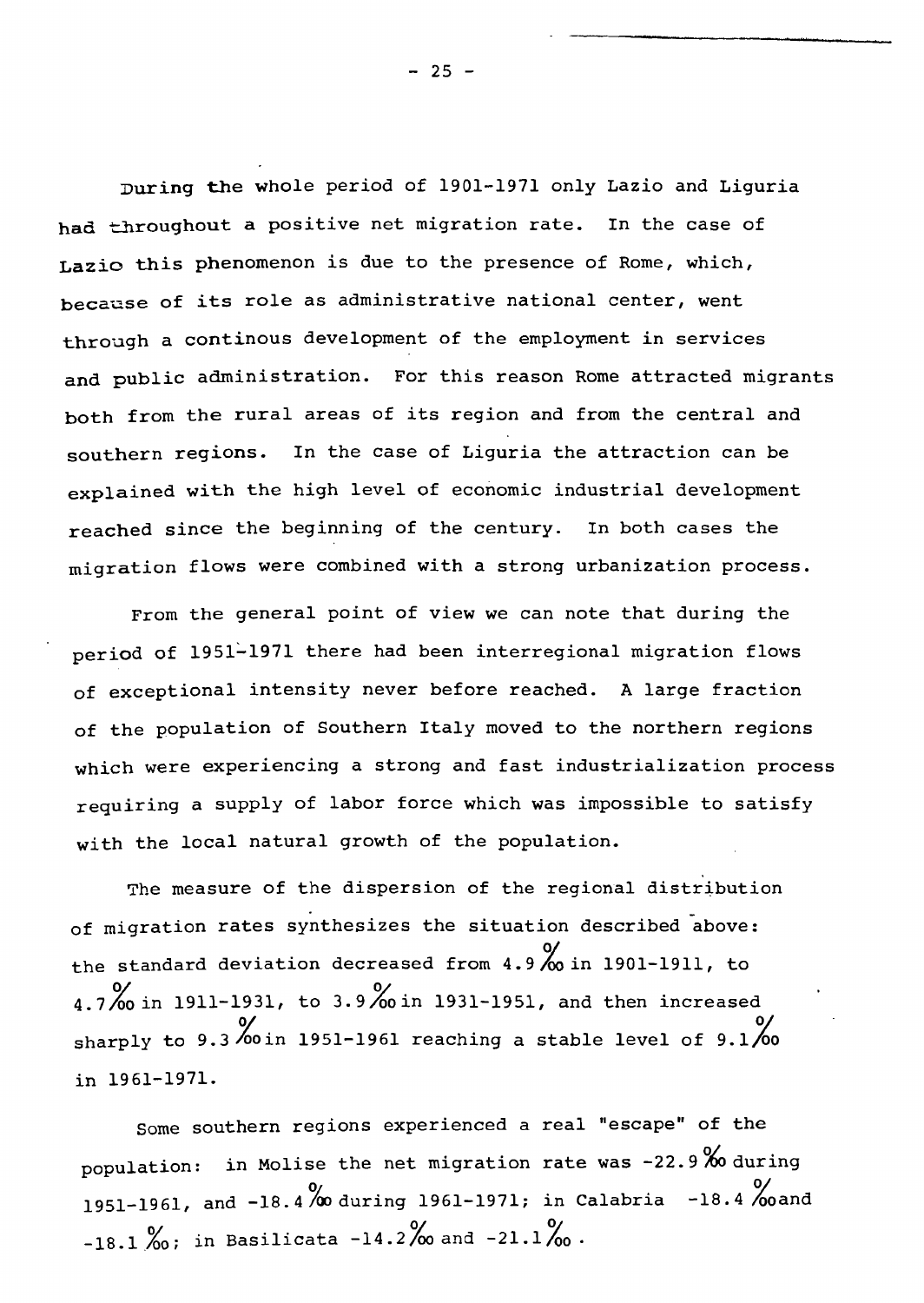From the demographic, social and economical point of view it was an extremely violent process which caused the depopulation of many rural areas and an uncontrolled growth of metropolitan areas : of destination. During the years of more intense migration movements, Italy assumed the characteristics of <sup>a</sup> "dual" country, split into two big and completely different parts: <sup>a</sup> dynamic north with modern industries, fast growing from the economic and demographic point of view; <sup>a</sup> stagnant south, based on <sup>a</sup> backward agricultural economy, in demographic decline, even if with <sup>a</sup> natural growth rate greater than the national average.

That process slowed down during the late '60's and definitely stopped in the '70's partially because of the effect of re-equilibrating governmental policies. But, the main casue was probably the growth of external diseconomies created by the process itself --particularly in the in-migration areas the violent and uncontrolled urban growth and the consequent increase of the social costs endangered the possibilities of further development of the modern industrial structure of the northern regions.

 $- 26 -$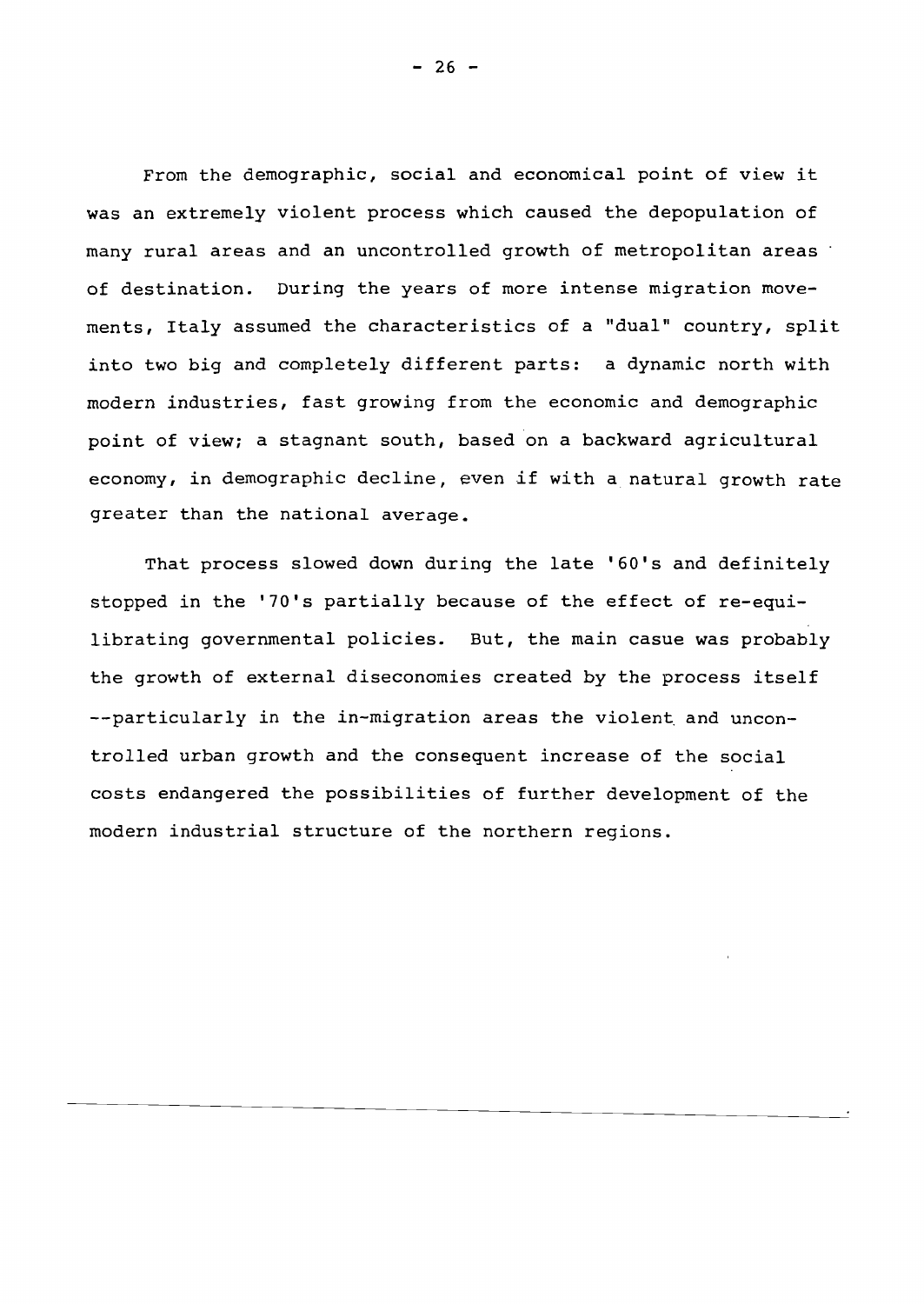### 5. TERRITORIAL STRUCTURE

Table 8 shows the regional distribution of natural growth rate of the population from 1901 to 1971. For the whole period, only one region, and in only one time interval (Piemonte, 1951- 1961), had <sup>a</sup> negative rate, even if of extremely low value.

At the national level the growth rate fell from  $10.5\frac{\text{O}}{\text{O}_0}$  in 1910-1911 to 8.8~in 1911-1931, and then remained approximately constant on that level. As far as the regional distribution is concerned, during <sup>a</sup> first period the standard deviation decreased from 3.8 %oin 1901-1911 to 3.2%in 1911-1931. After, there was an increase to 4.3 %oin 1931-1951, and to 5.3 %oin 1951-1961. This phenomenon is due to the different behavior of the central and northern regions with respect to the southern ones. In the central and northern regions the natural rate decreased continously between 1901 and 1961, whereas, in the southern regions there were often remarkable increases, as, for example, in Calabria (from  $10.0 \t{0}$  to  $15.0 \t{0}$ .

During the last period (1961-1971) the regional distribution became more uniform because of the inversion of the previous regional trends: natural rates increased for the North and decreased for the South, reducing, as a consequence, the standard deviation from  $5.3 \rightarrow 0$  oto  $4.3 \rightarrow 0$ .

Table <sup>9</sup> shows the regional distribution of the population global growth rates, obtained as <sup>a</sup> sum of natural and migration movements. The negative rates shown by some regions, particularly during 1961-1971, are due to the intensity of out-migration flows.

- 27 -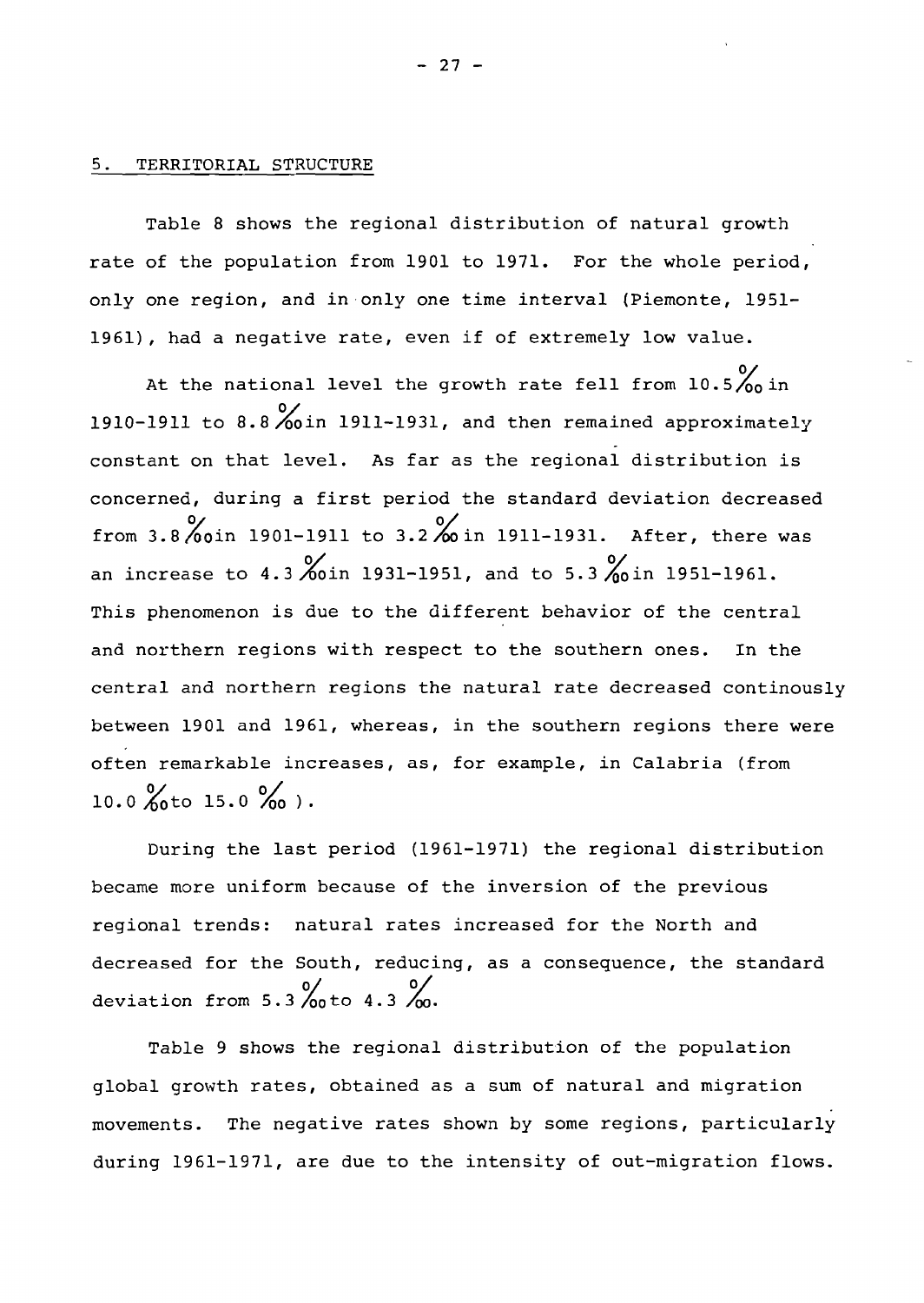The comparison of the standard deviations of the regional distributions of both natural and global growth rates (Tables <sup>8</sup> and <sup>9</sup> respectively) shows the effect of the interregional migration flows. The spatial dispersion is always greater in the second case, except for the period of 1911-1931. It should be noted the increase of the difference between the two standard deviations during the last decades: from 5.3 % and 6.8 % in 1951-1961, to 4.3 % and  $6.8\%$  in 1961-1971. Therefore, one of the effects of the migration flows was that of unbalancing the regional demographic dynamics.

Table 10 and 11 show the distribution of the population over the twenty regions. The analysis of that distribution shows that two regions (Lazio and Lombardia) had <sup>a</sup> high increase in their shares, because of natural growth and immigration. Other regions (Liguria, Campania, Puglia, Sardegna) had very limited increases (less than 1%) of their shares. Liguria had strong immigration but very low natural growth; the other regions had the highest natural growth rates, but strong out-migration.

All the other regions decreased their population shares; among them, Piemonte had a decrease between 1901 and 1951, passing from 9.8% and 7.4% of the national population. After 1951, because of intense immigration, there has been <sup>a</sup> slight recovery.

Table 12 shows the regional age structure of the population in 1971, and allows <sup>a</sup> comparative analysis of the combined effects of natural growth and migration on each region. An indicator of spatial dispersion is given by the standard deviations computed for each age group, and divided by the corresponding national value in order to compensate the different weights of the different age

 $- 28 -$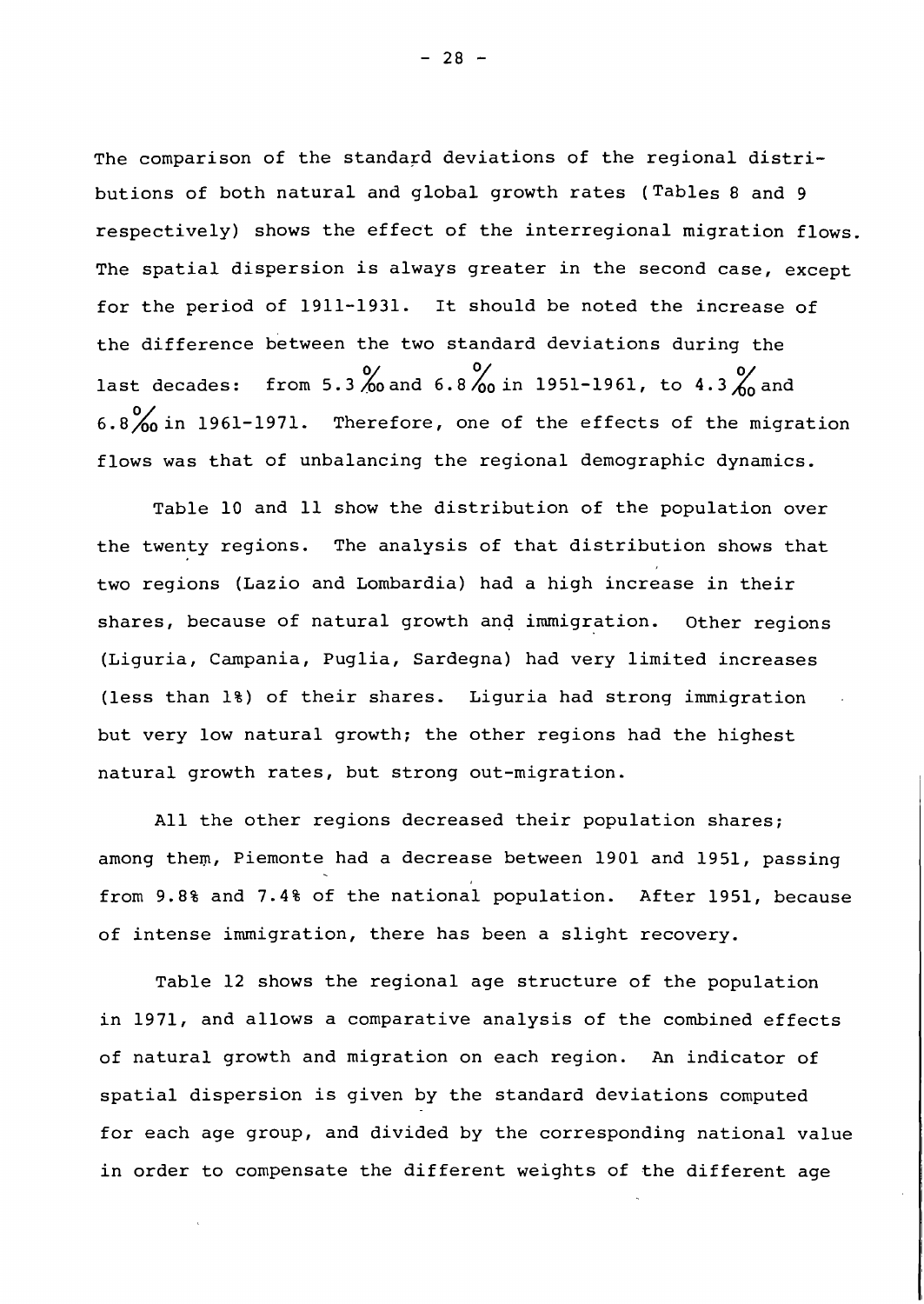| Regions               | 1901-11 | 1911-31 | 1931-51           | $1951 - 61$ | 1961-71 |
|-----------------------|---------|---------|-------------------|-------------|---------|
| Piemonte              | 7.1     | 2.0     | 0.2               | $-0.2$      | 2.9     |
| Valle D'Aosta         | 1.2     | 2.4     | 6.2               | 3.1         | 3.9     |
| Lombardia             | 11.7    | 7.1     | 5.8               | 4.9         | 7.3     |
| Trentino A.A.         | 0.7     | 8.6     | 7.0               | 8.1         | 9.5     |
| Veneto                | 15.8    | 14.9    | 11.2              | 7.9         | 8.7     |
| Friuli-V.G.           | 16.4    | 6.8     | 6.3               | 1.9         | 2.0     |
| Liguria               | 7.7     | 3.4     | 0.8               | 0.1         | 1.3     |
| $Emilia-R.$           | 12.1    | 9.5     | 5.8               | 4.0         | 4.1     |
| Toscana               | 10.1    | 7.0     | 4.1               | 2.8         | 3.5     |
| Umbria                | 11.9    | 11.0    | 8.2               | 5.5         | 4.4     |
| Marche                | 10.3    | 10.0    | 8.5               | 6.5         | 5.8     |
| Lazio                 | 7.6     | 9.0     | 11.3 <sup>°</sup> | 10.8        | 11.5    |
| Abruzzi               | 9.8     | 8.6     | 9.6               | 8.3         | 7.0     |
| Molise                |         |         |                   | 8.4         | 6.4     |
| Campania              | 10.0    | 11.0    | 12.8              | 15.0        | 15.0    |
| Puglia                | 11.9    | 11.4    | 14.6              | 14.8        | 14.4    |
| Basilicata            | 9.2     | 9.7     | 13.7              | 14.9        | 12.1    |
| Calabria              | 11.1    | 12.3    | 14.8              | 15.8        | 13.1    |
| Sicilia               | 9.0     | 9.0     | 10.8              | 12.9        | 11.5    |
| Sardegna              | 11.3    | 9.5     | 14.1              | 16.0        | 13.4    |
| <b>ITALY</b>          | 10.5    | 8.8     | 8.6               | 8.3         | 8.7     |
| Standard<br>Deviation | 3.8     | 3.2     | 4.3               | 5.3         | 4.3     |

Table 8. Natural Growth Rate by Region in Italy: 1901-1971 (per thousand)

Source: Social Yearbook for Italy, 1975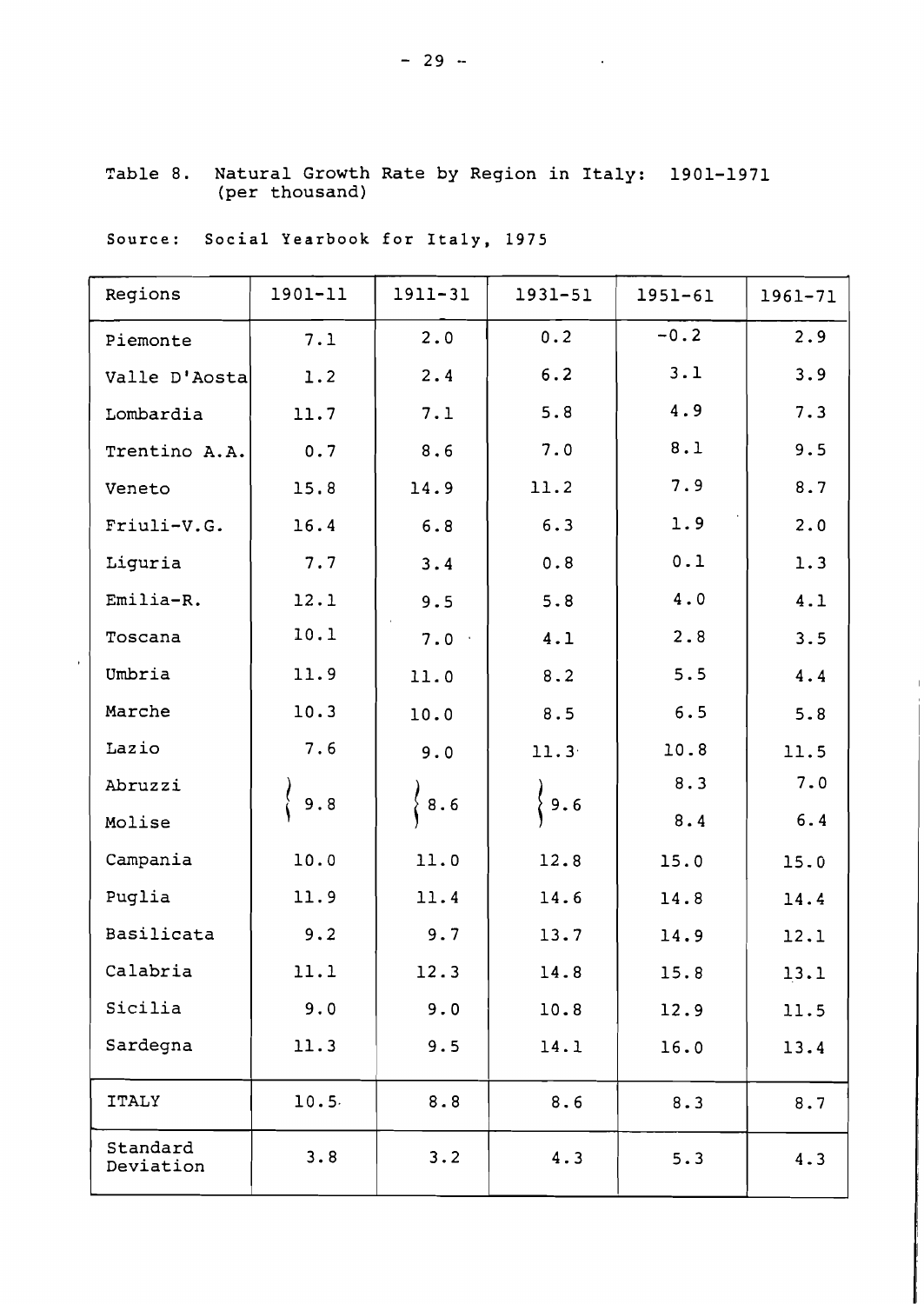| Table 9. Population Global Growth Rate by Region in Italy: 1901-1971 |  |  |  |
|----------------------------------------------------------------------|--|--|--|
| (per thousand)                                                       |  |  |  |

 $\sim$   $\sim$ 

 $\sim$ 

| Source: Social Yearbook for Italy, 1975 |  |  |  |
|-----------------------------------------|--|--|--|
|                                         |  |  |  |

 $\sim$   $\sim$ 

 $\bar{\beta}$ 

 $\bar{I}$ 

| Regions                  | $1901 - 11$<br>$\mathbb{R}^2$ | $1911 - 31$      | $1931 - 51$ | $1951 - 61$      | $1961 - 71$ |
|--------------------------|-------------------------------|------------------|-------------|------------------|-------------|
| Piemonte                 | 2.8                           | 0.6              | 0.9         | 10.7             | 12.5        |
| Valle D'Aosta            | $-3.6$                        | 1.2              | 6.2         | 7.2              | 7.8         |
| Lombardia                | 12.6                          | $6.8$            | $8.0$       | 12.1             | 14.4        |
| Trentino A.A.            | 2.9                           | 2.8              | 4.5         | 7.6              | 6.9         |
| Veneto                   | 18.8                          | 5.6              | 5.8         | $-1.8$           | 7.0         |
| Friuli-V.G.              | 23.2                          | 4.7              | 2.2         | $-1.8$           | $0.8$       |
| Liguria<br>$\sim$ $\sim$ | 14.4                          | 8.3              | 4.8         | 10.2             | $6.6$       |
| Emilia-R.                | 9.9                           | 7.5              | 4.1         | 3.4              | 4.8         |
| Toscana                  | $6.4$                         | 4.4              | 4.0         | 3.9              | 5.5         |
| Umbria                   | 5.9                           | 6.3              | 7.2         | $-1.1$           | $-2.4$      |
| Marche                   | 5.0                           | 4.0              | 4.8         | $-1.2$           | 0.9         |
| Lazio                    | 11.1                          | 14.2             | 17.8        | 17.1             | 17.1        |
| Abruzzi                  | 3.2                           | $1.0$            | 4.3         | $-5.7$           | $-3.3$      |
| Molise                   |                               |                  |             | $-12.7$          | $-11.2$     |
| Campania                 | 6.3                           | $6.2$            | 10.8        | 9.2              | 6.1         |
| Puglia                   | 10.0                          | 6.7              | 12.6        | 6.0              | 4.6         |
| Basilicata               | $-1.2$                        | 2.8              | 10.1        | 2.5              | $-6.6$      |
| Calabria                 | 5.9                           | 6.1              | 8.6         | 0.0              | $-2.8$      |
| Sicilia                  | 6.6                           | 1.2              | 7.0         | 5.1              | $-0.9$      |
| Sardegna                 | 8.7                           | 6.3              | 13.1        | 10.7             | 3.8         |
| <b>ITALY</b>             | 8.9                           | $\overline{5.3}$ | 7.3         | $\overline{6.4}$ | 6.7         |
| Standard<br>Deviation    | 6.3                           | 3.2              | 4.1         | 6.8              | 6.8         |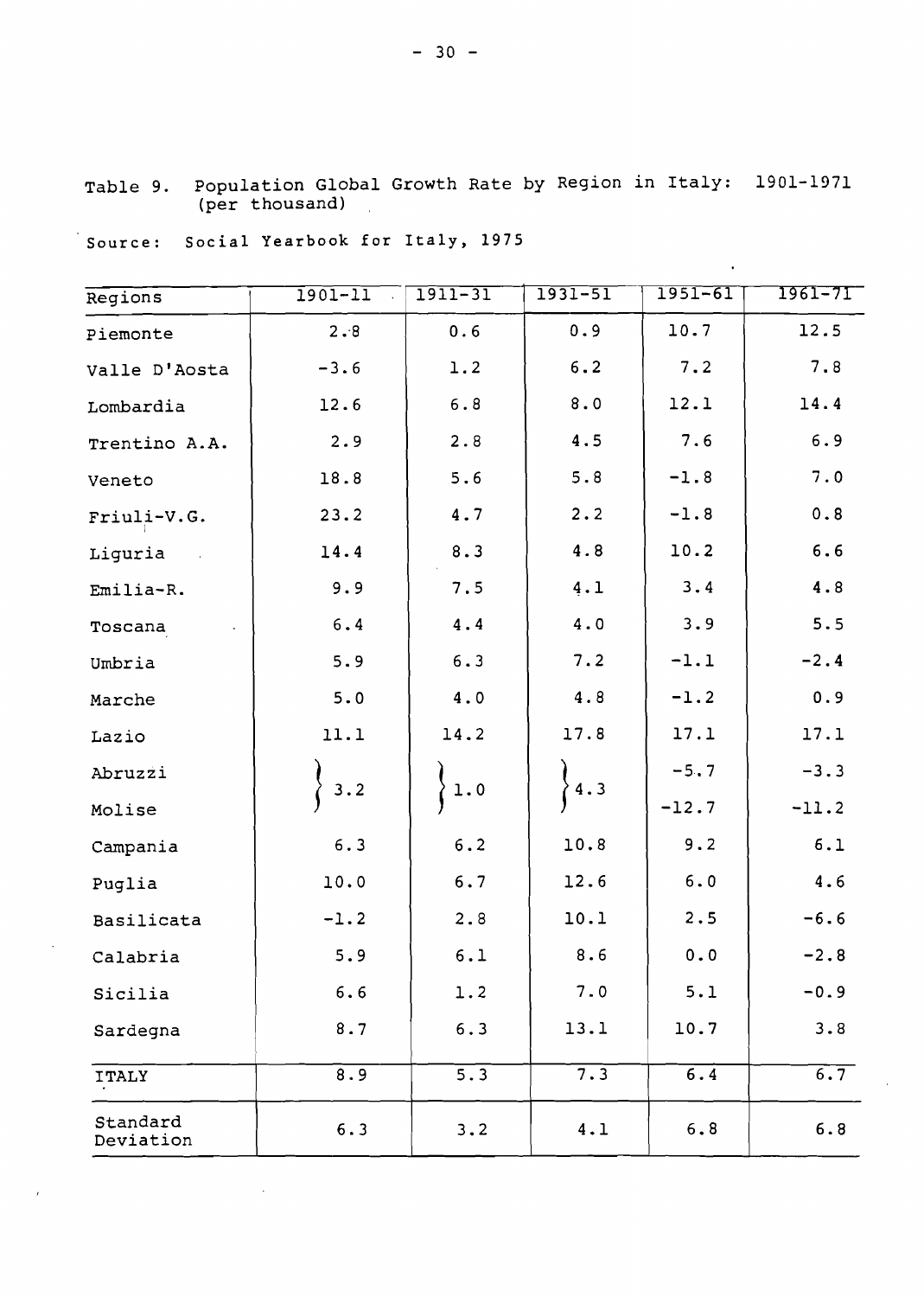| Table 10. Population by Region in Italy: 1901-1975 |  |  |  |
|----------------------------------------------------|--|--|--|
| (thousands)                                        |  |  |  |

Source: Social Yearbook for Italy. 1975 Social Tearbook for Italy, 1975<br>Statistical Yearbook for Italy, 1976

| Regions       | 1901   | 1931   | 1951   | 1961   | 1971   | 1975   |
|---------------|--------|--------|--------|--------|--------|--------|
| Piemonte      | 3,320  | 3,458  | 3,518  | 3,914  | 4,432  | 4,541  |
| Valle D'Aosta | 84     | 83     | 94     | 101    | 109    | 114    |
| Lombardia     | 4,315  | 5,596  | 6,566  | 7,406  | 8,543  | 8,838  |
| Trentino A.A. | 612    | 666    | 729    | 786    | 842    | 866    |
| Veneto        | 2,586  | 3,487  | 3,918  | 3,847  | 4,123  | 4,278  |
| Friuli-V.G.   | 850    | 1,174  | 1,226  | 1,204  | 1,214  | 1,245  |
| Liguria       | 1,046  | 1,423  | 1,567  | 1,735  | 1,854  | 1,867  |
| Emilia-R.     | 2,547  | 3,268  | 3,544  | 3,667  | 3,847  | 3,936  |
| Toscana       | 2,503  | 2,914  | 3,159  | 3,286  | 3,473  | 3,567  |
| Umbria        | 579    | 696    | 804    | 795    | 776    | 795    |
| Marche        | 1,089  | 1,240  | 1,364  | 1,348  | 1,360  | 1,390  |
| Lazio         | 1,586  | 2,349  | 3,341  | 3,959  | 4,689  | 4,922  |
| Abruzzi       | 1,465  | 1,545  | 1,277  | 1,207  | 1,167  | 1,211  |
| Molise        |        |        | 407    | 358    | 320    | 330    |
| Campania      | 2,914  | 3,509  | 4,346  | 4,761  | 5,059  | 5,280  |
| Puglia        | 1,987  | 2,508  | 3,221  | 3,421  | 3,583  | 3,771  |
| Basilicata    | 492    | 514    | 628    | 644    | 603    | 615    |
| Calabria      | 1,439  | 1,723  | 2,044  | 2,045  | 1,988  | 2,034  |
| Sicilia       | 3,568  | 3,906  | 4,487  | 4,721  | 4,681  | 4,861  |
| Sardegna      | 796    | 984    | 1,276  | 1,419  | 1,476  | 1,553  |
| <b>ITALY</b>  | 33,778 | 41,043 | 47,516 | 50,624 | 54,137 | 56,014 |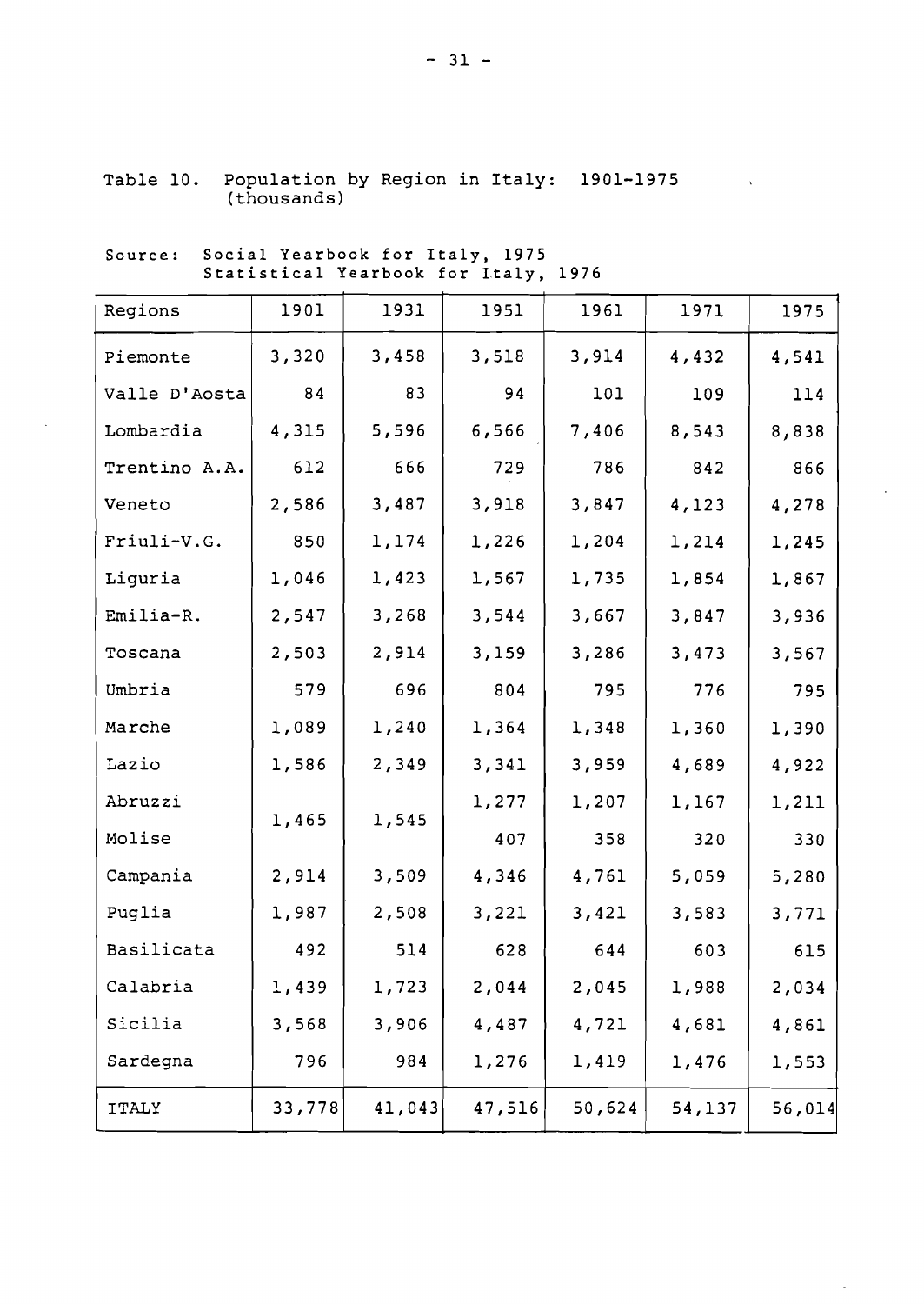Table 11. Regional Shares of Population in Italy: 1901-1975

| Regions       | 1901  | 1931  | 1951  | 1961  | 1971   | 1975  |
|---------------|-------|-------|-------|-------|--------|-------|
| Piemonte      | 9.8   | 8.4   | 7.4   | 7.7   | 8.2    | 8.1   |
| Valle D'Aosta | 0.2   | 0.2   | 0.2   | 0.2   | 0.2    | 0.2   |
| Lombardia     | 12.8  | 13.6  | 13.8  | 14.6  | 15.8   | 15.8  |
| Trentino-A.A. | 1.8   | 1.6   | 1.5   | 1.5   | 1.6    | 1.5   |
| Veneto        | 7.7   | 8.5   | 8.3   | 7.6   | 7.6    | 7.6   |
| Friuli-V.G.   | 2.5   | 2.9   | 2.6   | 2.4   | 2.2    | 2.2   |
| Liguria       | 3.1   | 3.5   | 3.3   | 3.4   | 3.4    | 3.3   |
| $Emilia-R.$   | 7.5   | 8.0   | 7.5   | 7.2   | 7.1    | 7.0   |
| Toscana       | 7.4   | 7.1   | 6.7   | 6.5   | 6.4    | 6.4   |
| Umbria        | 1.7   | 1.7   | 1.7   | 1.6   | 1.4    | 1.4   |
| Marche        | 3.2   | 3.0   | 2.9   | 2.7   | 2.5    | 2.5   |
| Lazio         | 4.7   | 5.7   | 7.0   | 7.8   | 8.7    | 8.8   |
| Abruzzi       |       | 3.8   | 2.7   | 2.4   | 2.2    | 2.2   |
| Molise        | 4.3   |       | 0.8   | 0.7   | 0.6    | 0.6   |
| Campania      | 8.6   | 8.5   | 9.1   | 9.4   | 9.3    | 9.4   |
| Puglia        | 5.9   | 6.1   | $6.8$ | $6.8$ | 6.6    | 6.7   |
| Basilicata    | 1.5   | 1.3   | 1.3   | 1.3   | 1.1    | 1.1   |
| Calabria      | 4.3   | 4.2   | 4.3   | 4.1   | 3.7    | 3.7   |
| Sicilia       | 10.6  | 9.5   | 9.4   | 9.3   | 8.7    | 8.7   |
| Sardegna      | 2.4   | 2.4   | 2.7   | 2.8   | 2.7    | 2.8   |
| <b>ITALY</b>  | 100.0 | 100.0 | 100.0 | 100.0 | 1.00.0 | 100.0 |

Source: Social Yearbook for Italy, 1975 Statistical Yearbook for Italy, 1976  $\mathcal{L}^{\text{max}}_{\text{max}}$  and  $\mathcal{L}^{\text{max}}_{\text{max}}$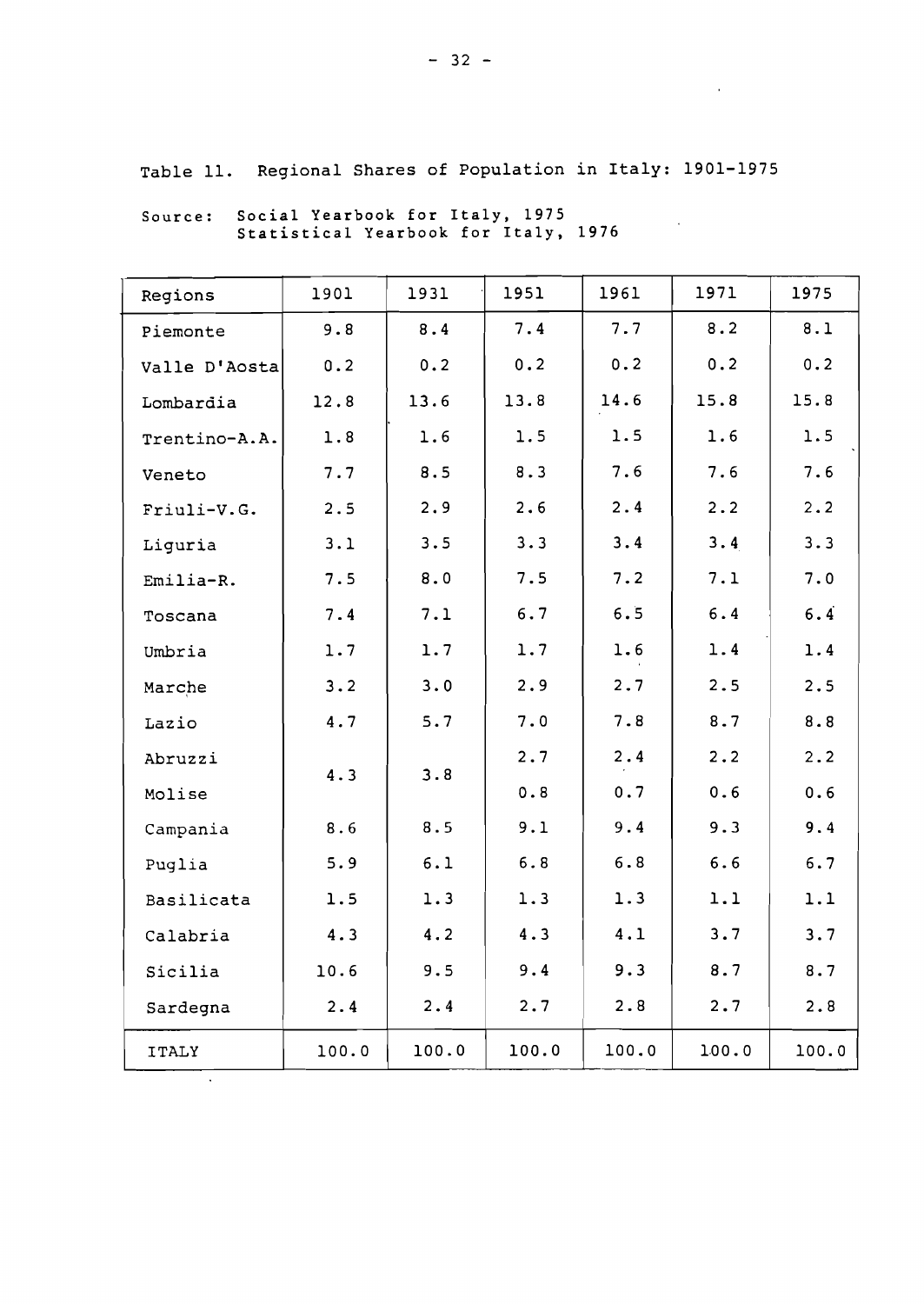Monthly Statistical Bulletin - October, 1976/Supplement Source: Monthly Statistical Bulletin - October, 1976/Supplement Population by Age-Group and Region in Italy: 1971 Table 12. Population by Age-Group and Region in Italy: 1971 Table 12. Source:

100.0 100.0  $\frac{1}{2}$ 100.0 100.0 100.0  $100.0$ 100.0 100.0 100.0  $100.0$ 100.0  $100.0$ 100.0 100.0 100.0 100.0 TUTAL 100.0 100.0 100.0 100.0 I 1.6 10U.0 \ 9.4 10.1 10.0 9.1 1.2 5.6 5.9 6.2 6.1 5.B 4.2 4.1 4.1 1.1 2.B 1.1 1.1 100.U 9.1 | 9.1 | 8.1 | 8.1 | 6.9 | 6.7 | 6.7 | 6.7 | 6.7 | 5.7 | 5.7 | 5.0 | 6.7 | 5.0 | 6.7 | 1.9 | 1.9 | 1.9 | 1.9 ~'H .I"'~rla 9.6 10.2 9.1 9.0 B.O 6.5 6.4 6.0 5.9 5.5 4. I 4.4 4.5 ),6 2.1 1.9 2.0 100.0 Il"'d.'r' B.2 8.5 1.1 1. I 7.6 6.5 ~. I 6.1 6.9 6.1 4.B 5.5 5.4 4. I ),1 2.1 1.1 1UO.0 V"ITC (1.9 | 8.8 | 7.8 | 7.6 | 6.9 | 6.8 | 6.8 | 6.7 | 6.7 | 6.7 | 6.7 | 6.7 | 6.7 | 6.2 | 1.9 | 1.9 | 1.9 | 1.9 | 1.9 | 1.9 | 1.9 | 1.9 | 1.9 | 1.9 | 1.9 | 1.9 | 1.9 | 1.9 | 1.9 | 1.9 | 1.9 | 1.9 | 1.9 | 1.9 | 1.9 | 1.9 | f. j u II - V. (~. I 6.6 1.0 6.) 5.8 7.0 6.7 5.5 4.0 2.5 2.) 100.0 0.10 10.1 6.1 6.8 | 6.8 | 6.7 | 6.9 | 6.7 | 5.7 | 5.7 | 6.9 | 6.7 | 5.7 | 6.1 | 7.1 | 5.1 | 7.1 | 5.6 | 6.9 | 6.8 | 6.1 | 7.1 | 6.1 | 5.1 | 5.1 | 5.6 | 6.9 | 6.2 | 5.6 | 5.6 | 6.9 | 5.6 | 5.6 | 5.6 | 5.6 | 5.6 | 5.6 | 5.6 rl1i'il I I a·" I 6.5 6.9 6.4 6.0 6.9 6.5 *i.)* 1.0 1. ) 1.6 5.1 6.6 6. } 4.9 1.6 2.4 2.1 100.0 Tureau.a | 6.5 | 6.2 | 6.3 | 6.4 | 6.4 | 6.7 | 6.7 | 6.7 | 6.2 | 6.4 | 6.2 | 6.4 | 6.2 | 6.3 | 4.0 | 7.2 | 2.5<br>Tureau.a | 6.5 | 6.4 | 6.4 | 6.4 | 6.7 | 6.7 | 6.7 | 6.2 | 6.4 | 6.2 | 6.4 | 6.2 | 6.4 | 6.2 | 6.2 | 6.2 | 6.2 | 6.5 | 7.1 | 6.7 | 6.3 | 7.0 | 6.9 | 7.5 | 7.9 | 5.9 | 6.4 | 5.9 | 4.5 | 7.4 | 7.1 | 2.1 | 100.0<br>| 1.0 | 7.5 | 6.9 | 7.1 | 6.1 | 7.0 | 6.8 | 7.1 | 7.4 | 5.4 | 6.2 | 7.9 | 4.5 | 7.1 | 2.1 | 2.1 | 2.0 | 100.0<br>| 1.5 | 7.2 | DISTURBATION 2.0 1.2 6.9 1.2 6.9 1.2 1.2 6.9 1.2 6.9 1.2 1.4 1.5 1.4 1.5 1.4 1.5 1.4 1.6 1.7 .9 1.2 1.4 1.7 2.<br>District in the state of the state of the state of the state of the state of the state of the state of the stat Lazin | 8.4 | 9.8 | 7.6 | 6.8 | 7.6 | 7.5 | 7.7 | 6.9 | 6.9 | 6.9 | 1.5 | 1.5 | 1.5 | 1.5 | 1.5 | 1.5 | 1.00.0 0.00.0 1.9 1.9 1.9 1.6 1.6 5.7 6.5 6.9 5.2 5.7 5.4 5.9 5.4 3.2 3.4 1.0 1.00.0 .d' 1.5 | 1.5 | 1.5 | 1.5 | 1.5 | 1.9 | 1.9 | 1.9 | 1.9 | 1.9 | 1.9 | 1.9 | 1.9 | 1.9 | 1.9 | 1.2 | 1.2 | 2.1<br>Dosa I 10.1 10.6 9.6 8.6 8.2 6.4 6.} 6.2 6. } 5.9 4.2 4.5 4.} ).4 2.5 1.5 1.4 100.0 India 1 1.6 1.2 4.5 4.5 4.5 4.5 4.7 4.9 4.7 4.9 4.7 4.9 4.8 4.5 4.5 4.5 4.5 4.5 4.5 4.6 4.5 4.6 4.6 4.6 4.6 4.6 "... "~.:::::::,,,. 0-4 5- 9 10-14 15-19 20- 24 '5-29 )0-14 )5-)9 40-44 45-49 50-54 55-59 60-64 65-69 lU-14 15-19 IIO-w TVTI\L 1'1 ..1,,,'"' P 1.0 1. I 6.2 5.9 1. I 6.1 1.1 1.2 1. ) 6.9 5.0 6.0 6.1 5. I J.9 2.5 2. ) 100.0 v .. I Ie II' " ••",t., 1.1 1 . ) \_ 6.5 6.4 1.5 1.0 1.1 1.1 1.5 1.1 5. ) 6.0 5.9 4.5 *),1* 2.1 1.1 100.0 l",lIlll'd rd 1110 1.9 •. I 1.0 6.5 1.5 1.1 8.1 1.4 1.2 6.B 4.B 5.5 5.5 4.) ),U 1.1 1.5 100.0 Tr (2000) ". A. A. A. 8.7 | 2.7 | 2.7 | 2.9 | 2.9 | 4.5 | 4.5 | 4.5 | 4.9 | 4.9 | 4.9 | 4.9 | 1.4 | 1.4 | 1.4 | 19.44  $\ddot{ }$  $\ddot{ }$ : O. )5  $\mathbb{C}$  $\mathbb{R}^2$  $\overline{2}$ .  $\frac{1}{2}$  $\overline{2}$ .  $\ddot{2}$ .  $\frac{1}{2}$  $\overline{z}$  $\overline{1}$ Ξ  $\frac{1}{2}$  $\mathbf{L}$  $\overline{a}$  $\ddot{\cdot}$  $\ddot{z}$  $\hat{\mathbb{C}}$  $\ddot{\phantom{0}}$  $\overline{a}$ ~l .,,,1.. J I 19.n 1!'~'~la~I"lI 15.4\ 15.2\ 11.1\ 16.H 6.6\ B. " B." 6.1\ 1.2\ 9.1\ 12.5\ 11.6l 14.1\ 15. l\ 16.5' 11.6\  $\frac{1}{2}$  $\frac{1}{2}$  $75 - 79$  $\mathbf{r}$  $0.37$ 17.68  $\ddot{ }$  $\ddot{a}$  $\ddot{ }$ .  $\frac{1}{2}$  $\mathbb{R}$ ្នោះ និ  $\mathbb{R}$  $\ddot{z}$  $\ddot{ }$ :  $\mathbb{R}$  $\ddot{ }$  $\mathbb{Z}$  $\ddot{ }$ :  $\ddot{ }$ :  $\overline{2}$ .  $\frac{2}{2}$  $\mathbb{R}$  $\ddot{\phantom{a}}$ I 9. I 9.1 9.6 B.B 7.B 5.2 6.2 6.6 6.6 6.1 4.2 4.1 5.1 1.9 ),0 I.B  $~^{51}$   $~^{61}$   $~^{61}$   $~^{61}$   $~^{11}$   $~^{11}$   $~^{11}$   $~^{11}$   $~^{11}$   $~^{11}$   $~^{11}$   $~^{11}$   $~^{0}$   $~^{0}$   $~^{0}$   $~^{0}$   $~^{0}$   $~^{0}$   $~^{0}$   $~^{0}$   $~^{0}$   $~^{0}$   $~^{0}$   $~^{0}$   $~^{0}$   $~^{0}$   $~^{0}$   $~^{0}$   $~^{0}$   $~^{0}$  $74 - 74$  $\frac{1}{2}$  $0.51$ 16.51  $3.2$  $\frac{1}{2}$   $\frac{1}{2}$  $\overline{z}$  $\ddot{\cdot}$  $\ddot{\cdot}$  $2.6$  $\frac{1}{2}$  $\mathbb{R}$  $\ddot{2}$ .  $2.6$  $\ddot{\cdot}$  $\overline{2}$ .  $\ddot{ }$ .  $\ddot{ }$  $\sqrt{2}$  $\ddot{a}$  $\mathbb{R}$ . \_--- ----------- ~. \_.  $65 - 69$  $0.66$  $15.36$  $\ddot{\cdot}$  $\ddot{\phantom{0}}$ G  $\ddot{\cdot}$  $\ddot{ }$ ه.<br>م ़ैं  $\tilde{a}$  $\ddot{\cdot}$  $\ddot{z}$  $\ddot{ }$ .  $\ddot{\cdot}$  $\ddot{\cdot}$  $\ddot{a}$  $\ddot{ }$ .  $\ddot{ }$ .  $\mathbb{R}$  $\ddot{\cdot}$ Ċ  $\ddot{ }$  $\frac{1}{2}$  $60 - 64$ 14.14  $0.76$  $\ddot{\cdot}$  $\ddot{\phantom{a}}$  $\ddot{\cdot}$  $\frac{1}{2}$ Ģ  $\ddot{\cdot}$  $\ddot{\cdot}$  $\ddot{a}$  $\ddot{ }$  $\ddot{5}$ .  $7.0$  $\ddot{5}$ .  $\ddot{\cdot}$  $\ddot{\cdot}$  $\ddot{a}$  $\mathbb{C}$  $\ddot{ }$  $\ddot{ }$ I 1. } 6. } 6.5 7.2 5.6 6.4 1.0 ះ ु  $\ddot{\cdot}$  $5 - 59$  $\ddot{\cdot}$  $\ddot{s}$ .  $\ddot{\cdot}$  $\ddot{a}$  $\ddot{\cdot}$  $\ddot{\bullet}$  $\ddot{\cdot}$  $\tilde{a}$  $\ddot{\cdot}$  $\ddot{\cdot}$  $\frac{1}{2}$  $\ddot{ }$  $\ddot{\cdot}$  $\ddot{\cdot}$  $\ddot{\cdot}$  $\ddot{\cdot}$  $\ddot{\cdot}$  $\overline{5}$ .  $\ddot{\cdot}$  $\ddot{5}$ .  $0.75$  $11.61$  $\ddot{\bullet}$  $50 - 54$  $\ddot{\phantom{0}}$  $\ddot{5}$ . 0  $\ddot{\cdot}$  $\ddot{\cdot}$  $\ddot{\cdot}$  $\ddot{\cdot}$  $\ddot{\cdot}$  $0.60$  $\ddot{\cdot}$  $\ddot{\cdot}$  $\overline{\phantom{a}}$  $\ddot{\cdot}$  $\ddot{\cdot}$  $5.2$  $\ddot{\cdot}$  $\ddot{\cdot}$  $\ddot{\cdot}$  $12.51$  $\ddot{\cdot}$  $\overline{5}$ .  $\ddot{\cdot}$  $\ddot{\cdot}$ G  $45 - 49$  $\ddot{\cdot}$  $\overline{a}$  $\ddot{\cdot}$  $0.65$  $9.71$  $\ddot{ }$  $\ddot{ }$  $\ddot{z}$  $\ddot{ }$ .  $\ddot{ }$  $\ddot{\cdot}$  $\ddot{\cdot}$  $\frac{1}{2}$  $\ddot{\cdot}$  $\ddot{6}$  $\ddot{\cdot}$  $\ddot{\bullet}$ .  $\ddot{\bullet}$  $\overline{z}$  $\ddot{\cdot}$  $\ddot{\cdot}$  $\ddot{\phantom{0}}$  $\ddot{ }$  $-40 - 44$  $\ddot{z}$  $\frac{1}{2}$  $\ddot{ }$  $\frac{1}{2}$  $\frac{1}{2}$  $\overline{r}$ .  $\ddot{\cdot}$  $\ddot{\cdot}$  $\ddot{\bullet}$ .  $\ddot{\bullet}$ .  $\overline{\cdot}$  $\ddot{\cdot}$  $0.50$  $\begin{bmatrix} 1 & 1 \\ 2 & 1 \end{bmatrix}$  $\frac{2}{\sqrt{2}}$  $\frac{1}{6}$  $\ddot{\cdot}$  $\mathbb{R}^2$  $\ddot{\cdot}$  $\ddot{\bullet}$ .  $7.21$  $\ddot{\bullet}$  $35 - 39$  $\ddot{ }$  $\ddot{\cdot}$ 6.10  $\mathbb{R}^2$  $\ddot{\cdot}$ G  $\ddot{\cdot}$  $\ddot{\cdot}$  $\ddot{\phantom{0}}$  $\ddot{\cdot}$  $\ddot{\cdot}$  $\ddot{\cdot}$  $\ddot{\cdot}$  $\ddot{\bullet}$  $\ddot{\cdot}$  $\ddot{\cdot}$  $\ddot{\cdot}$  $\frac{2}{1}$  $\tilde{z}$  $\overline{a}$  $\ddot{\cdot}$  $\overline{a}$  $\ddot{\cdot}$ I 1.6 1. )  $30 - 34$  $\mathbb{R}$  $\ddot{ }$ .  $\mathbf{r}$  $\vec{z}$  $\mathbb{R}$  $\ddot{ }$  $\ddot{ }$ ,  $\ddot{ }$  $\ddot{ }$ .  $7.6$  $\ddot{\cdot}$  $\ddot{5}$  $\ddot{\cdot}$  $\ddot{\cdot}$  $\ddot{\bullet}$  $\ddot{\cdot}$  $\overline{\cdot}$  $\ddot{\cdot}$  $\frac{1}{2}$ '---.  $\mathbb{R}^2$  $\frac{1}{2}$  $\overline{1}$ .  $\ddot{ }$ .  $25 - 25$  $\mathbb{R}^2$  $0.58$  $6.7$  $\mathbb{R}^2$  $\ddot{\bullet}$ .  $\ddot{\phantom{0}}$  $\overline{\phantom{a}}$  $\ddot{\cdot}$  $\ddot{\cdot}$  $\ddot{\cdot}$  $\overline{a}$  $\ddot{\cdot}$  $5.7$  $\ddot{\cdot}$  $\ddot{\cdot}$  $\ddot{\cdot}$  $5.2$  $\ddot{5}$ .  $\ddot{\cdot}$  $6.3$  $\ddot{\bullet}$  $6.91$  $-15-19$   $-15-19$   $-15-19$   $-15-19$  $20 - 24$  $\ddot{\cdot}$  $0.50$  $\frac{5}{2}$  $\ddot{ }$  $\ddot{ }$ .  $\ddot{\cdot}$  $\frac{6}{2}$  $\ddot{\bullet}$  $\ddot{\cdot}$  $\ddot{a}$  $\mathbb{R}$  $\mathbf{r}$ .  $\ddot{2}$  $\tilde{z}$ G  $\ddot{\cdot}$  $\ddot{\phantom{0}}$  $\ddot{ }$  $\ddot{ }$  $\ddot{\phantom{0}}$  $\overline{2}$ .  $6.61$  $\mathbb{R}$  $15 - 19$  $\ddot{\bullet}$  $\ddot{z}$  $\ddot{\cdot}$  $\ddot{\cdot}$  $\ddot{\bullet}$ .  $\ddot{\cdot}$  $\ddot{\cdot}$  $7.6$  $\ddot{ }$ .  $\overline{\phantom{a}}$  $\ddot{\bullet}$ .  $\mathbf{r}$ 1.16 16.31  $\frac{9}{16}$  $\frac{1}{2}$  $\mathbb{R}^2$  $\ddot{\bullet}$  $\mathbb{R}$  $\overline{\cdot}$  $\ddot{\bullet}$  $\ddot{\cdot}$  $\ddot{\bullet}$  $10 - 14$  $6.5$  $7.0$  $\ddot{\phantom{0}}$  $\overline{2}$ .  $\ddot{\cdot}$  $\ddot{ }$  $\ddot{\cdot}$  $\overline{2}$  $\ddot{\bullet}$  $\overline{\phantom{0}}$  $\ddot{\bullet}$ .  $\ddot{6}$ .  $\ddot{\cdot}$  $7.0$  $7.9$  $\ddot{\bullet}$  $\ddot{\cdot}$ 10.0  $17.71$  $9.6$  $\ddot{\cdot}$  $\overline{1}$  $\frac{36}{2}$  $\overline{z}$   $\overline{z}$  $\frac{1}{2}$  $\frac{2}{9}$ .  $\frac{8}{9}$  $\ddot{ }$ .  $\ddot{\cdot}$  $\ddot{\cdot}$  $\ddot{\bullet}$ .  $\tilde{\mathcal{L}}$  $7.5$  $\ddot{\bullet}$ .  $\ddot{\phantom{0}}$  $10.6$  $\overline{10.1}$  $\ddot{\cdot}$  $10.1$  $\ddot{ }$  $\ddot{\cdot}$  $10.2$  $15.21$  $5 - 9$  $\ddot{\bullet}$ .5  $1.29$  $10.0$  $\frac{1}{2}$  $\ddot{ }$  $\frac{1}{2}$  $\sqrt{2}$  $6.6$  $\overline{\cdot}$  $\ddot{\cdot}$  $\ddot{\bullet}$  $\ddot{\bullet}$  $\begin{array}{c}\n\bullet \\
\bullet \\
\bullet \\
\bullet\n\end{array}$  $\frac{1}{2}$  $10.1$  $\overline{\cdot}$  $\ddot{\cdot}$  $\ddot{\cdot}$  $15.41$  $\overline{\phantom{a}}$  $\ddot{\bullet}$  $\ddot{\bullet}$  $\frac{1}{26}$ I  $\overline{\phantom{a}}$ Right-Groups Valle II' Nonta ",,,,,,,,,,,,,,,,,,,, Trentlin A.A. Fritaillevich lid all Irrata .- Donbardla Standard<br>Inviation<br>TRN Y Standard<br>Deviation **Pleasure** Twillia-R Calabria Vertical '~11II"d,..(tI  $\frac{1}{2}$ Lihyutia Alicitazz) ......1'5111 d ("1111 ctbr 1,1 **Stellia Bubapit** Tuncana **Ellipin** Narche Noller IIl1d'r J III  $last(n)$ ---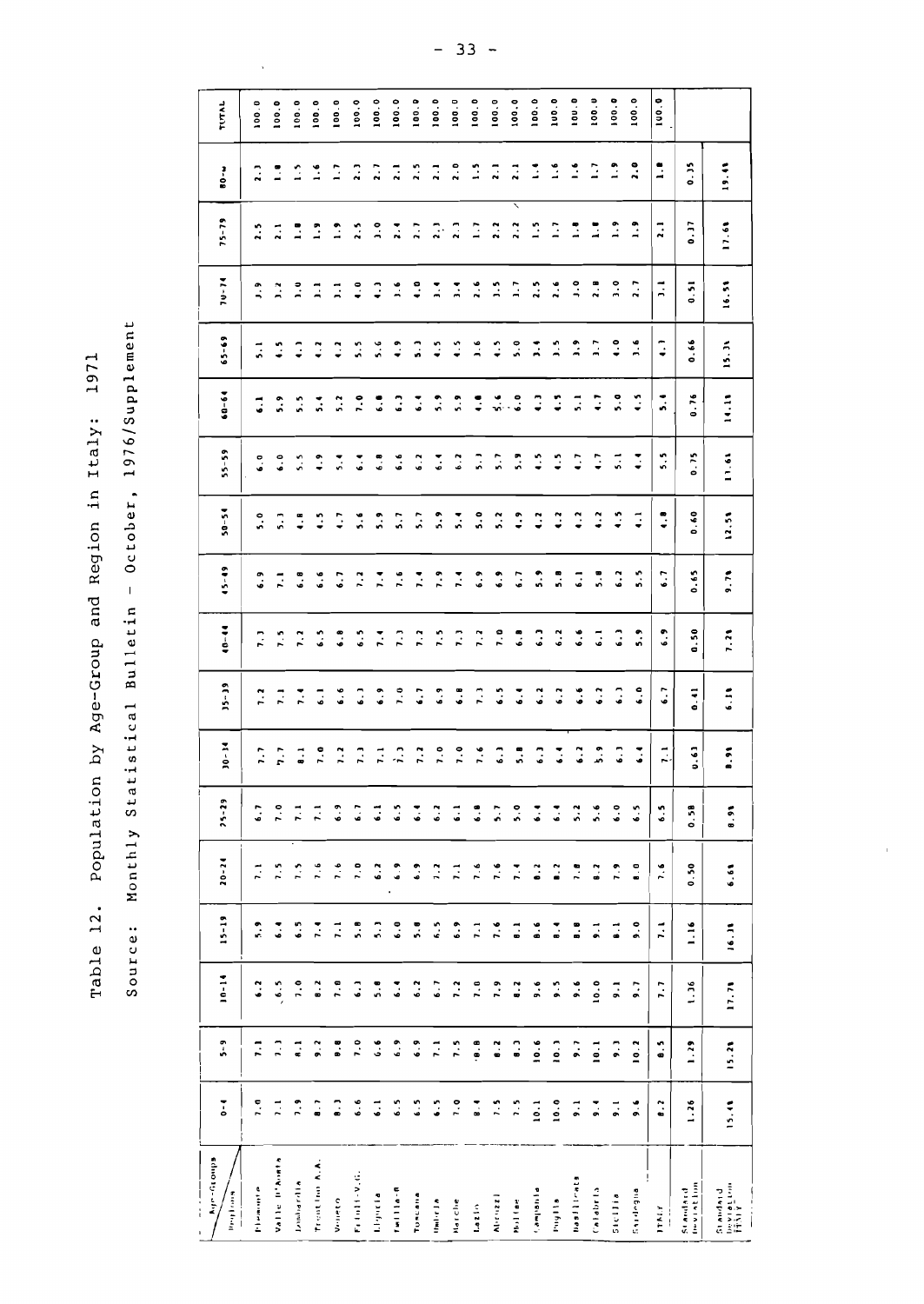groups. The values obtained (Figure 6) are very high for the first age groups, low for the central ones, and then high again for the oldest groups, rising up to the maximum for ages over 80.





The behavior of the dispersion curve in Figure 6 depends on the demographic transition process which took place before in the northern regions, and later in the southern ones. That resulted in a greater aging of the population in the former regions, which gave rise to high regional dispersion for the first and last age groups. The lower dispersion in the central age groups depends partially on the usual stability of the central age groups and mainly on the population redistribution effects caused by the interregional migration flows.

- 34 -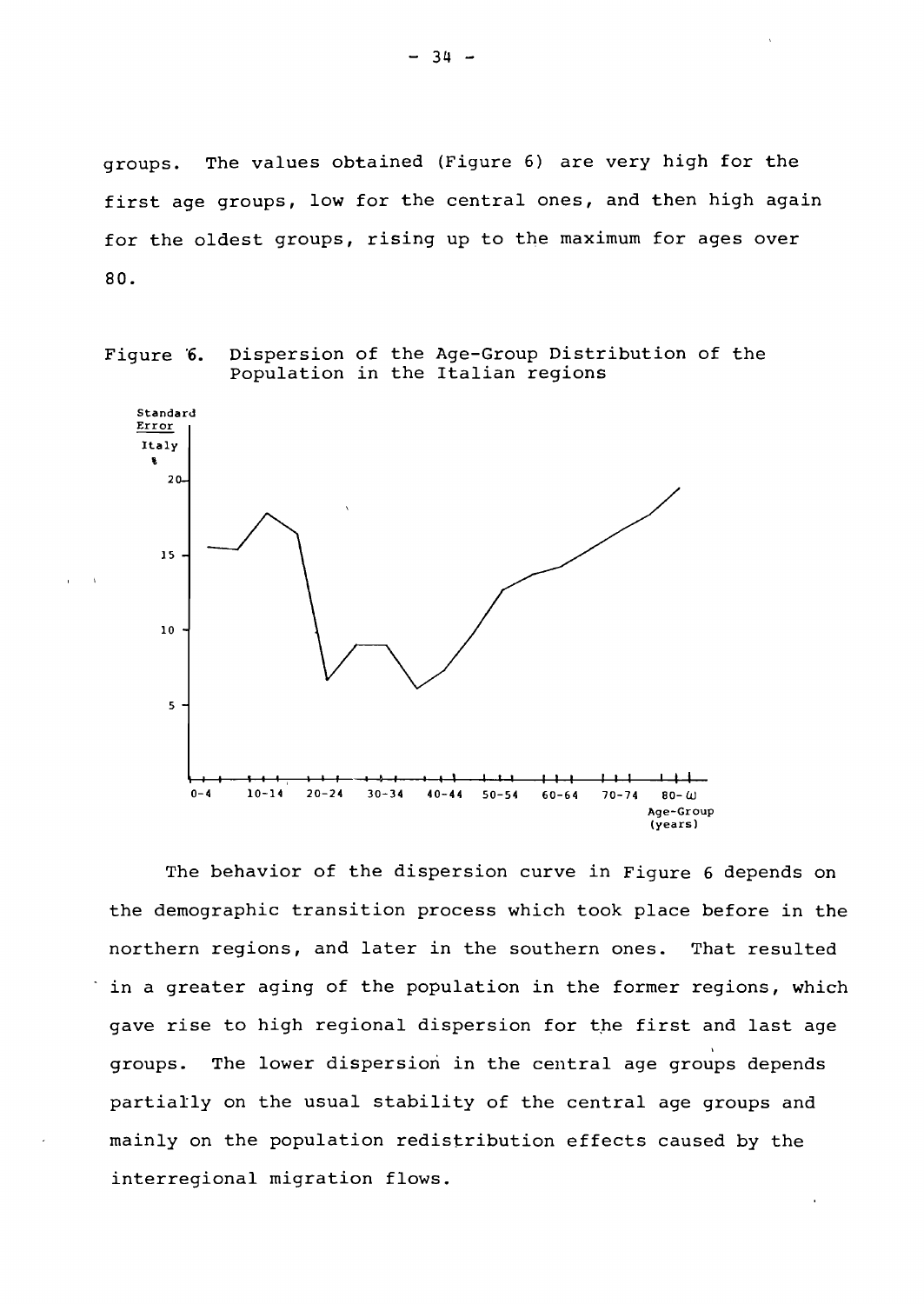# 6. population policies

During this century, both direct and indirect population policies have been experienced in Italy, according to different aims changing over time.

## 6.1. Direct Policies

Direct population policies have been experimented in Italy between the two world wars, in the form of a set of laws essentially aimed at reaching two fundamental goals:

-an increase in natality;

-a reduction of the internal mobility of the population.

Obviously those goals were not ultimate but instrumental for reaching other not demographic goals. In particular the policy. of increasing natality should serve to raise the international political weight of Italy, according to the slogan "the number is power", synthetical expression of the ideology of the fascist dictatorship. The real goal underlying the measures for reducing the internal migration was that of stopping both the depopulation of the rural areas and the contemporary uncontrolled growth of the metropolitian areas. In fact, the urbanization process, which could have led to uncontrolled social tensions, was mostly feared by the regime.

As it is easy to see from Figures <sup>1</sup> and 3, those policies substantially failed: in fact, in the period ending in 1940, there was neither increase in natality, nor decrease of internal migration.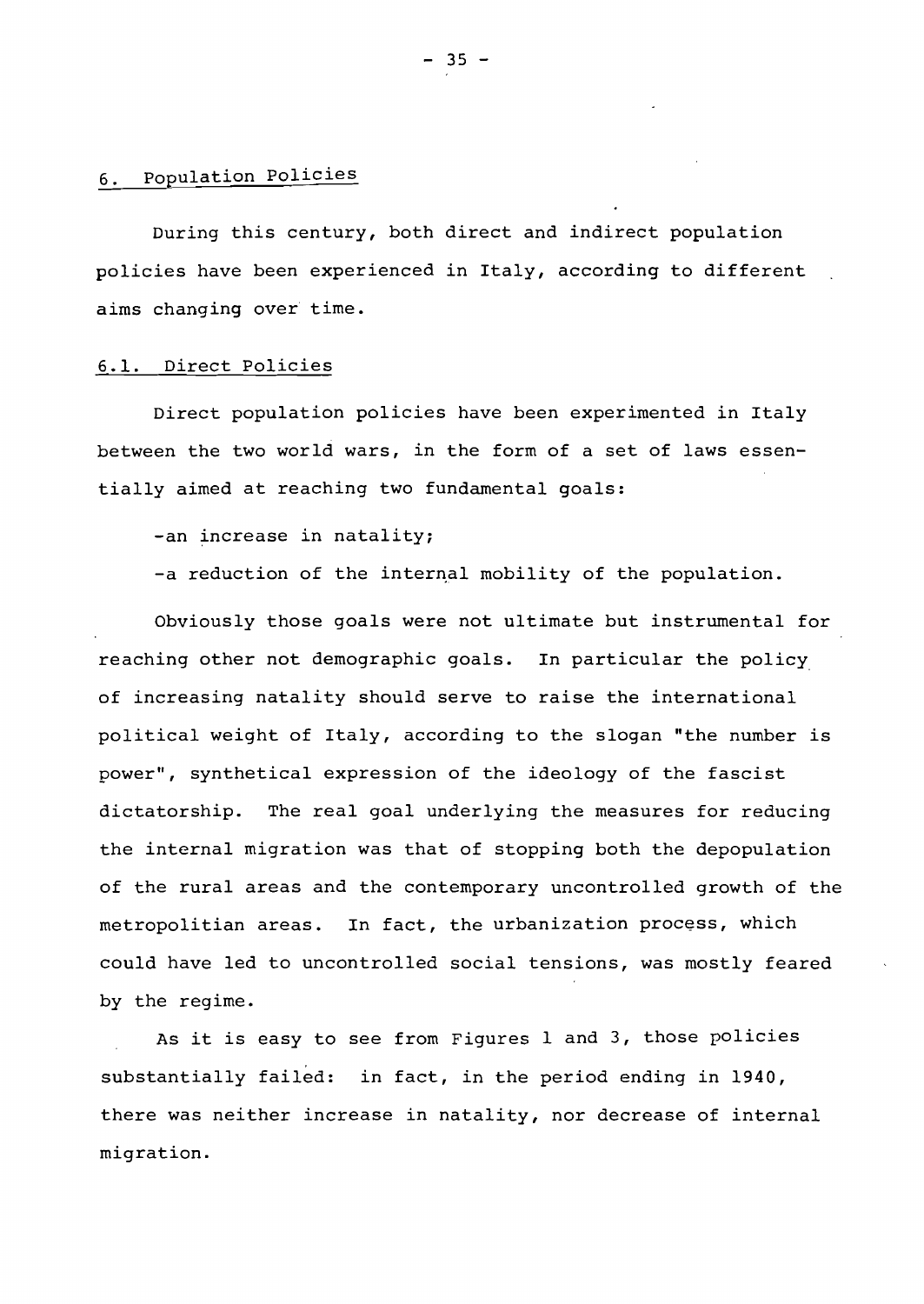# 6.2. Indirect Policies

After the second world war the Italian government launched <sup>a</sup> number of measures aimed at re-equilibrating internal disparities in income, employment and rate of economic growth.

Even if, particularly, at the beginning of the planning period, the redistribution of the population did not receive any special attention, it is obvious that population movements were influenced by that type of public intervention. Therefore, those measures. are referred here as indirect population policies.

Those measures were not expressions of a unique and homogeneous governmental policy; at least three different phases can be distinguished in the directions of public intervention in the less developed areas.

During the first two phases, which roughly coincide respectively with the '50s and the 60's, the main problem to be faced was that of the huge social and economic gap existing between the northern and the southern parts of the country.

The first phase started with the constitution of <sup>a</sup> governmental agency- Cassa per il Mezzogiorno - designed for the realization of <sup>a</sup> consistent program of public investment in the South. In that first phase the development program did not regard the intervention in the production sectors, but only two types of investment:

-construction of buildings of public interest, such as schools, hospitals, aqueducts, sewers, etc.; -productive infrastructures, such as roads, railways, ports, dams and irrigation canals.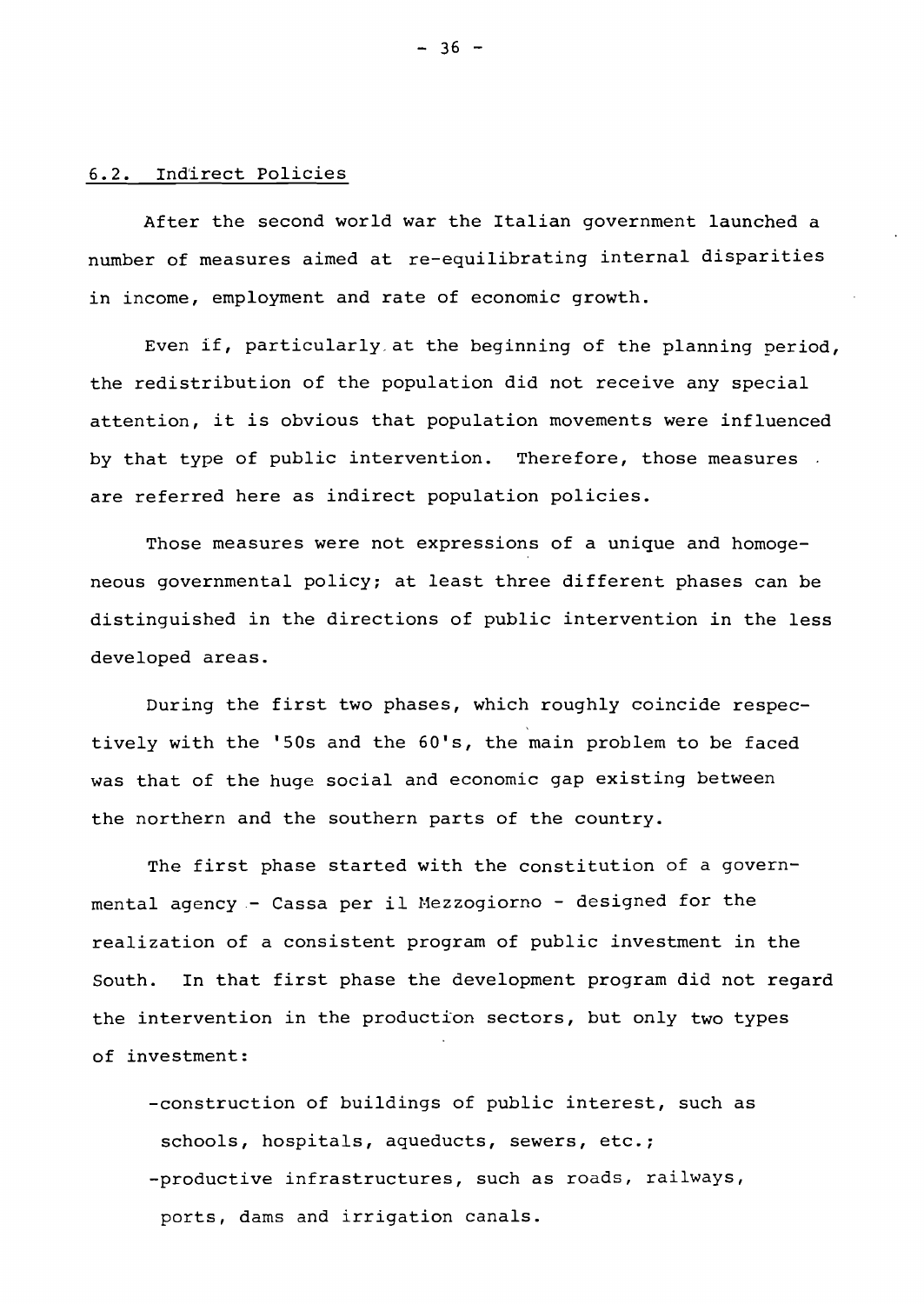This type of intervention was however insufficient. In the second phase, which goes from the '60s to the early 70's, <sup>a</sup> policy of direct industrialization of the southern regions was started, based on the "growth-poles" concept.

In spite of some evident success obtained, the policy of direct industrialization on the whole failed to reach its goals. Even if the pro-capita income in the South increased in those years at <sup>a</sup> slightly higher rate than the national average, it remained at <sup>a</sup> level far lower than that in the North. The Government's direct investments led to the construction of some of the biggest industrial complexes in Europe. However, because of their nature and size, they were more connected with the international markets than with the local ones; moreover, they were substantially independent of the preexisting economic framework of the "Mezzogiorno". All that hampered the spreading off of a developing stimulus on other branches of the local economy. From a different point of view, the policy of stimulating the private investments by means of fiscal and financial facilities, aimed at lowering the capital cost for new plants, led to the installation of capital intensive and labor saving technologies. Those were obviously the less suitable for creating that increase in employment opportunities necessary in order to stop outmigration.

During the last years the above policy has been thoroughly revised. In this third phase, still running, the growth-poles concept has been substituted by an integrated approach to the problems of the less developed areas. The public intervention is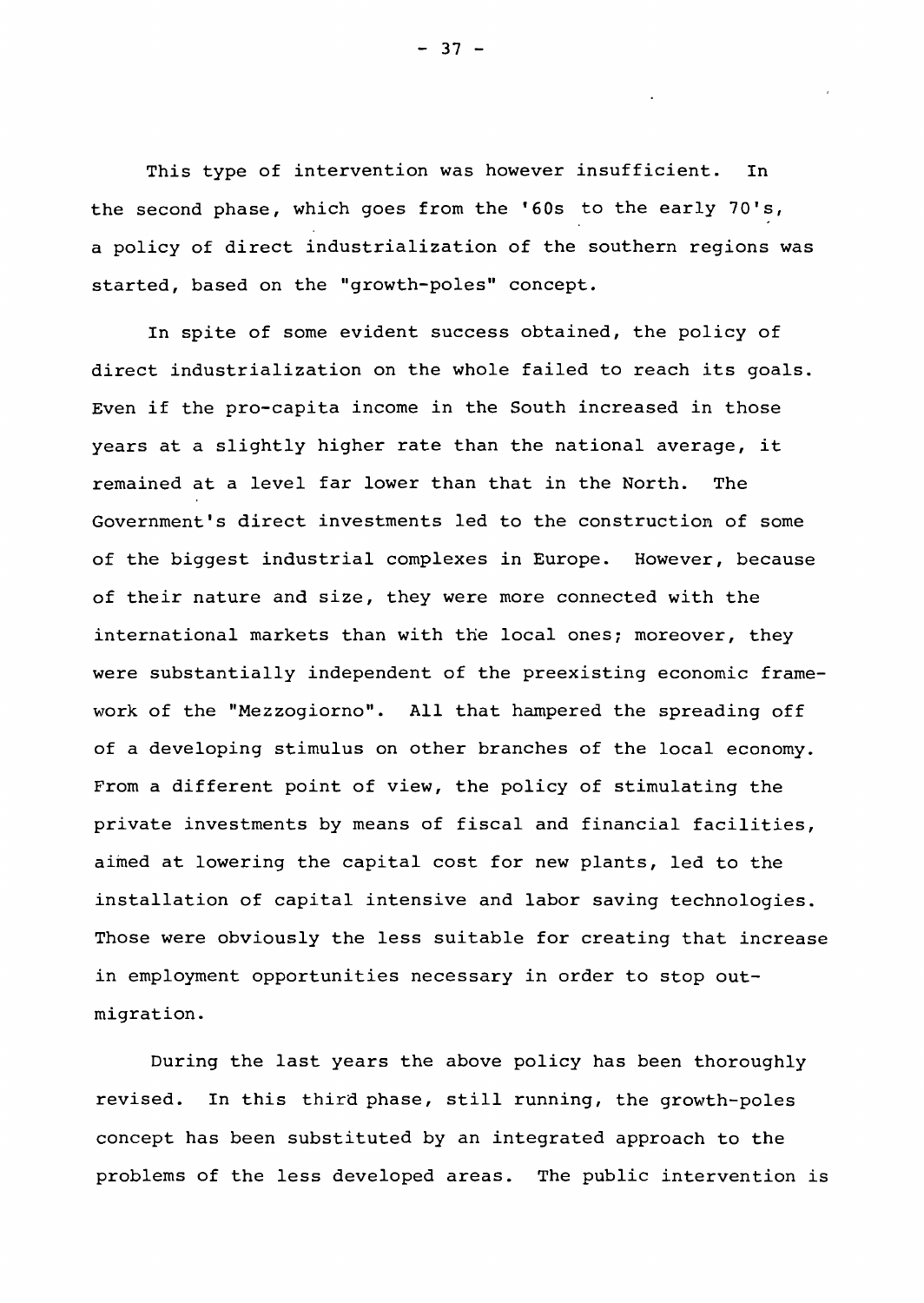still based on infrastructural investments, on direct investment of public firms, and on financial and fiscal aids to private enterprises in the southern regions. The main changes in the public intervention are those of: 1) an integrated use of all available instruments, and 2) a redefinition of the intervention areas, now more precisely delimitated in order to avoid congestion. Some southern areas present in fact, as a consequence of past intervention policies based on the development poles concept, problems of congestion and scarcity of labor force, while adjacent areas are still underdeveloped.

The new development policy aims to re-equilibrating disparities also among the subregional areas. For this reason in the last few years. <sup>a</sup> considerable intervention power has been assigned to the regional authorities, now in charge of designing integrated development plans for the internal areas: those plans are requested by law for obtaining appropriations of national funds.

- 38 -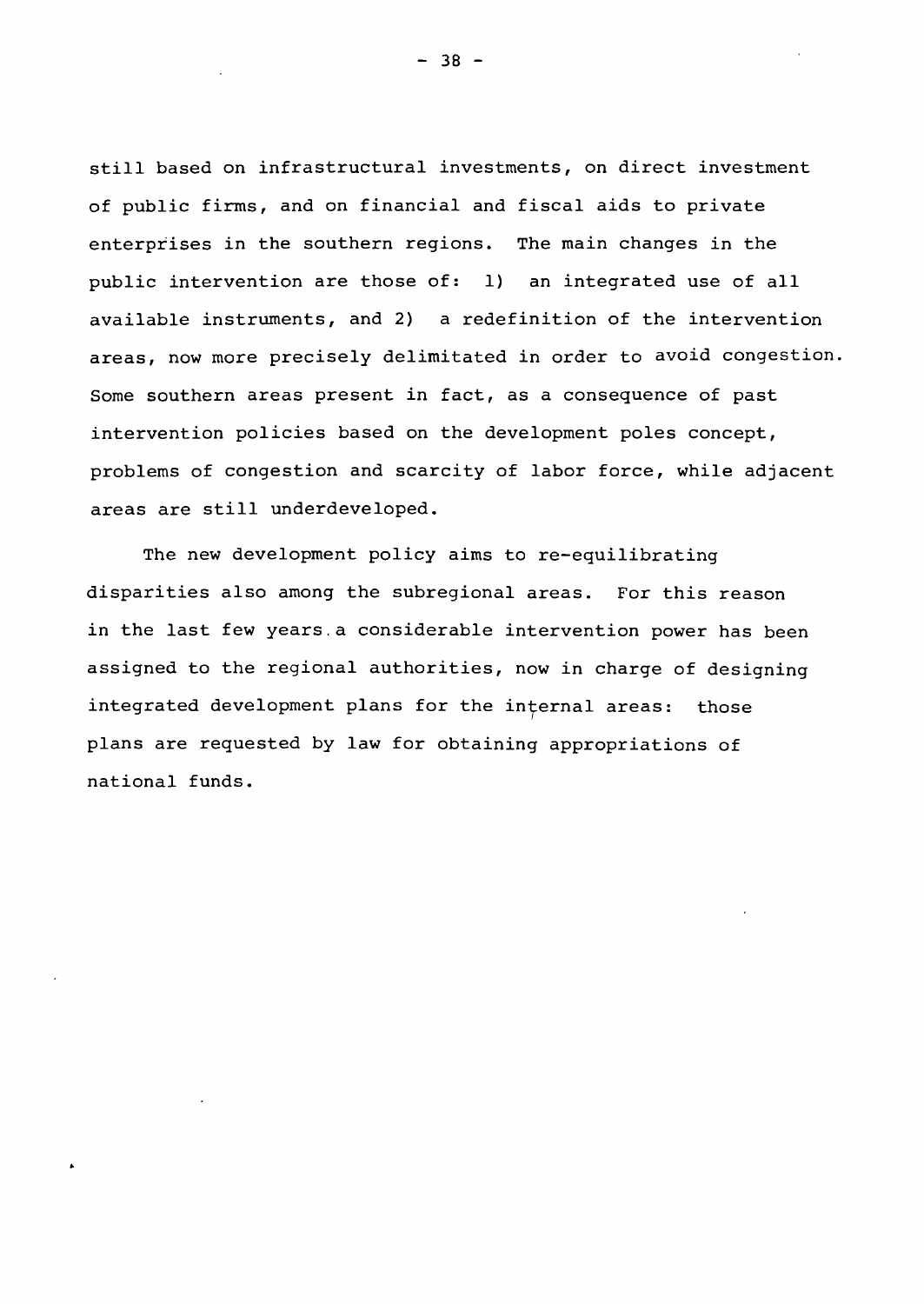### 7. CONCLUSIONS

In this paper <sup>a</sup> synthetic overview of the demographic history of Italy during this century is presented, paying particular attention to the regional level of analysis.

The demographic transition process which took place in that period was not spatially uniform: the noticeable differences among different regions have been analyzed. In particular, the influence of the degree of economic development on the regional demographic pattern has been stressed, focusing the attention on the interregional migration flows seen as a response of the population to economic stimuli.

Finally, it has been shown how the Government's direct and indirect policies for riequilibratic interregional disparities of economic and demographic growth were only partially successful in achieving their goals. It has also been shown how the main failure of the public development policies were taken into account for designing new approaches for the solution of the problems of the less developed areas.

This work constitutes a complete descriptive analysis of the past spatial demographic patterns in Italy. It will be-followed by <sup>a</sup> multi-regional demographic analysis to be performed with the models prepared at IIASA in the framework of the Comparative Migration and Settlement Study.

- 39 -